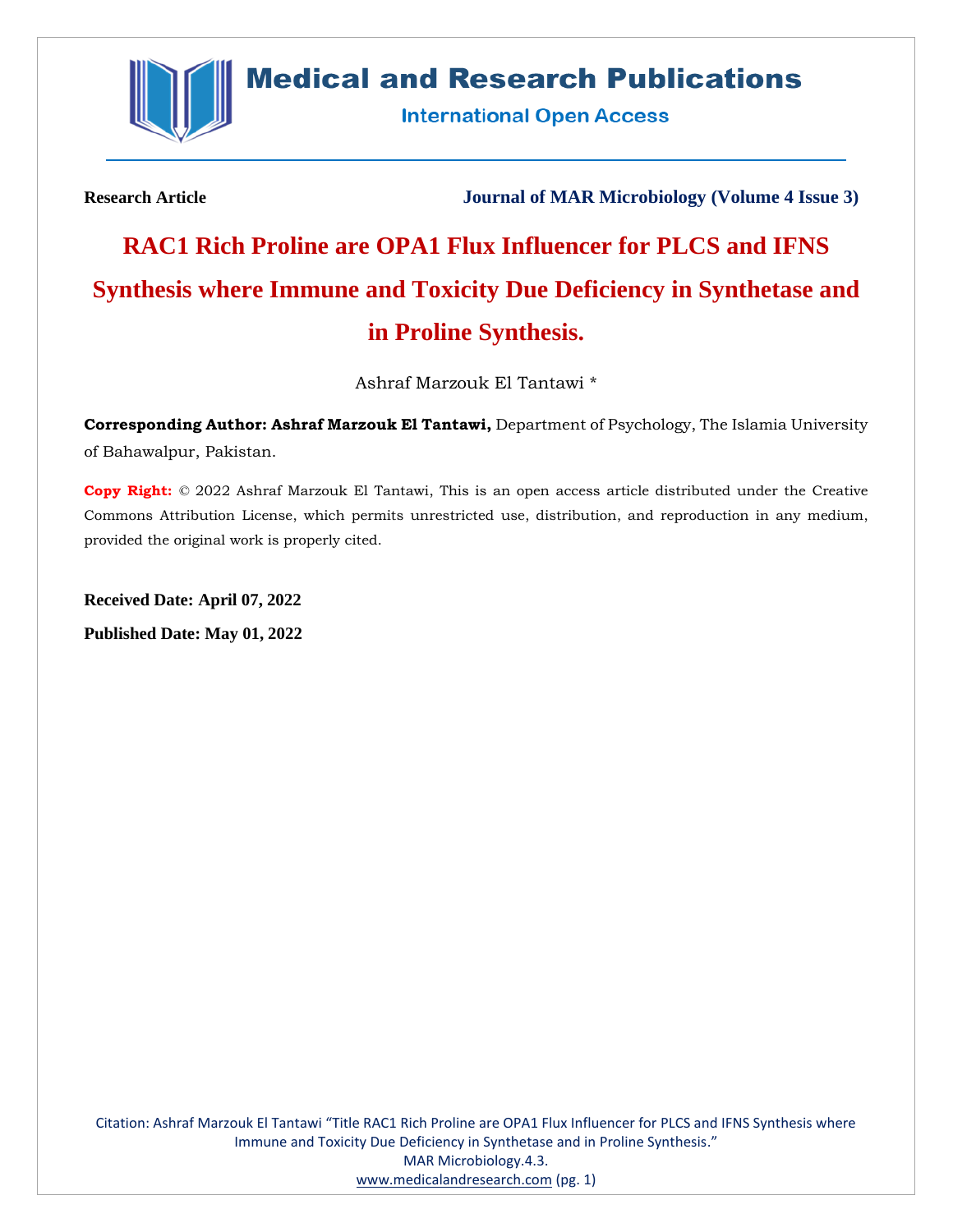#### *Abstract*

*Rac1 is the basis for ATPase, ribosomes repairs, Gactin activities, and regulating fatty Acyl-COA productions (upon OPA1 function) which are main for epidermal growth factor "EGF" synthesis and for both PLCs and IFNs synthesis.* 

*Rac1 basically are S6K rich Proline and hydrophobic amino acids that each amino acid especially Proline characterize Rac1 for specific functions and activity for regulating specific anti-inflammatory cycles and specific anti-inflammatory growth, that Rac1 has the roles of acting on inflammatory sources for analyzing and producing long fatty chains which will follow the OPA1 oxidative function (which activated by GTPase which promoted by Rac1 active molecules ) for producing fatty Acyl-COAs isoforms which considered as GP-GTP isoforms Gp-GTP gamma, GP-GTP beta, and GP-GTP alpha isoforms where some said that GTPase has been analyzed to give Gp isoforms but GTPase has activated OPA1 enzymes which produced Gp-GTP nuclear isoforms upon the effect on long fatty chains, that GP-GTP beta and alpha have the roles of promoting PLCs and IFNs isoforms for anti-inflammatory processes and for anti-inflammatory growth.* 

*That The Rho family Rac1-GTPase (Gp isoforms) mediates a variety of signal transduction processes leading to activation of NADPH oxidase, actin cytoskeleton reorganization, and anti-inflammatory growth. The main active amino acids that most imp amino acid that Characterized the Rac1 function are the Proline amino acids and then hydrophobic amino acids (Tyr, Ser, Leu,), where Proline have basic oxidative roles in amino acids synthesis (regulated by aminotransferase). Also, the synthesis of proline itself is carried out from the conversion of glutamate to Proline, that the* 

*Deficiency in synthetase and in Proline synthesis due to decreasing in oxidative phosphorylation processes (regulated by OPA1 synthetase) will lead to accumulation of glutamate in brain and in neuronal tissues which is the sign of immune toxicity and signs of neuronal toxicity.*

*As Proline promotes the synthesis of the amino acid by aminotransferase regulations, the presence of Proline in Rac1 will perform the same roles of amino acids synthesis for DNA synthesis by repairing the deficiency of amino acids through rebinding with nucleotides during amino acids synthesis, and for thioesterase binding to form Rac1 thioesterase which will stimulate PLCγ1 then Plcγ2 for TXA2 synthesis for platelets renewing.*

Citation: Ashraf Marzouk El Tantawi "Title RAC1 Rich Proline are OPA1 Flux Influencer for PLCS and IFNS Synthesis where Immune and Toxicity Due Deficiency in Synthetase and in Proline Synthesis." MAR Microbiology.4.3. [www.medicalandresearch.com](http://www.medicalandresearch.com/) (pg. 2)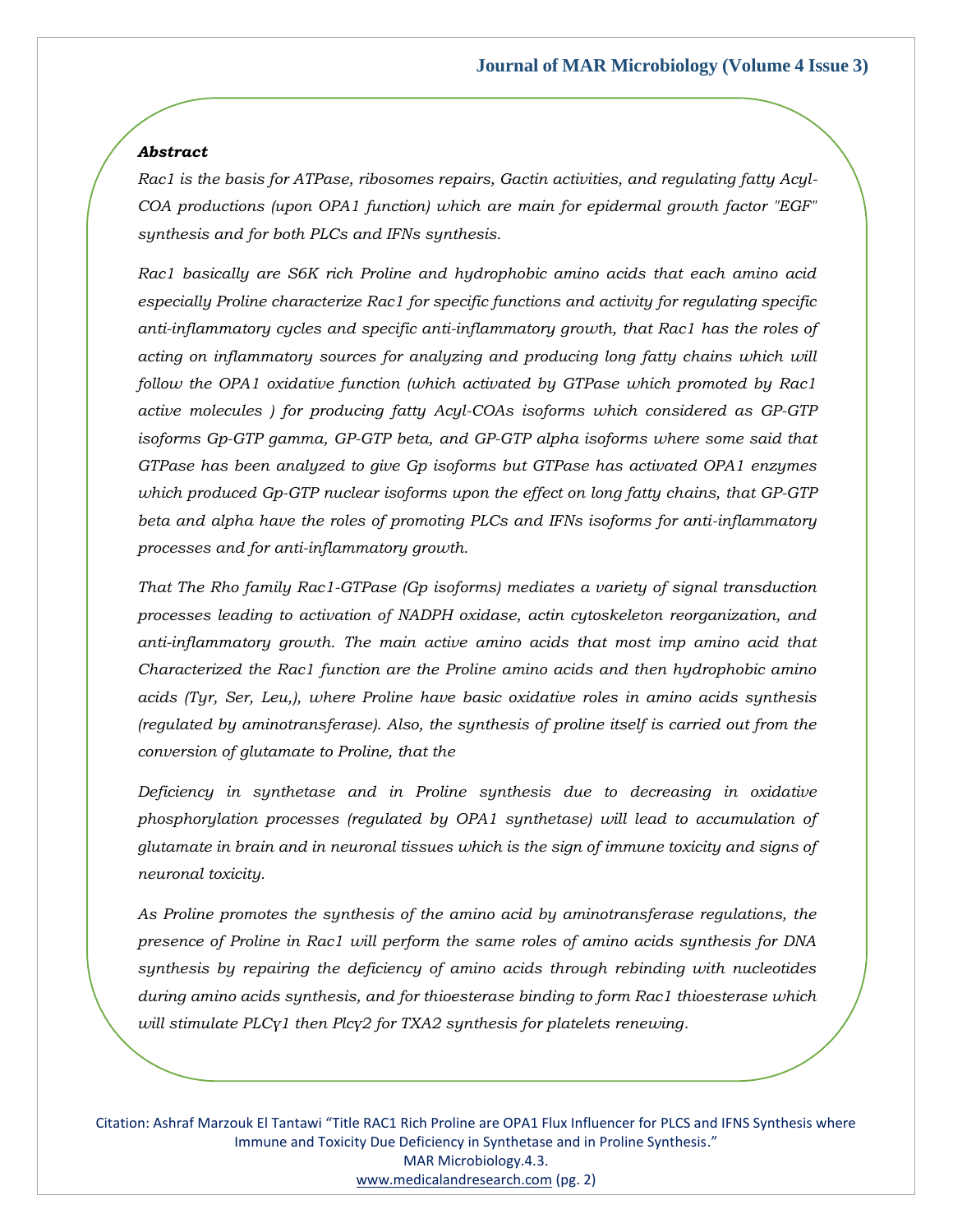*KPNA2 (which has the glutamatergic effect necessary for Proline synthesis from glutamate that prevents the accumulation of glutamate and protects the availability of Proline coverage and hydrophobic acids in Rac1 molecules for running various dependent cellular activities including anti-inflammatory growth.* 

*Vit D metabolites takes place in liver and in blood that bound to proteins then upon histone deacetylase and amino-transferase to promote Proline synthesis for active proper Rac1 synthesis.* 

*BCL-6 is regulated by Rac1-rich Proline Signaling activities, that Rac1 regulates and controls genes transcriptions processes, and binds to protein for phosphorylation oxidative processes for activating Gp-GTP active subunits productions necessary for PLCs and IFNs productions which are necessary for anti-inflammatory cycles and for anti-inflammatory growth mediated by PLCγ2 and IFN-beta production.* 

*The Aminotransferase enzymes activated by Proline in Rac1 are necessary for recovering the Hyperammonemia toxicity.* 

*The activation of glutamate receptors and Rac1-GTP subunits receptors can activate and increase microtubule ddepolymerizationdue to conversion of glutamate to Proline synthesis and then due to promoting Gp GTP subunits upon activating OPA1 by GTPase molecules synthesis for acting on inflammatory long fatty chains which firstly formed due to effect of Rac1 on inflammatory sources (where Proline synthesis prevent glutamate accumulation and activate Rac1 synthesis regulated by OPA1 synthetase enzymes ).* 

*That firstly Rac1 molecules act on inflammatory sources for producing phorbol +ROS + long fatty chains productions which upon OPA1 effects will create the fatty Acyl-COAs "Gproreins-GTP isoforms" which promote and increases neuronal growth and immune antiinflammatory upon PLCs and IFNs productions.* 

*So, it can be understandable that is why Rac1-rich-Proline (and Tyr, Ser, Leu) are so necessary for regulating various of cellular Biosynthesis, including anti-inflammatory growth, PLCs and IFNs synthesis, bones growth, DNA repair, binding to phosphorylation protein, TXA2 synthesis, and T-cells modulations too.*

Citation: Ashraf Marzouk El Tantawi "Title RAC1 Rich Proline are OPA1 Flux Influencer for PLCS and IFNS Synthesis where Immune and Toxicity Due Deficiency in Synthetase and in Proline Synthesis." MAR Microbiology.4.3. [www.medicalandresearch.com](http://www.medicalandresearch.com/) (pg. 3)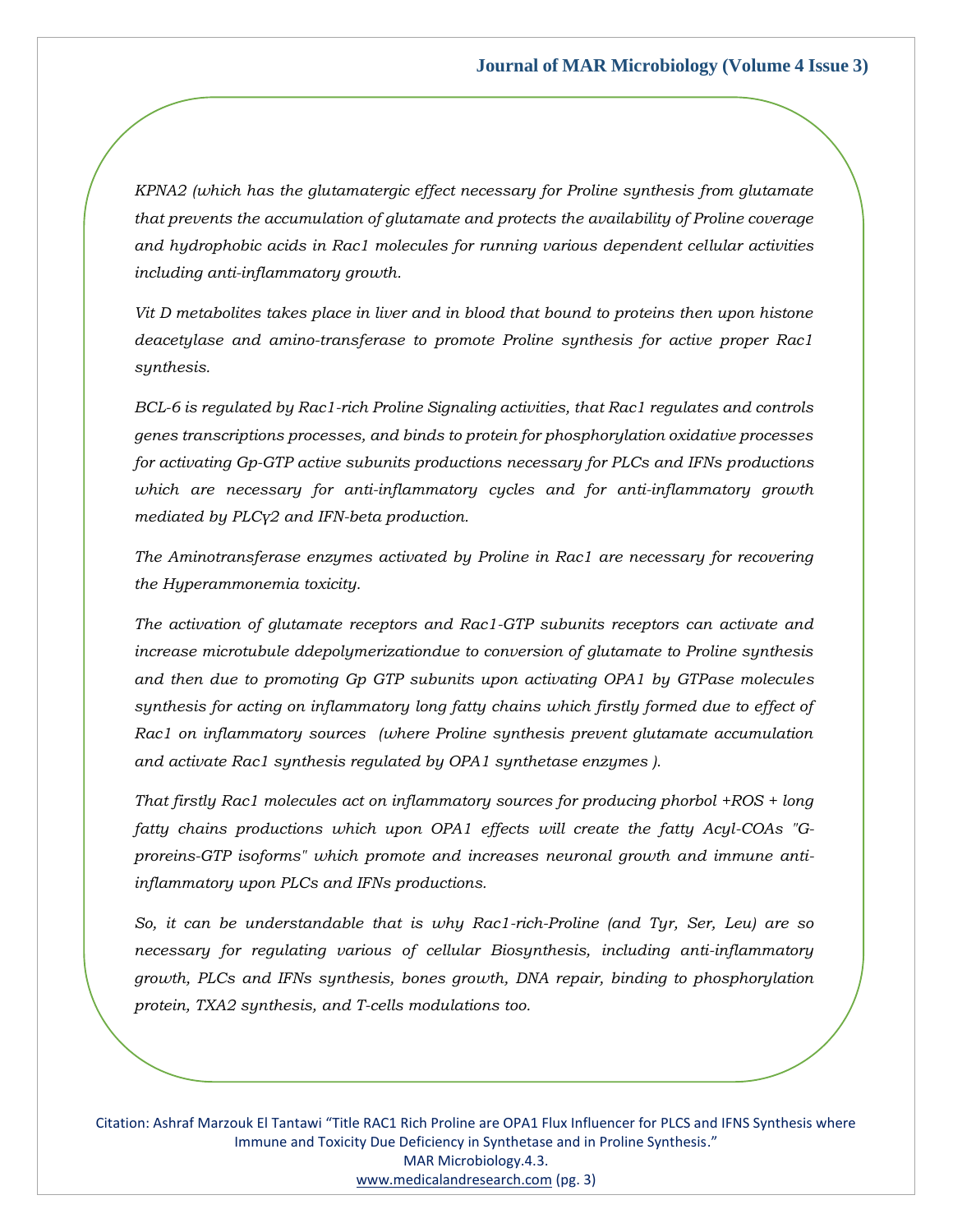*The necessity of proline synthesis (to prevent glutamate synthesis) for regulating amino acids synthesis regulated by GSA aminotransferase are so necessary to promote ALA synthesis in heme. The inhibition or Proline synthesis reflect Extracellular glutamate accumulation and inheritance in aminotransferase that will cause neurotoxicity and brain damage. Also, Inhibition in Pproline and consequently in proper Rac1 synthesis can cause hypoxia that will be main reason for decreasing the stimulation of OPA1 enzymes oxydative processes and decreasing in G-prorein-GTP-subunits synthesis.* 

*Also, Inhibition in Sestrins (gamma, beta, and alpha) genes in invertebrates reflect the accumulation in long fatty chains and increasing in oxidative damage, and mitochondrial OPA1 dysfunction that will be the result of inhibition in G-prorein-GTP-beta and G-prorein-GTP-alpha productions that followed by inhibition in PLCγ2 and in IFN-beta productions*

#### **Materials**

- $\checkmark$  Rac1 active molecules
- $\checkmark$  Proline and hydrophobic amino acids
- ✓ Aminotransferase
- ✓ Mitochondrial OPA1 membrane
- ✓ ATPase and GTPase
- ✓ G-proreins isoforms Gp-gamma, Gp-beta, Gp-alpha
- $\checkmark$  Karyopherin alpha 2 "KPN-A2" (which have the glutamatergic)
- ✓ Vit D
- $\checkmark$  PLCs and IFNs synthesis regulated by fatty Acyl-COAs which regulated by Rac1 oxidative phosphorylation on inflammatory sources.
- $\checkmark$  SESN2 synthesis basically regulated by active Rac1 and BTK in liver
- $\checkmark$  Leu synthesis regulated by Proline necessary for promote Leu-pentapeptides and Metpentapeptides synthesis for enkephalin activities
- $\checkmark$  Activating Cdc42 or Rac1-GTPase which is Rac1-GTP-beta necessary for promoting Plcy2 and IFN-beta for anti-inflammatory processes
- $\checkmark$  Rac1-GTP-alpha necessary for PLC alpha and IFN-alpha necessary for anti-inflammatory growth
- $\sqrt{BCL}$
- ✓ Nerve growth factor "NGF" and epidermal growth factor "EGF"
- $\checkmark$  Aminotransferase is necessary for deleting the Hyper-ammonemia in vivo.

Citation: Ashraf Marzouk El Tantawi "Title RAC1 Rich Proline are OPA1 Flux Influencer for PLCS and IFNS Synthesis where Immune and Toxicity Due Deficiency in Synthetase and in Proline Synthesis." MAR Microbiology.4.3. [www.medicalandresearch.com](http://www.medicalandresearch.com/) (pg. 4)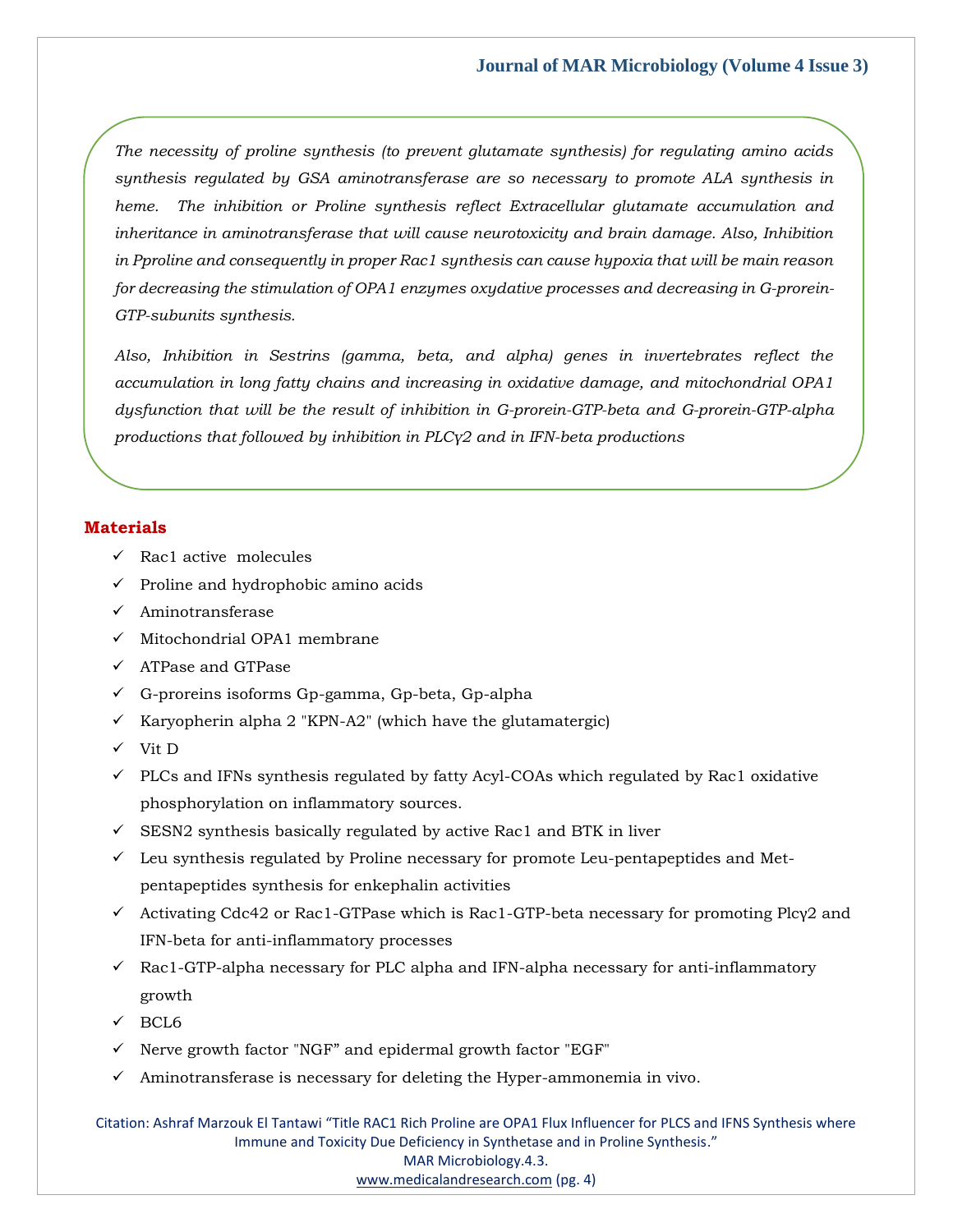#### **Methods and Results :**

Rac1 is basis for ATPase, Gactin growth and for fatty Acyl-COA productions ( upon OPA1 function) which are main for EGF synthesis and PLCs synthesis, where any deficiency in the main proper Rac1 synthesis will lead to mutated EGF synthesis that will lead to metastasis due to decreasing in the efficiency of Rac1 synthesis.

Where, the interaction between PLC-γ1 SH3 domain and Rac1 play a significant role in EGF-induced Factin formation and cell migration.[1]

S6K containing enough Proline and hydrophobic amino acids (Tyr, Leu Ser, Pro...) which produced from mTOR Ser Thr phosphorylation will activate JAK signaling for SH3 productions are necessary for activating Acyl-COA gamma for PLCγ1 productions where both interactions will induce both Plcγ2 and epithelial growth factor (EGF) that will have imp. Roles in G-actin filaments growth and at the same time induce electron charges and signals migration for activating the rest of anti-inflammatory cycles and anti-inflammatory growth processes.

Proline is the only amino acid that the side chain is connected to the protein backbone twice, forming a five-membered nitrogen-containing ring, that is why Proline in Rac1 gives the advantages of amino acids synthesis, DNA repair, tissue growth that are so important for proliferation.

Proline biosynthesis done through glutamate phosphorylation to γ-glutamyl phosphate by γ-glutamyl kinase, reduced to γ-glutamyl semialdehyde by γ-glutamyl phosphate reductase, cyclized spontaneously to  $\Delta(1)$ -pyrroline-5-carboxylate and reduced to proline by  $\Delta(1)$ -pyrroline-5-carboxylate reductase.[2]

Where, Deficiency in Proline synthesis due to decreasing in oxidative phosphorylation process will lead to accumulation of glutamate in brain and neuronal tissues which is sign of immune toxicity.

And also, as Proline promote the amino acids synthesis through necessary aminotransferase regulations, as the presence of Proline in Rac1 will perform the same roles of amino acids synthesis for DNA synthesis by repairing the deficiency of amino acids by rebinding with nucleotides during amino acids synthesis, for thioesterase binding to form Rac1 thioesterase which will stimulate PLCγ1 then Plcγ2 for TXA2 synthesis for platelets renewing.

That, Rac1 appears for protein kinase binding for stimulating fatty Acyl-COAs synthesis upon OPA1 enzymes activities for producing gamma, beta, and alpha Acyl-COAs for IFNs and PLCs for Gactin reactivities, for bone growth, anti-inflammations, for T-cells modulations and for cells proliferation.

Citation: Ashraf Marzouk El Tantawi "Title RAC1 Rich Proline are OPA1 Flux Influencer for PLCS and IFNS Synthesis where Also, as Rac1 has the roles of protein localization to plasma membrane and for inflammatory response (eg localization of MHCs on cells membrane for SIRPa1 and TLR4 syndrome (regulated by IFNs synthesis ) as indicating Rac1 is the main basis for the various cellular processes eg for regulating PLCs and IFNs Biosynthesis, where Rac1 has roles of for designing and creating necessary proteins according to

Immune and Toxicity Due Deficiency in Synthetase and in Proline Synthesis."

MAR Microbiology.4.3.

[www.medicalandresearch.com](http://www.medicalandresearch.com/) (pg. 5)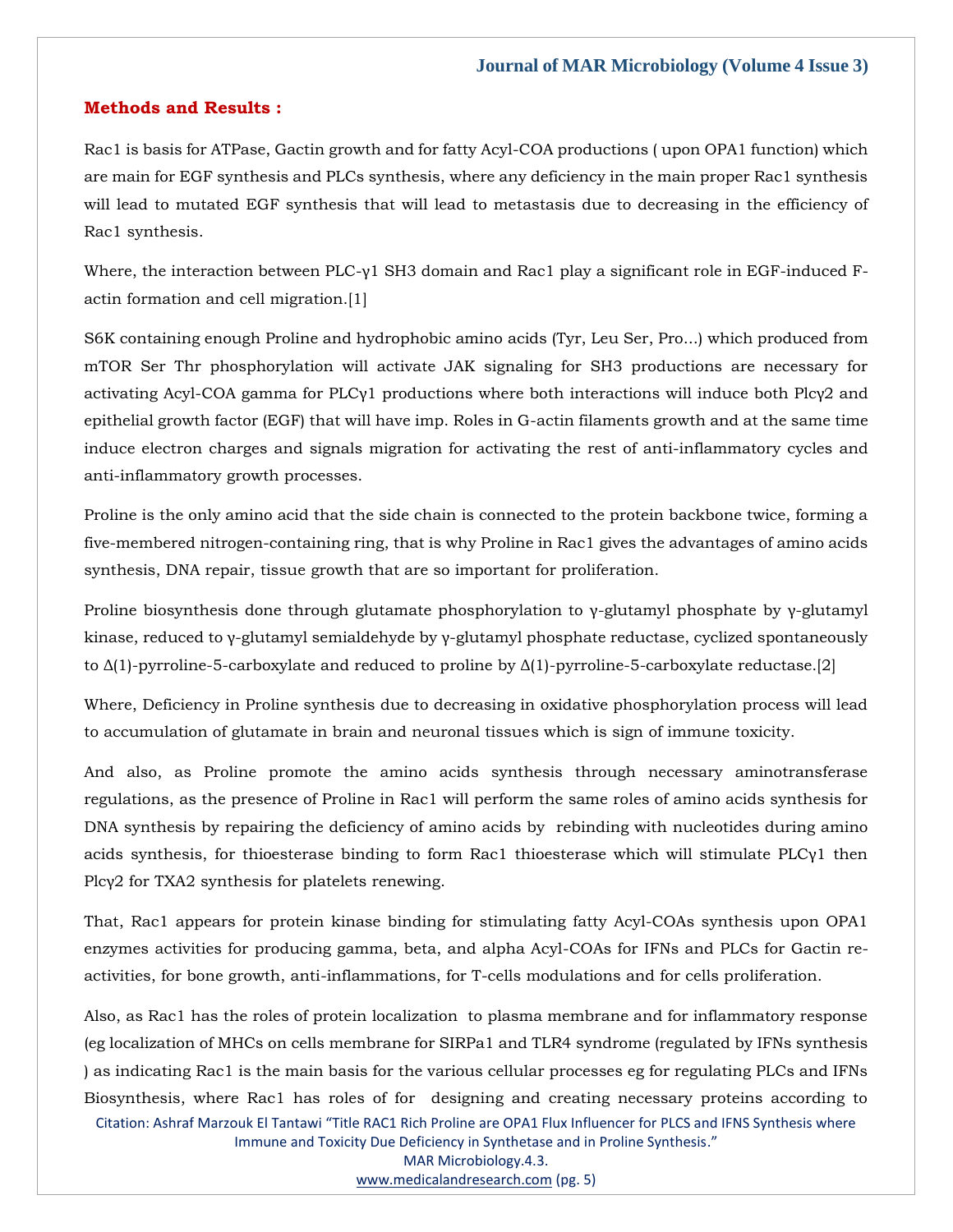inflammations responds necessary for anti-inflammatory growth and necessary for creating MHCs and PLCs to be located on plasma membrane for activating anti-inflammatory cellular processes and growth.

Where, Rac1 promotes intestinal epithelial restitution by increasing Ca2+ influx through interaction with phospholipase C- 1 after wounding. [3]

And, expression of activated versions of the Cdc42 or Rac1-GTPase restores antigen-stimulated Ca2+ mobilization necessary for degranulation in these mutant cells. [4]

Rac1 are a specific S6K-rich-Proline molecules that are strong regulator and activator for PLCγ1 synthesis upon Rac1-GTP-gamma synthesis for restore Ca+.

Rac1 activities start by both ATPase and GTPase productions, where GTPase necessary for activating mitochondrial OPA1 membrane for for activating OPA1 enzymes for creating designed necessary antiinflammatory protein responds through BTK regulations and PLCγ1 synthesis will produce PLCγ2 synthesis for anti-inflammatory processes followed by PLC-alpha and IFN-alpha synthesis for antiinflammatory growth including bone growth, epidermal growth and Ca restoration.

And, the Rac1 functions are controlling and regulate the representation of genes transcription.

That, the transcriptional repressor BCL-6 is regulated by Rac1 Signaling activities.

That Rac1 mediate repression of gene transcription.[5]

Rac1 functions are controlling and regulate the representation of genes transcription.that has the roles of promoting amino acids synthesis upon is containing Proline which is so necessary for amino acids synthesis( regulated by aminotransferase)and has the oxidative function on inflammatory source for designing and re-creating the new designed protein chain firstly in the form of G-prorein gamma then G-prorein beta and then G-prorein alpha that are responsible for PLCs and IFNs synthesis for antiinflammatory purposes and anti-inflammatory growth that includes B-cells maturation, T-cells modulations for anti-inflammatory responds, and includes TXA2 synthesis.

Also, Rac1 functions has a significant influence on certain brain functions like neuronal migration, synaptic plasticity, and memory formation via regulation of actin dynamics in neurons.[6]

Rac1 functions has a significant imp roles in activating both ATPase and GTPase productions where has imp roles of acting on inflammatory sources as wounds and suppurationsand generating ROS and long fatty acids chains that consequently will influence and promote OPA1 enzymes activities for producing Acyl-COAs isoforms necessary for PLCs and IFNs synthesis for increasing anti-inflammatory processes and growth that can influence on certain brain functions like neuronal migration, synaptic plasticity, and memory formation via regulation of actin dynamics in neurons activities and growth through reactivating G-actin for neuronal migration, synaptic plasticity, and restore memories which can be

Citation: Ashraf Marzouk El Tantawi "Title RAC1 Rich Proline are OPA1 Flux Influencer for PLCS and IFNS Synthesis where Immune and Toxicity Due Deficiency in Synthetase and in Proline Synthesis." MAR Microbiology.4.3. [www.medicalandresearch.com](http://www.medicalandresearch.com/) (pg. 6)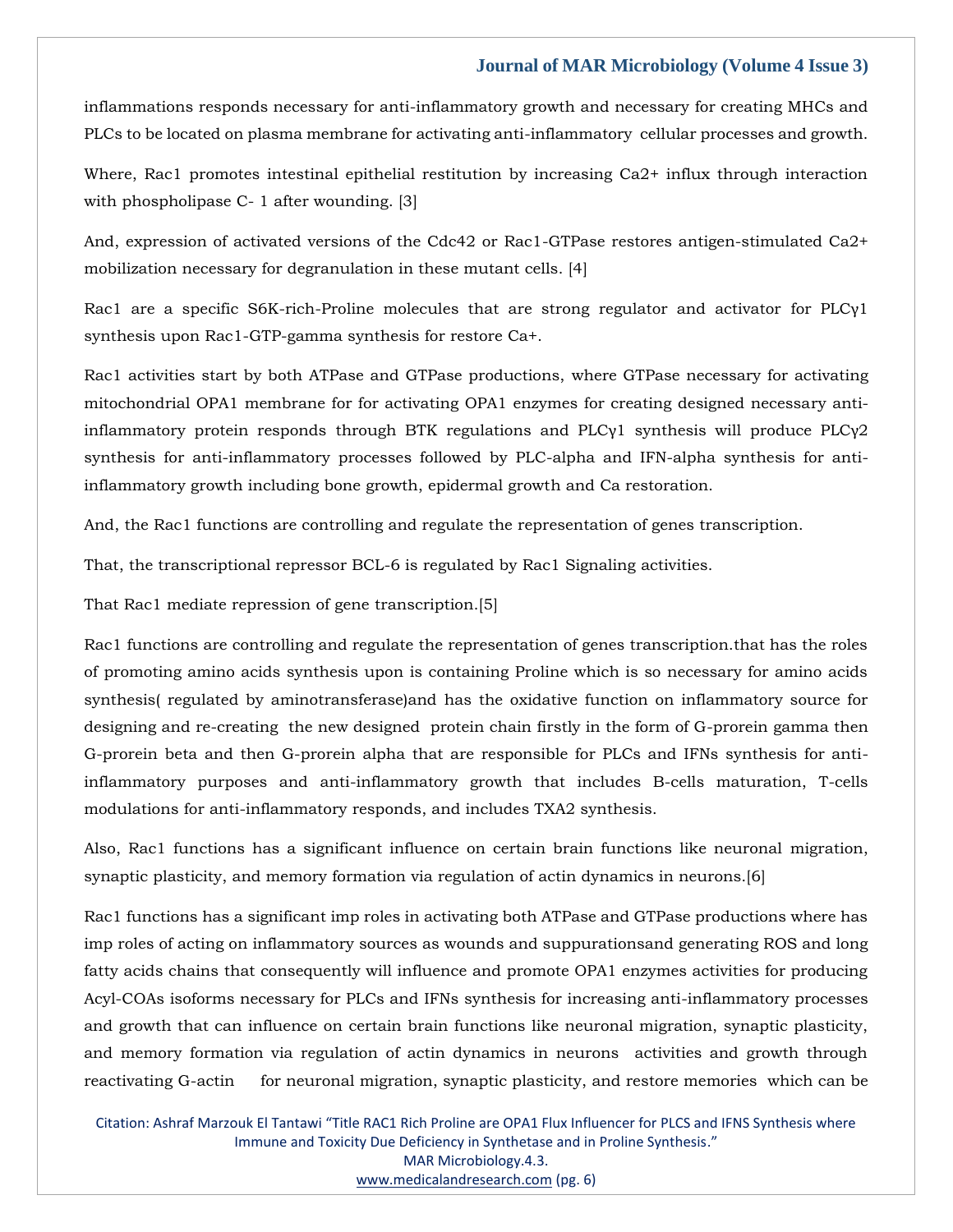run by sestrins synthesis which can be started by signals migration from stimulated Rac1 activities , that SESNs synthesis are regulated by re-activating B-cells upon PLCγ1 and IFN gamma functions for promoteing PLCγ2 synthesis (upon BTK regulations) where SESNS are molecules needed for migrating amino acids and necessary for activating brain cells functions eg Leu and Met pentapeptides necessary molecules for enkephalin tissue activities which are necessary for activating memories and restore them in various tissues cells including brain .

bone morphogenetic protein 2 (BMP-2) consecutively and interdependently activates the wingless (Wnt)– β-catenin (βC). [7]

The Rho family Rac1-GTPase mediates a variety of signal transduction processes leading to activation of NADPH oxidase, actin cytoskeleton reorganization, transcription activation, and stimulation of DNA synthesis. [8]

That as Rac1 contain active Proline which can form Rac1 GTPase upon stimulating GTPase synthesis for reactivating OPA1 enzymes activities that will include creating signals transmission necessary for stimulating OPA1 enzymes activities, as Rac1 is carrying the imp function for activating Gactin for neuronal growth and activities, and has the imp roles for controlling and adopting transcription processes that will include creating active signals for activating necessary enzymes proteins for amino acids synthesis, and for DNA synthesis commentaires eg Activating aminotransferase for amino acids synthesis and activating OPA1 enzymes for pyrimidine synthesis (upon synthetase effects) necessary for hydrophobic amino acids synthesis .

Since Proline needed for transferase enzymes for producing ornithine. Which necessary for amino acids synthesis as Rac1 regulate DNA synthesis, B-cells maturation through regulating PLCy2 synthesis and regulate antigen synthesis.

That originally Rac1 Biosynthesis regulated firstly by S6K productions from nutrient mTOR phosphorylation (regulated by ribosomal ATPase) pathway containing enough Proline and necessary hydrophobic amino acids necessary for Rac1 active functions including reactivating OPA1 enzymes through producing GTPase enzymes, that OPA1 enzymes necessary for producing Acyl-COAs upon acting on long fatty chains (which produced from the effects of Rac1 on inflammatory sources).

Where it has been reported that Rac1-dependent Protein Kinase N-γ Promotes Phospholipase Cγ1 Activation, Ca2+ Signaling, [9]

Rac1-dependent Protein Kinase N-γ (G-prorein kinases) are the basis of regulations for Promoting Phospholipase Cγ1 activities (through firstly activating Acyl-COAs synthesis by OPA1 effects ) which then promote PLCγ2 and IFN beta (IFNγ2) synthesis which promote anti-inflammatory growth and create the new active anti-inflammatory subunits according to inflammatory responds.

Citation: Ashraf Marzouk El Tantawi "Title RAC1 Rich Proline are OPA1 Flux Influencer for PLCS and IFNS Synthesis where Immune and Toxicity Due Deficiency in Synthetase and in Proline Synthesis." MAR Microbiology.4.3. [www.medicalandresearch.com](http://www.medicalandresearch.com/) (pg. 7)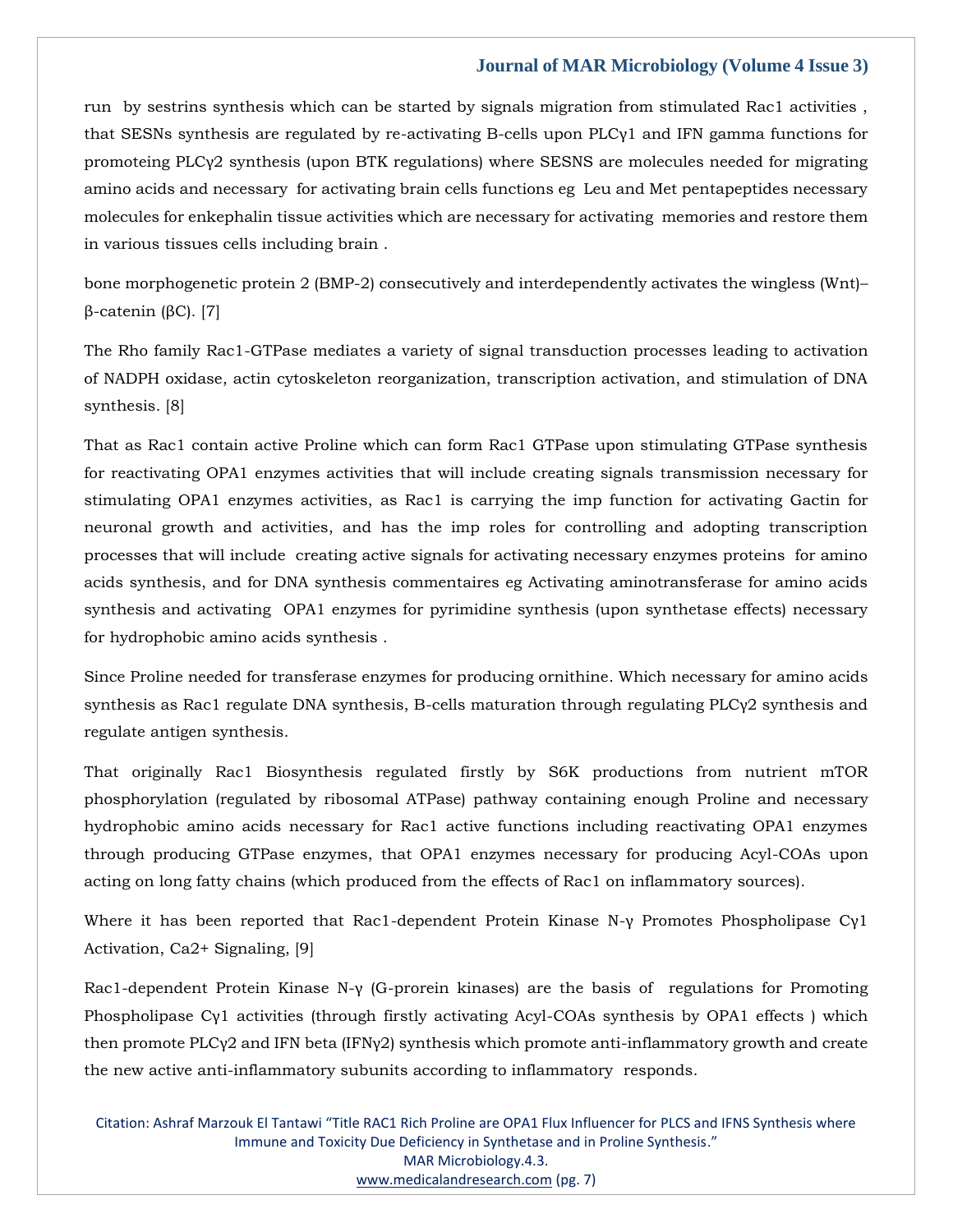The Rac Molecules when characterized with the availability of the active Proline which contain active oxygen linkages will have the ability to run oxidative analyzed processes to act on fatty nutrients Molecules and inflammatory molecules for producing long fatty chains, and in the main time will stimulate synthetase enzymes within OPA1 membrane for acting n inflammatory source for producing phorbol esters and long fatty chain and running the pyrimidine synthesis from purines that pyrimidine will be the mediator in the necessary Hydrophobic amino acids synthesis (which regulated by aminotransferase enzymes) especially Tyr, Ser, leu, Met and ÎLe which will activate tyrosine phosphorylation cycles and BTK which are so imp for activate PLCγ2 ( from PLCγ1) that PLCγ2 will activate B-cell maturations, anti-inflammatpry processes and anti-inflammatory growth through activating PLC-alpha by more phospholipase that will activate the functioning Ca+ to be migrated to the under configurated tissue.

As, S6K containing enough Proline and necessary hydrophobic amino acids (as Tyr, Ser, Leu..) which are the basis of Rac1 (which have roles of -4,5-bisphosphate 3-kinase activity, ATPase binding, GTPase production and binding and nucleotides binding) as indicating Rac1 have the roles of activating ATPase through ribosomes repair and promote GTPase re-production (which necessary for OPA1 repair), that Rac1 necessary for activating ATPase (whether in ribosomes or in Gactin filaments ) for acting on lipids molecules (fatty inflammatory sources) for producing long fatty acids chains which upon OPA1 enzymes effects will produce fatty Acyl-COA-gamma, beta, and alpha respectively which regulate PLCs and IFNs synthesis.

And also Rac1-rich Proline have the roles of nucleotide binding for amino acids synthesis through analyzing the complex proteins for simple forms (mediated by stimulating synthetase for pyrimidine synthesis) for amino acids synthesis through producing ornithine (upon aminotransferase effect ) necessary for hydrophobic acids synthesis , so Rac1 has the role of amino acids synthesis .

So now it can be understandable that why Rac1 rich Proline (and Tyr, Ser, Leu) are so necessary in regulating various of cellular Biosynthesis, including bones growth and immune effective growth, and T-cells modulations too.

Rac1 can modulate OPA1 repairs for nuclear Rac1 which mediated by Acyl-COAs synthesis for nuclear Rac1 GTPase synthesis that will be accumulate on nucleus for bFGF productions necessary for neuronal differentiation and growth, and neurite outgrowth which induced neuronal differentiation in PC12 cells.

Where, Rac1 translocation to the nucleus functionally correlates with bFGF-induced neurite outgrowth.  $[10]$ 

Citation: Ashraf Marzouk El Tantawi "Title RAC1 Rich Proline are OPA1 Flux Influencer for PLCS and IFNS Synthesis where Immune and Toxicity Due Deficiency in Synthetase and in Proline Synthesis." MAR Microbiology.4.3. [www.medicalandresearch.com](http://www.medicalandresearch.com/) (pg. 8)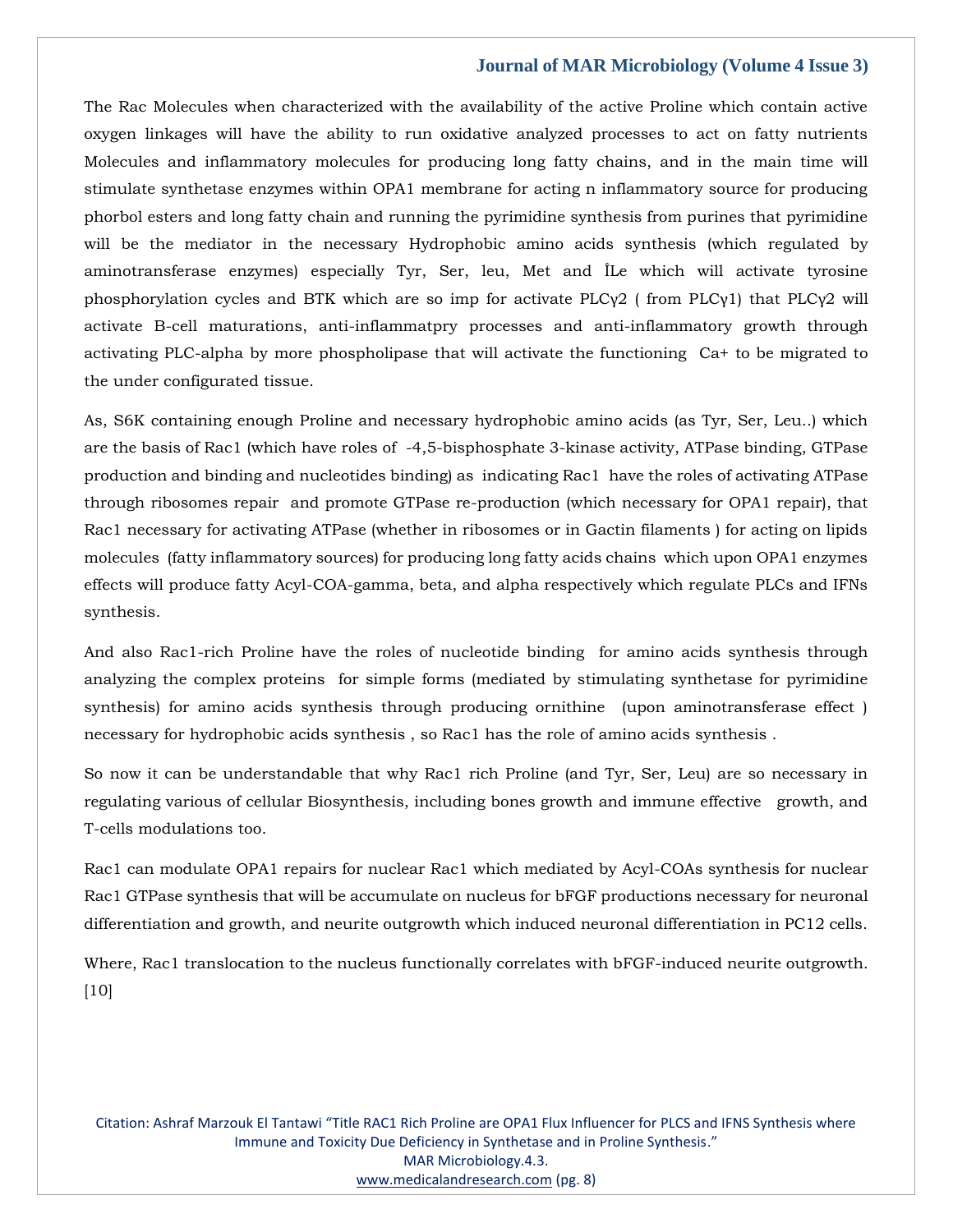#### **Notice that**

Karyopherin alpha 2 (KPNA2) (which have the glutamatergic synapse and has histone deacetylase binding functions mediates the nuclear import of Rac1 by directly binding the NLS through active GTPbound Rac1 nuclear compartment during Cell differentiation-related role for nuclear Rac1 . That KPNA2 (which have the glutamatergic effect necessary for Proline synthesis from glutamate that prevents the accumulation of glutamate and protect the Pproline coverage and hydrophobic acids in Rac1 for running various dependent cellular activities.

Vit D metabolites takes place in liver and in blood that bound to proteins then upon histone deacetylase and amino-transferase will promote Proline synthesis which will be directed for necessary Hydrophobic amino acids synthesis upon aminotransferase effect (and mediated by synthetase functions for pyrimidine synthesis) for proper amino acids synthesis, that previous pathway can be promoted by vitamin D which promote own vit D receptor (VDR) Upon stimulating and activating OPA1 enzymes effects for active proper Rac1 synthesis from histone deacetylation and from glutamate for controlling and regulating various transcription and cellular processes. Where VDR is a transcription factor that partners with other transcription factors such as retinoid X receptor when bound to 1,25(OH)2D regulates gene transcription either positively or negatively depending on other cofactors to which it binds or interacts. [11]

Notice that Rac1 has a role of biological processes of vascular endothelial growth factor receptor that indicate Rac1 has the main regulations for endothelial growth that has the main control for building main receptors for endothelial growth mediated by PLCγ2 and IFN-beta synthesis for improving antiinflammatory cycles followed by PLC-alpha and IFN-alpha systems for anti-inflammatory growth mediated by SIRPa1 and TLR4 synthesis.

Neuronal migration and axon growth are basically promoted and regulated by availability of active Proline in Rac1 molecules which regulate signals migration and G-actin activities (upon GTPase production) in a pathway mediated by GTPase synthesis for promoting OPA1 enzymes influencer fluxes for acting on long fatty acids chains (which produced upon Rac1 effect on inflammatory sources) for fatty Acyl-COAs synthesis started by Acyl-CoA-Gamma, followed by acyl-CoA-beta then by Acyl-CoAalpha "for PLCs and IFNs synthesis , where Rac1 rich Proline are key events for neuronal developments, and the main regulator needed for improvements in the cytoskeleton started by anti-inflammatory improvements followed by anti-inflammatory tissue growth.

That Rac1 recruits the WAVE complex to the plasma membrane to enable actin remodeling necessary for axon growth. [12]

The remodeling actin is proceeded upon

Citation: Ashraf Marzouk El Tantawi "Title RAC1 Rich Proline are OPA1 Flux Influencer for PLCS and IFNS Synthesis where Immune and Toxicity Due Deficiency in Synthetase and in Proline Synthesis." MAR Microbiology.4.3. [www.medicalandresearch.com](http://www.medicalandresearch.com/) (pg. 9)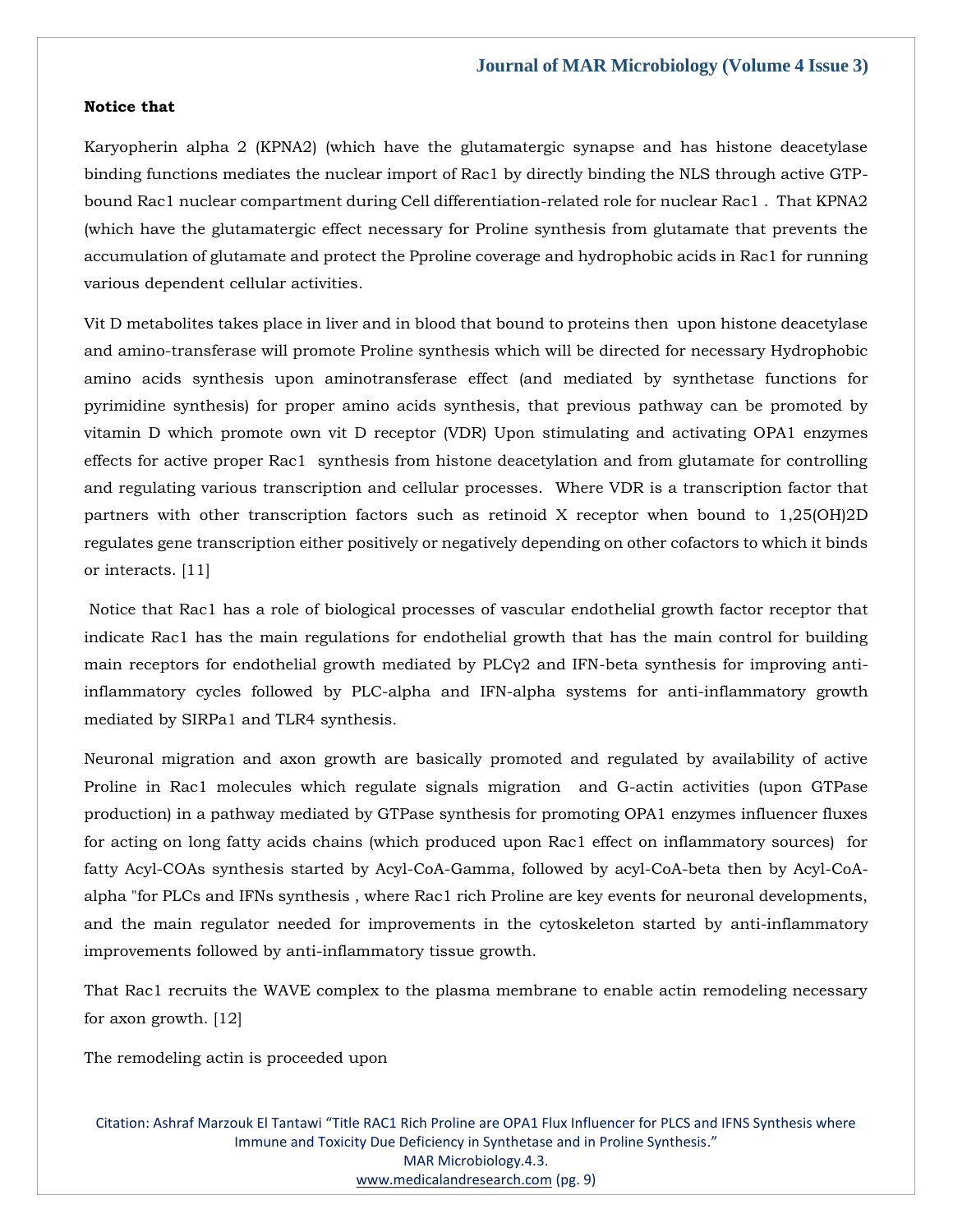Rac1 functions through promoting GTPase synthesis (upon the type of received signals) that will be able to promote OPA1 repair which will promote the G-prorein GTP subunits synthesis which are so imp for PLCs and IFNs synthesis for activating G-actin re-modulations for axon growth.

Rac1 will activate several pathways necessary for remodeling neurons upon anti-inflammatory responds and growth eg promoting fatty acids chains synthesis then produce GTPase for activating OPA1 repair for activating PLCs and IFNs isoforms synthesis for beta-cells maturations, T-cells modulations and TXA2 synthesis for recovering new cells and tissues growth.

The presence of 1α,25-Dihydroxy-Vitamin D3 (1α,25(OH)2D3) in tissue (which produced upon hydroxylase effects on Vit D) will increase the OH linkage's function that can increase the oxidative binding activity for Rac1 rich Proline synthesis through increasing the Proline synthesis that will consume glutamic and glutamate found in vivo then recreate modified active Rac1 molecules through availability of their active Proline and active hydrophobic amino acids that can increase the Rac1 oxidative function on producing long fatty chains + ROS (upon Rac1 and ATPase effects on fat and on inflammatory sources ) and then will promote GTPase for promoting OPA1 enzymes activities (OPA1 repairs) for producing fatty-Acyl-COAs isoforms (G-prorein GTP subunits) which necessary for activating both PLCs and IFNs for modulating anti-inflammatory processes and growth including B-cell maturations. Where,1α,25-Dihydroxy-Vitamin D3 (1α,25(OH)2D3 can modifies actin cytoskeleton in Ishikawa cells, a well differentiated endometrial carcinoma cells line. [13]

Also, Rac1 are activating the amino-transferase enzymes for amino acids and Proline synthesis necessary for creating subunits for anti-inflammatory growth and cells proliferation if likely can be potentiated by presence of vit D 3 (1α,25(OH)2D3) which formed in vivo upon hydroxylase effects on Vit D.

The main activities of Rac1 (that considered as active S6K rich Proline) is re-activating both ATPase and GTPase productions, where GTPase are necessary for OPA1 repair for their enzymes fluxes functions for Acyl-COAs isoforms productions which necessary for PLCs and IFNs synthesis which are necessary for cellular growth and anti-inflammatory growth too. That PC12 cells is potentiated by dibutyryl cyclic adenosine monophosphate (dbcAMP) which is the property for nerve growth factor "NGF" mediated by G-prorein GTP subunits productions and PLCγ1 with IFN-Gamma synthesis for nerve growth factors synthesis.

That both NGF and bFGF may share common intracellular events leading to neurite outgrowth and synergism with dbcAMP and forskolin. [14]

The G-prorein beta subunits is produced upon hydrolysis of Rac1-GTPase molecules by synthase oxidative effects which preceded by effect of synthetase oxidative process on Rac1-GTPase for producing G-prorein gamma "Gpγ" which promote fatty Acyl-COA beta "GpB" synthesis. Where, Gβγ in PC12 cells

Citation: Ashraf Marzouk El Tantawi "Title RAC1 Rich Proline are OPA1 Flux Influencer for PLCS and IFNS Synthesis where Immune and Toxicity Due Deficiency in Synthetase and in Proline Synthesis." MAR Microbiology.4.3. [www.medicalandresearch.com](http://www.medicalandresearch.com/) (pg. 10)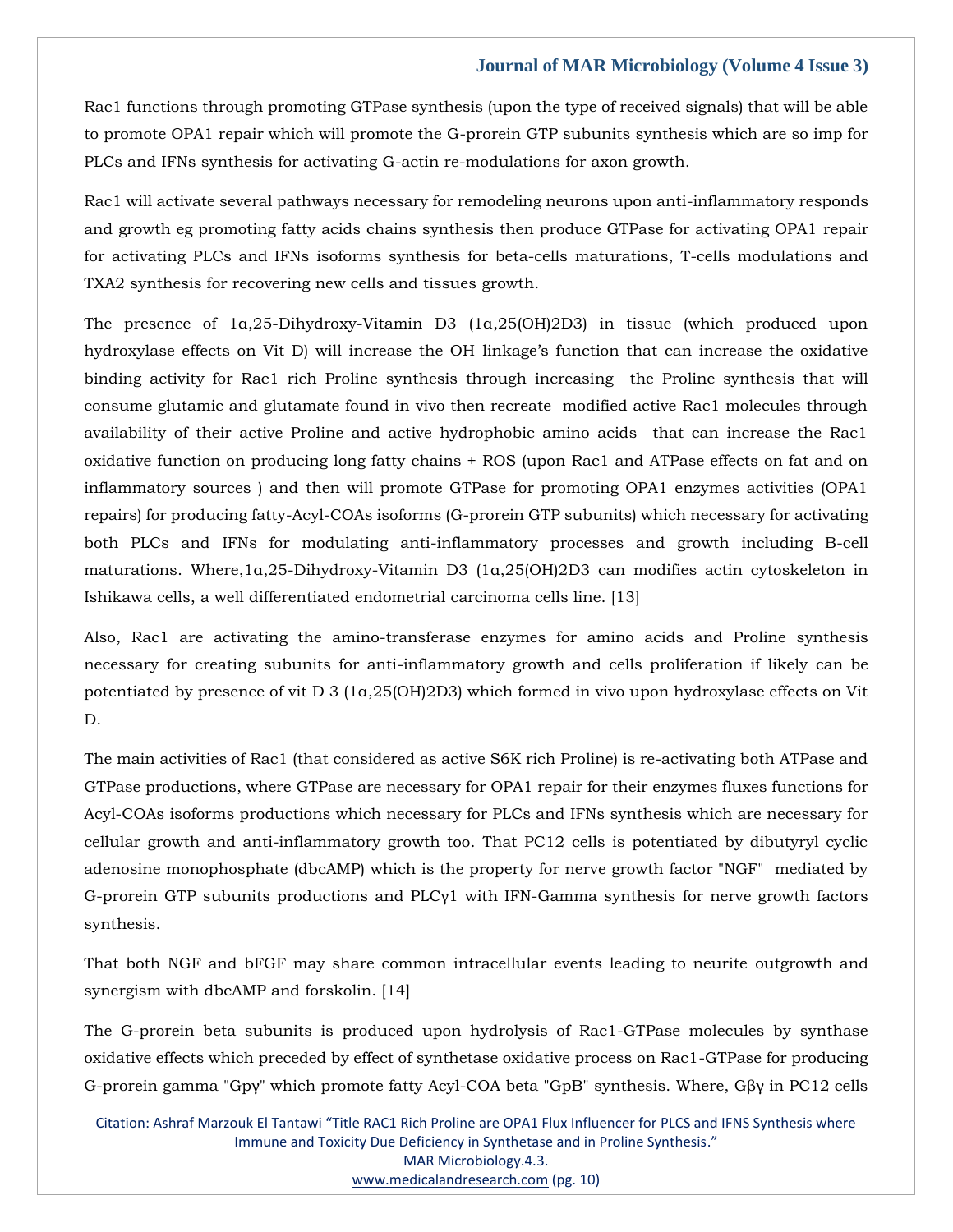induced neurite outgrowth but in the absence of added NGF. That glutamate receptors in vivo which I consider it as long fatty chains as analyzed protein upon ATPase and Rac1 effects that can be remodulated by OPA1 enzymes effects for fatty Acyl-COAs which promote NGF and FGFR2 synthesis for activating Gactin and microtubule depolymerization.

Where it has been reported that Activation by Gq-coupled muscarinic receptors or glutamate receptors (mGluR1α) causes microtubule depolymerization and association of tubulin with plasma membrane proteins in living cells. [15]

Notice, activation of glutamate receptor by OPA1 enzymes will promote pyrimidine synthesis and Proline synthesis which promote, then will activate hydrophobic acids synthesis which will promote the proper G-prorein – GTP subunits receptors synthesis which will activate PLCγ2 and IFN-beta synthesis that will activate the increasing of microtubule de polymerization due to conversion of glutamate to Proline upon OPA1 effects and increases neuronal growth and immune anti-inflammatory growth.

Also, the active G-prorein alpha "Gα" subunit 12/13 regulates small GTPases affecting the actin and tubulin cytoskeleton. Gβγ subunits may also activate effector molecules, such as ion channels. [16]

Studies suggest that α and βγ subunits of G proteins (which produced upon GTPase and OPA1 activation which layer activate both PLCs and IFNs synthesis) interact with tubulin/microtubules to regulate assembly/dynamics of microtubules, providing a novel mechanism for hormone or neurotransmitter induced rapid remodeling of cytoskeleton. [17]

That , actually I report that Gp-α, Gp-β, and γ subunits of oxidized G-proteins by GTPase, synthase & by phospholipase are originally formed due to the proper Molecular composition and activity of Rac1 that regulate various cellular oxidative activities including G-prorein GTP subunits synthesis which necessary for PLCs and IFNs productions and then for MHC-class-I and MHC class 2 then SIRPα1 and TLR4 synthesis for anti-inflammatory processes and growth and , that those Gp-Beta and Gp-alpha promote PLCγ1, PLCγ2, PLC-alpha, and IFN-beta and alpha for anti-inflammatory growth and providing a novel mechanism for neurotransmitter induced rapid remodeling of cytoskeleton.

#### **My notes is,**

Active Rac1 is the S6K rich Proline and rich necessary Hydrophobic amino acids as Ser, Tyr, and Leu, that when Rac1 activated will have the functions of producing ATPase that can act on inflammatory source producing long fatty acids chains then at the main time will activate GTPase synthesis which activate OPA1 inner membrane repair for producing their enzymes started by synthetase which has necessary roles for pyrimidine synthesis necessary for amino acids synthesis (regulated by Proline and amino transferase) and that enzyme necessary for acting on fatty acids chains for producing fatty Acyl-COA gamma mediated by dissociation of GTPase to bind with the Acyl-COA- gamma subunits that will

Citation: Ashraf Marzouk El Tantawi "Title RAC1 Rich Proline are OPA1 Flux Influencer for PLCS and IFNS Synthesis where Immune and Toxicity Due Deficiency in Synthetase and in Proline Synthesis."

> MAR Microbiology.4.3. [www.medicalandresearch.com](http://www.medicalandresearch.com/) (pg. 11)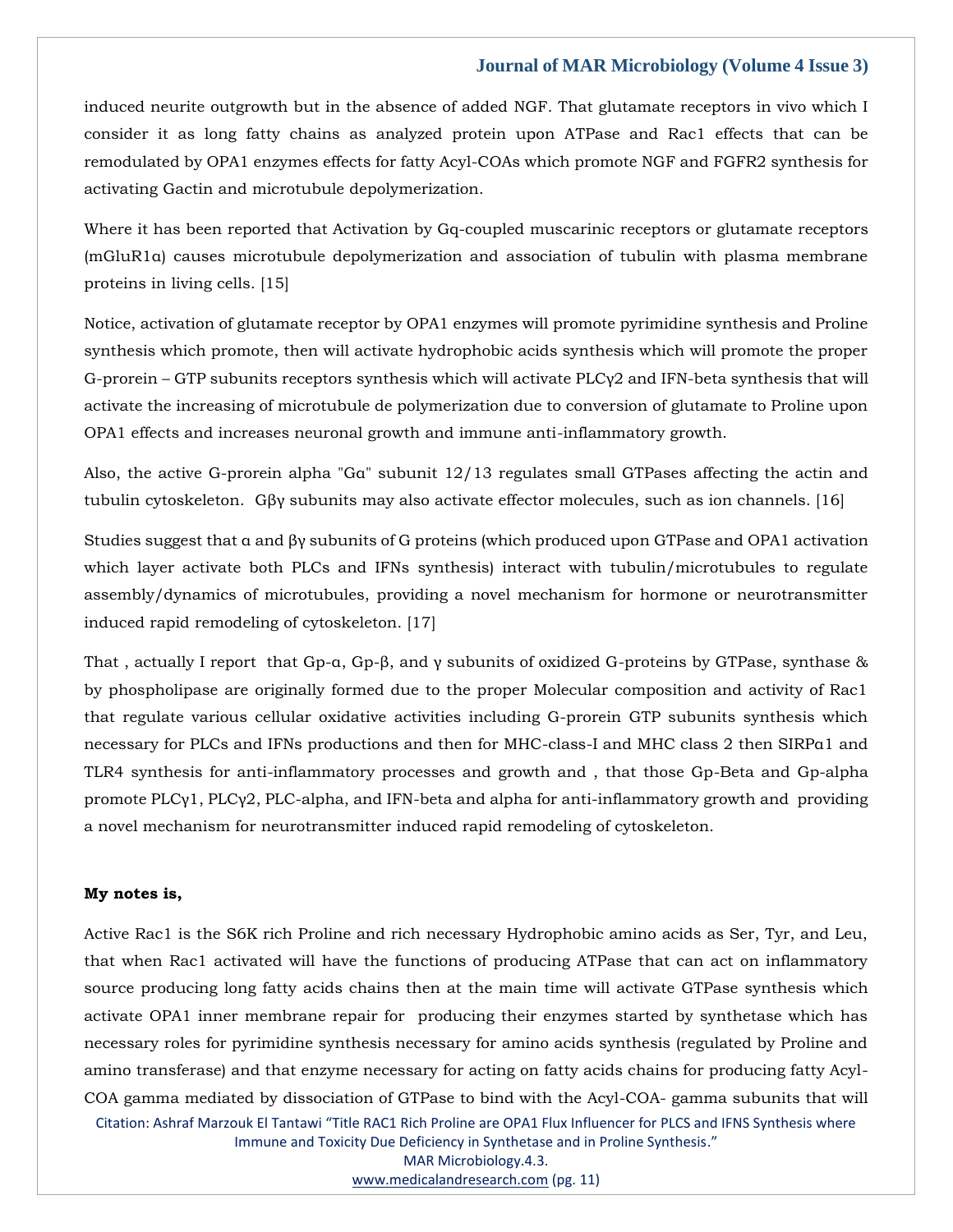be considered as G-prorein GTP-gamma (Gpγ), and then will follow the synthase effect on Gpγ to produce G-prorein-GTP -beta "GpB" which upon phospholipase effects will produce Gp-GTP-alpha which responsible for the proliferation and anti-inflammatory processes and growth, where that Previous pathway is done by activating phosphodiesterases necessary for Acyl-COAs isoforms synthesis where each isoform contain analyzed cleaved Gp-GTP subunits from the analyzed cleaved GTPase, and also that attenuate Rac1 pathway which is a necessary mechanism done through activating active Rac1 rich Proline and hydrophobic acids, that the first effects of Rac1 on inflammatory source is for long fatty chains productions then for GTPase productions for stimulating the activated OPA1 (upon GTPase effect ) to act on previous long fatty chains for producing the three G-prorein-GTP subunits isoforms that first Gp-GTP-gamma subunit has own functions for activating the GP-GTP-Beta subunits which is necessary for activating Plcγ2 and IFN-beta synthesis for strengthen anti-inflammatory processes which will activate the third G-prorein-GTP-alpha subunits which responsible for anti-inflammatory growth activities.

As the Gp-GTP-Beta and Gp-GTP -alpha formed as will activate Polymerization of microtubules and regulate assembly/dynamics of microtubules, providing a novel mechanism for neurotransmitter induced rapid remodeling of cytoskeleton growth through activating PLCγ2 & IFN-beta Synthesis for anti-inflammatory processes then for anti-inflammatory growth including the TXA2 synthesis (which regulated by PLCγ2 and BTK activations ) .

Where, the three G-prorein-GTP subunits isoforms are having their own active receptors which formed upon OPA1 phosphorylations processes which produce Gp-GTP- γ, Gp-GTP-B, and Gp-GTP-alpha upon synthetase, followed by synthase then followed by phospholipase respectively.

Notice that, activating the Gp-GTP-γ interactions with tubulin down-regulates this signaling pathway due to activating synthetase pathway for running pyrimidine synthesis followed by amino acids synthesis regulated by Proline and aminotransferase enzymes. Purified Gβγ, alone or with phosphatidylinositol 4,5-bisphosphate (PIP2), inhibited carbachol-evoked membrane recruitment of tubulin and Gαq transactivation by tubulin (which is the 1st step regulated by synthetase for Gpγ synthesis), but Polymerization of microtubules elicited by Gβγ (which is GpB) that can reduce the inhibition of PLCβ1 (through activating the PLCγ2 synthesis) observed at high tubulin concentration. That study revealed the spatiotemporal pattern of Gβγ/tubulin interaction during carbachol stimulation of neuroblastoma SK-N-SH cells. [18,19]

As I mentioned previously that as Rac1 is a S6K-rich Proline as Rac1 activate ribosomal ATPase and has the roles of regulating neurite growth through producing AMP potentiates bFGF-induced neurite outgrowth in PC12 cells through activating OPA1 repairs (upon GTPase effect ) which regulate the Gprorein-GTP- gamma, beta, and alpha productions that activate PLCs and IFNs for anti-inflammatory processes and growth .

Citation: Ashraf Marzouk El Tantawi "Title RAC1 Rich Proline are OPA1 Flux Influencer for PLCS and IFNS Synthesis where Immune and Toxicity Due Deficiency in Synthetase and in Proline Synthesis." MAR Microbiology.4.3. [www.medicalandresearch.com](http://www.medicalandresearch.com/) (pg. 12)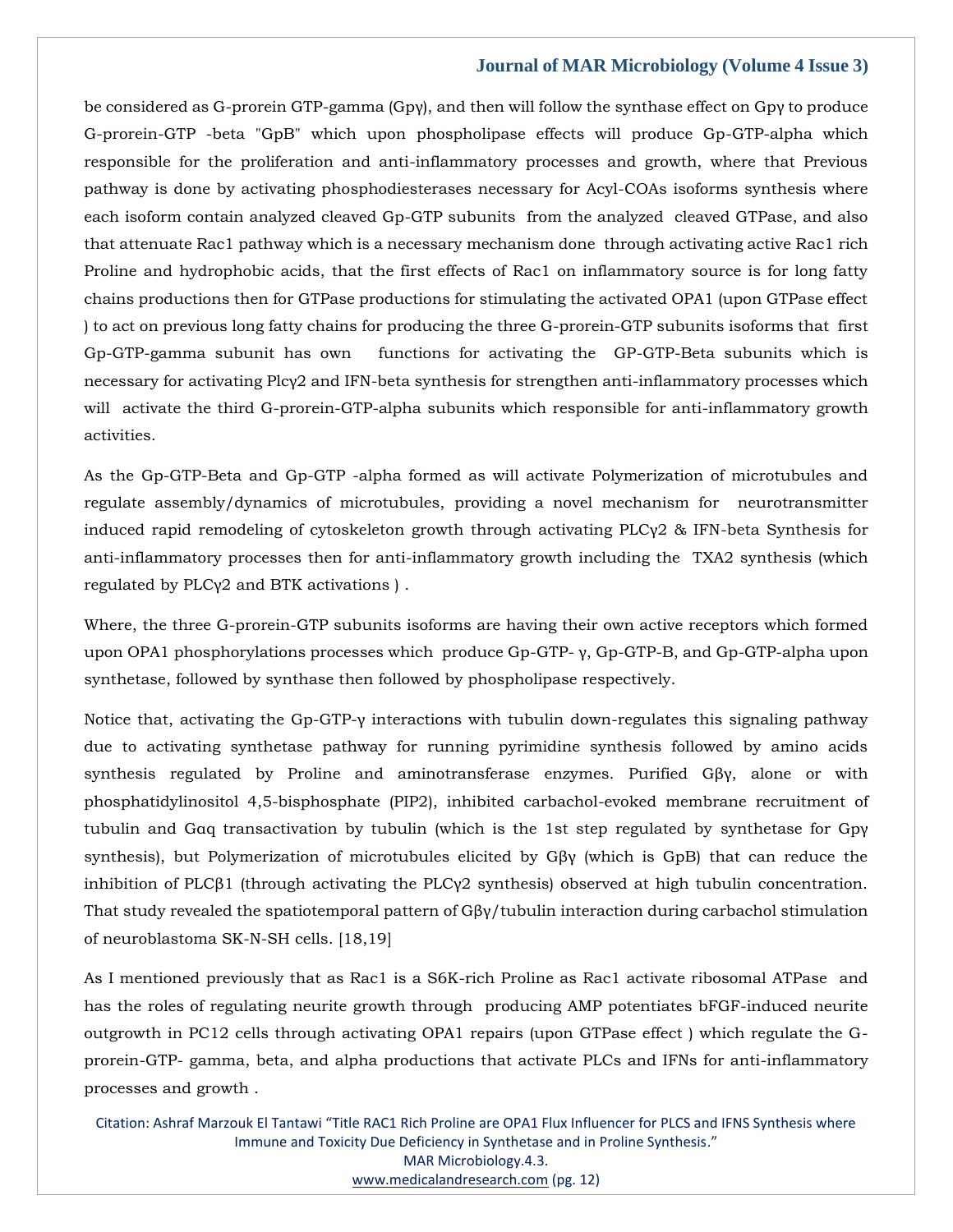Where, AMP is the primary results from Rac1 through Rac1 effect by the releasing of ATPase on inflammatory sources for producing long fatty chains then for stimulating OPA1 for producing GP-GTP subunits for ribosomes and Gactin repair. That as Rac1 is S6K rich Proline (that can act as "T-RNA) that can activate ribosomes and Gactin filaments through releasing ATPase and GTPase synthesis , as Rac1 activate both ATPase and GTPase which activate and correlate the activation of long fatty acids chains through its effect on anti-inflammatory source then will be followed by OPA1 enzymes activities for producing Acyl-COAs isoforms (gamma, beta, and alpha) which produced upon Rac1-GTPase effects for activating OPA1 for producing the three subunits Gp-GTP-Gamma, Gp-GTP-beta Gp-GTP-alpha upon OPA1 enzymes oxydative processes which necessary for rebuilding neuronal growth through activating both PLCs and IFNs productions necessary for anti-inflammatory growth, where proper Rac1 molecules and both PLCs and IFNs are necessary for sestrins synthesis but with availability of Proline, Tyr, Leu, Ser in the main Rac1 molecules (that will be described later) .

Proper Rac1 rich Proline and its necessary hydrophobic acids can be directed to ribosomes for repair and for ATPase productions and then for promoting GTPase production where GTPase can bind to Rac 1 as a Rac1-GTPase to stimulate β-catenin-dependent transcription of Wnt target genes.[20]

Actually, the Beta-catenin is the central component of the Wnt signaling pathway, that is regulated by effort of GTPase on repairing OPA1 the mediated by Gp GTP subunits synthesis that have the key role for the regulation of cell proliferation through PLCs and IFNs synthesis.

The effect of proper Rac1 on inflammatory source will produce ROS and phorbol ester (long fatty chains) upon the effect of ATPase , while GTPase synthesis will be released for activating mitochondrial OPA1 enzymes that will act on phorbol ester and long fatty chains for producing firstly the long fatty-acyl-CoAsynthetase "G-prorein-GTP-Gamma" active subunits with pyrimidines synthesis (upon synthetase effects) followed by G-prorein-Beta "GP-GTP-Beta " synthesis upon synthase effect then followed by Gprorein-GTP-alpha productions upon phospholipase effects on GP-GTP Beta, that fatty Acyl-COA-beta synthesis are so necessary for activating both PLCs, and IFNs isoforms synthesis then for G-actin functions , and for TXA2 synthesis upon Plcγ2 and BTK regulations .

PLC-gamma-1 (PLCγ1) synthesis promoted or mediated by Acyl-COA-gamma (Gp-GTP-gamma) production upon effect of OPA1-synthetase on long fatty chains (which firstly produced from effect of Rac1 on inflammatory sources) for producing Gp-GTP-gamma necessary for PLCγ1 productions and vice versa ( upon synthetase activity then will produce Acyl-COA-synthase "upon synthase effect ", where PLCγ1 necessary for PLC-beta and PLC-alpha synthesis (upon effect of synthase and phospholipase respectively) for nerve growth factor "NGF" synthesis , then for IFN-beta and IFN-alpha synthesis which are necessary for B-cell maturations and activating BTK and sestrin synthesis, where availability of Leu amino acids in specific percentage in Rac1 are so necessary for activating SESN2 synthesis and for activating BTK for B-cell maturations (mediated by Beta-catenin production upon OPA1 enzymes

Citation: Ashraf Marzouk El Tantawi "Title RAC1 Rich Proline are OPA1 Flux Influencer for PLCS and IFNS Synthesis where Immune and Toxicity Due Deficiency in Synthetase and in Proline Synthesis." MAR Microbiology.4.3. [www.medicalandresearch.com](http://www.medicalandresearch.com/) (pg. 13)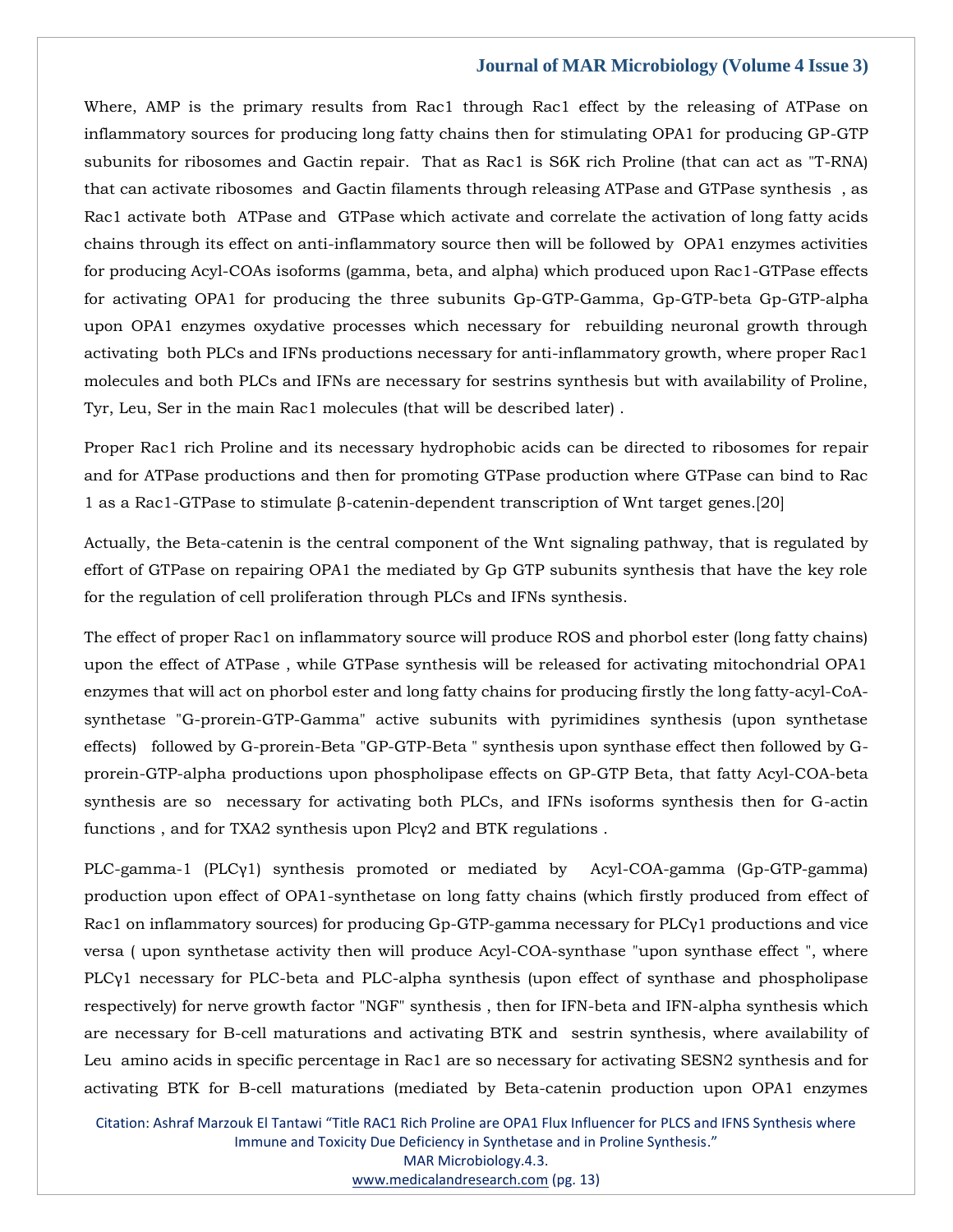regulations ) for SESN2 synthesis, where SESN2 necessary for reactivating brain enkephalin tissue and immune functions through activating Leu and Met-pentapeptides for activating Enkephalin tissue for activating brain and for restore memories .

PKC activators, PMA or bryostatin 1 (bryostatin) stimulates the growth of long neurites.

PMA or bryostatin incubation followed by NGF production activates PKC isoforms delta-, and epsilonleading to outgrowth of long neurites. [21]

That the activations of long fatty acids chains synthesis (upon ATPase Effects and presence of Proline in Rac1 on inflammatory sources) then followed by GTPase for activating OPA1 synthase oxidations for activating Acyl-COA beta (G-prorein-GTP-beta) synthesis which followed by the effects of phospholipase for NGF synthesis , for FGF and for Gp-GTP-alpha synthesis necessary for anti-inflammatory growth and for long neurites growth. That Rac1-GTPase  $\rightarrow$  Gp-GTP three subunits upon OPA1 enzymes oxidative processes  $\neg$ imp for G-actin repair and necessary for the growth of long neurites.

Neurons ( nerve cells) can be considered also as fundamental units necessary for the brain activities and nervous system (that the activating nerve cells regulated by Rac1 and mediated by Gp GTP subunits production which necessary for PLCγ2 and IFN beta synthesis for NGF synthesis that necessary for SESN2 synthesis mediated by β-catenin ) , where Leu and Met pentapeptides are so important to be formed regulated by SESN2 productions for activating enkephalin functions for brain cells activities which responsible for receiving and re-creating new responds signals for reactivating G-prorein-GTP subunits motors commands for modulating anti-inflammatory responds and for restore memories . The Pathway of Proline synthesis from glutamate are so important for amino acids synthesis (regulated by aminotransferase and synthetase ) and are necessary to be involved in Rac1 molecules for strengthen activity of Rac1 for Gp GTP subunits synthesis through acting on inflammatory source by Rac1 through ATPase production for producing long fatty chains which upon the OPA1 effects will produce G-prorein-GTP-subunits which will regulate PLCs and IFNs synthesis necessary for increasing anti-inflammatory processes and growth mediated by β-cateninSynthesis and mediated by NGF synthesis.

Where, Extracellular glutamate secretion into brain tissue causes neurotoxicity and brain damage [22]

That, the extracellular glutamate accumulation indicate the deficiency in proline synthesis then reflect deficiency in amino acids synthesis and deficiency in aminotransferase activities, that the neurotoxicity and brain damage are due to deficiency in proline synthesis that can reflect deficiency in aminotransferase enzyme activities that lead to accumulation in glutamate in brain.

My note is the Neuroprotections by oxytocin (OT) in ischemia of various tissues has the function of the ability of improving amino acids synthesis that due to improving in proline synthesis and in aminotransferase enzymes activities that will lead to decreasing in the accumulated glutamate and will

Citation: Ashraf Marzouk El Tantawi "Title RAC1 Rich Proline are OPA1 Flux Influencer for PLCS and IFNS Synthesis where Immune and Toxicity Due Deficiency in Synthetase and in Proline Synthesis." MAR Microbiology.4.3. [www.medicalandresearch.com](http://www.medicalandresearch.com/) (pg. 14)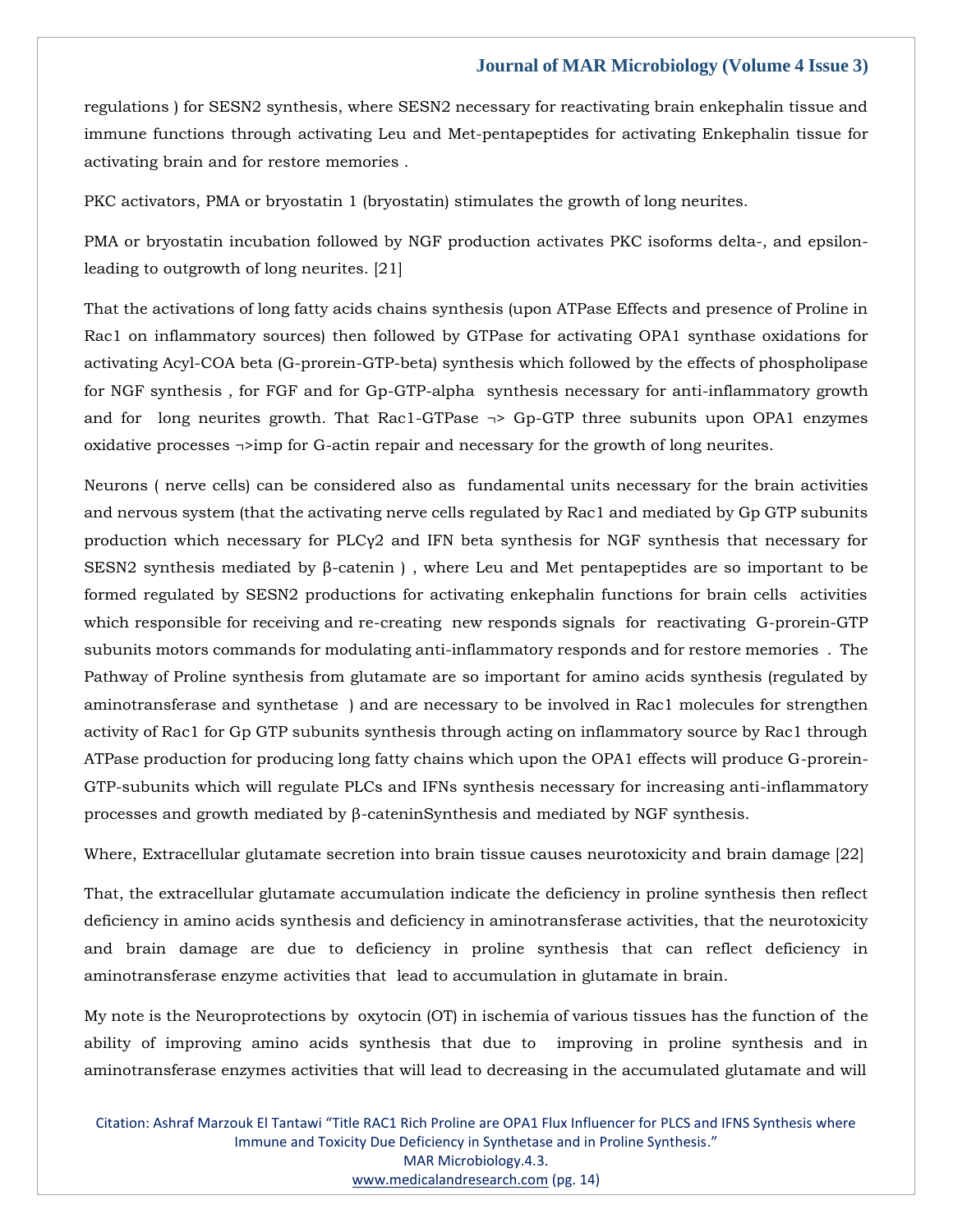lead to increasing in proper Rac1 synthesis which will lead to of proper acting by Rac1 on inflammatory source for producing long fatty chains and ROS that at the same time the Rac1 will activate GTPase production for activating OPA1 enzymes which will act on the primary long fatty chains for producing the three G-prorein-GTP subunits (fatty Acyl-COAs) isoforms which will activate both PLCs and IFNs productions which consequently will activate liver function through activating BTK for SESN2 synthesis mediated by β-Catenin synthesis.

Notice that SESN2 has the function of feeding and reactivating enkephalin brain tissue through promoting Leu and Met pentapeptides synthesis which are necessary for brain functions.

That the inhibition of pyrimidine synthesis regulated by availability of synthetase, and deficiency in Proline synthesis will lead to accumulation of glutamate in brain with inhibition in Rac1 synthesis which led to deficiency in aminotransferase enzymes and lead to neuron toxicity.

That, the activating of proper aminotransferase enzymes with availability of Proline and hydrophobic acids synthesis will activate the proper of Rac1 production and activate the running of Rac1 functions pathway including anti-inflammatory processes and growth, that Proline synthesis will prevent glutamate accumulation and will activate Rac1 functions for increasing the anti-inflammatory activity and anti-inflammatory growth and at the same time will increase liver function (mediated by NGF and by β-Catenin synthesis) for adopting the SESN2 synthesis for functioning fatty acids metabolism and reactivating brain functions and neuronal activity.

Where, as there are inhibition in Proline synthesis and in aminotransferase enzyme as will reflect accumulation of glutamate and deficiency in amino acids synthesis and will be the result of decreasing in proper Rac1 Biosynthesis which characterized by the presence of Proline and necessary hydrophobic acids as Tyr, Ser, and Leu (that Leu necessary for SESN2 synthesis and for Leu pentapeptides synthesis), where the deficiency in proline will improve the deficiency in cartilage synthesis, and deficiency in amino acids Biosynthesis including Tyr and Leu amino acids too (where, Proline are main regulator for amino acid synthesis upon amino-transferase function).

And also, Deficiency in Proline nucléotides triplets "ACC" will lead to accumulation of tryptophan "TGG" that will be result of increasing in Glu synthesis ((GAA - Glu <¬>CTT Leu GAG - Glu <¬> CTC leu )), but deficiency in synthetase functions will be result of decreasing in pyrimidine synthesis that will be the result of accumulation of purines in the form of amino acids as glutamate that will be the result of increasing in the accumulation of Glu synthesis "due to accumulation of purines".

Neuronal toxicity can reflect accumulation of glutamate due to deficiency in synthetase functions and also reflect unavailability of Proline in Rac1 molecules (which necessary for synthetase activities) that can lead to inhibition in proper Rac1 synthesis and will inhibit the stimulations of OPA1 enzymes activities that can reflect decreasing in the G-prorein-GTP productions (necessary for PLCs and IFNs

Citation: Ashraf Marzouk El Tantawi "Title RAC1 Rich Proline are OPA1 Flux Influencer for PLCS and IFNS Synthesis where Immune and Toxicity Due Deficiency in Synthetase and in Proline Synthesis." MAR Microbiology.4.3. [www.medicalandresearch.com](http://www.medicalandresearch.com/) (pg. 15)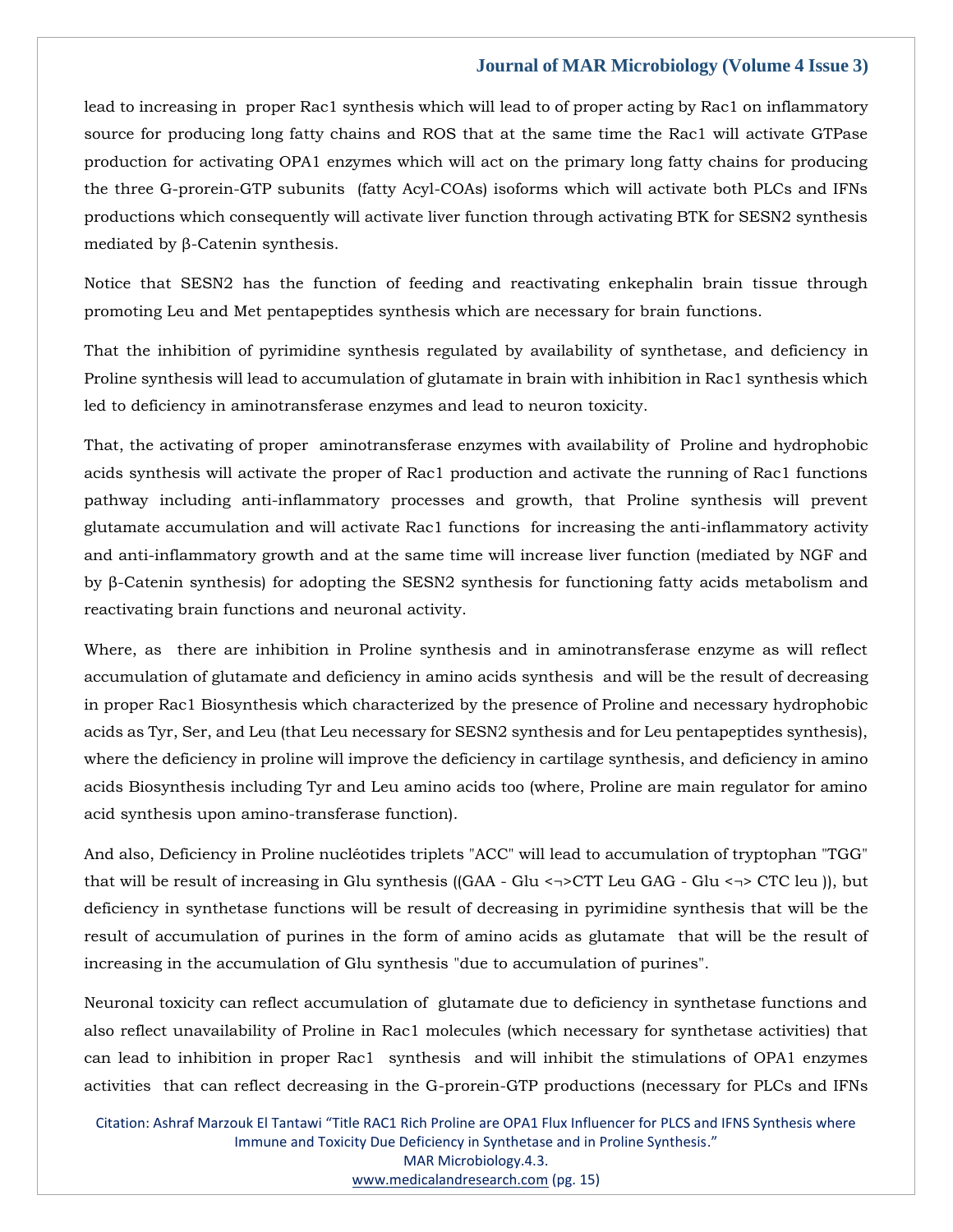synthesis) that will reflect decreasing in BTK and in SESN2 synthesis that will lead to accumulation of purines in the forms of "AGG" which is the increasing in Glu in brain (GAA, GAG Glu ) with inhibition or decreasing in Proline and in Leu amino acids , where Leu active amino acids are necessary for SESN2 synthesis and activities .

Both Asp & Glu are carrying imp functions for activating and promoting the Leu and Met pentapeptides synthesis for enkephalin tissue that the deficiency or inhibition in Proline, in Leu, and in synthetase will inhibit Asp synthesis but not Glu (which consists of only accumulated purines) that will be the result of decreasing or inhibition in SESN2 synthesis and will be the result of accumulation of purines in the form of Glu in brain with inhibition in Leu and Met pentapeptides synthesis lead to decreasing in enkephalin functions that will be result of immune toxicity and neuronal toxicity .

So immune toxicity characterized by decreasing or inhibition in synthetase with deficiency in Proline amino acids synthesis that will lead to accumulation of purines in the form of Glu, where, Proline necessary for synthetase functions which has the roles of pyrimidines synthesis for hydrophobic amino acids synthesis.

The Proline synthesis is so necessary for aminotransferase activities and for the amino acids synthesis that Proline deficiency will lead to accumulations of purines in the form of Glu amino acids in brain with decreasing or inhibition in pyrimidine synthesis in liver and in brain too.

Notice that Asp with triplets "GAT - GAC" connected to Meet for Met pentapeptides synthesis, But, Glu "GAA, GAG " are translated and connected with Leu (CTC) for Leu pentapeptides synthesis in brain, that when Proline and Leu inhibited will lead to accumulation of glutamate in brain.

Also, the Hepatic Encephalopathy and Hyperammonemia Produce Neuronal Communication Dysfunction due to inhibition in amino transferase activities and unavailability of Proline which can carry the function of improving Hyperammonemia Produce Neuronal Communication through running active amino acids synthesis and through improving SESN2 synthesis that will increase memories functions too. That hyperammonemia and hepatic failure induce alterations in glutamatergic neurotransmission.[23]

The Hyperammonemia is mainly due to deficiency in Proline amino acids followed by deficiency in aminotransferase enzymes which reflects dysfunction in OPA1 stimulations that can increase the dysfunction in the long fatty Acyl-COAs synthesis that will be result of decreasing in the condensation of Acyl-COAs for SESN2 synthesis that will reflect decreasing in Leu amino acids synthesis and decreasing in Leu pentapeptides which necessary in enkephalin tissue in brain that will lead to dysfunction in neuro-transmission , decreasing in memories function , and in Neuronal Communication, that can reflect liver failure (failure in BTK and in  $PLCy2$ ) with accumulation in Glu in brain.

Citation: Ashraf Marzouk El Tantawi "Title RAC1 Rich Proline are OPA1 Flux Influencer for PLCS and IFNS Synthesis where Immune and Toxicity Due Deficiency in Synthetase and in Proline Synthesis." MAR Microbiology.4.3. [www.medicalandresearch.com](http://www.medicalandresearch.com/) (pg. 16)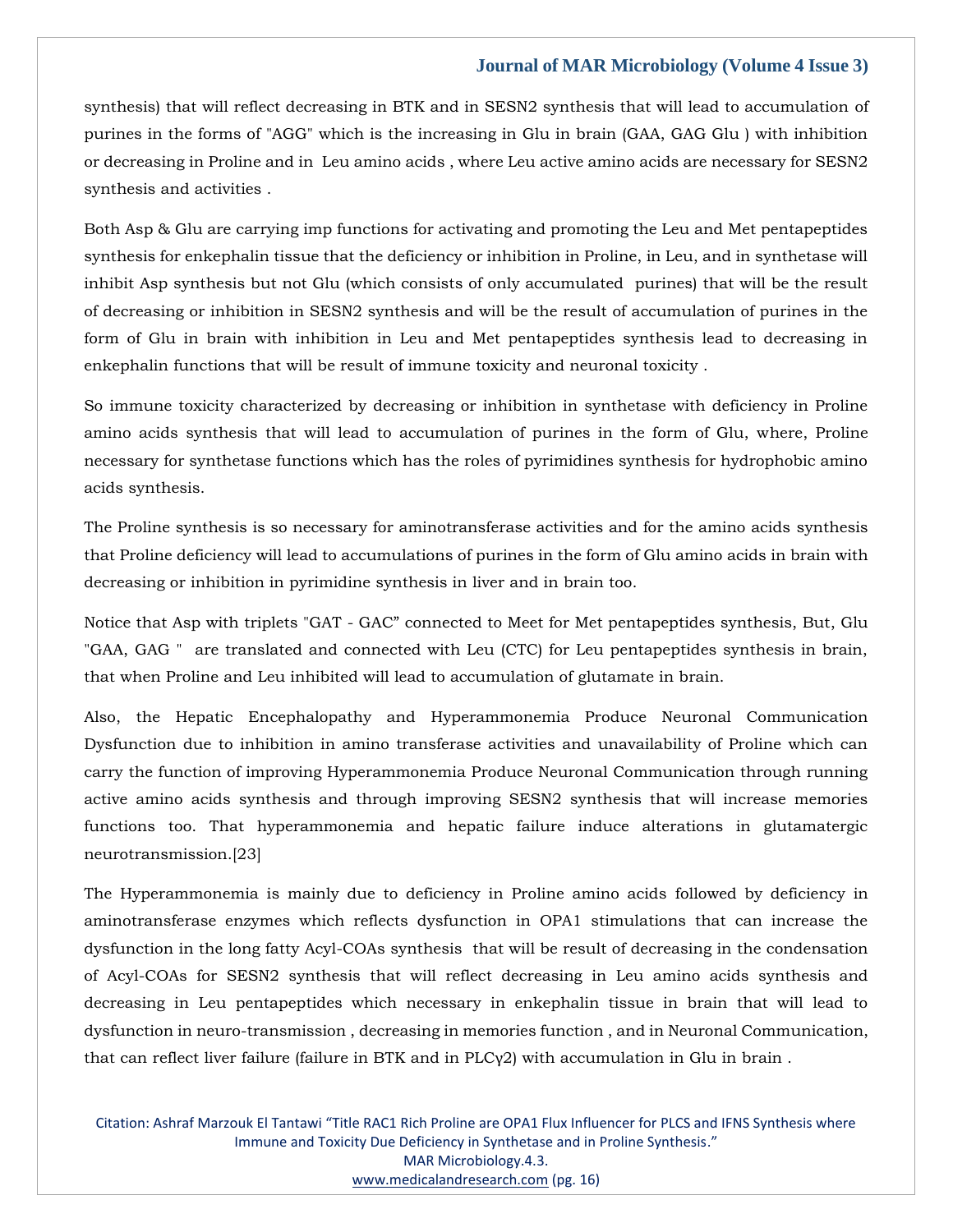So, Deficiency in Pproline and in hydrophobic acids synthesis (with failure in synthetase functions) specifically in Tyr Leu, and in Ser that will reflect dysfunction in OPA1 activities that will be the result of decreasing in Acyl-COAs synthesis then in SESNs synthesis that reflects neuronal cytotoxicity with accumulation of glutamate "purines" amino acids .

So, the deficiency in the ornithine-δ-aminotransferase (important in the synthesis of amino acids, including Proline and Leu ) are the signs of Deficiency in Pproline synthesis from glutamate that the sign of immune toxicity and neuronal toxicity with accumulations of glutamate , and result of deficiency in sestrins-Leu Biosynthesis and lead to neuronal cytotoxic . [24]

That previous study indicate the imp roles of ornithine-δ-amino-transferase for Leu, Ser and Tyr synthesis where, the absence of that enzyme ornithine-δ-A-Trase will cause Glu accumulation and Hyperammonemia with dysfunction in neurotransmission in vivo that can lead to neuronal toxicity.

Accordingly, inactivation of Sestrins (gamma, beta, and alpha) genes in invertebrates resulted in diverse metabolic pathologies, including oxidative damage, fat accumulation, mitochondrial dysfunction. [25]

Because activation of SESNs synthesis requires activating OPA1 enzymes for Acyl-COAs, where activating OPA1 are running by Rac1 Rich-Proline, where unavailability of Proline will be result of Deficiency or decreasing in OPA1 repair, decreasing in hydrophobic acids synthesis and decreasing in cartilage synthesis followed by decreasing in PLCs synthesis.

That dysfunction in SESNs Biosynthesis will reflect dysfunction neuronal communication and transmission with Encephalopathy and Hyperammonemia due to mainly reductions in Rac1 rich Proline, and in aminotransferase enzymes that result of Deficiency in amino acids synthesis.

Notice , ornithine- aminotransferase "OAT" that regulated by ribosomes so by Rac1 as well, and is essential in creating ornithine from the Proline substrate for amino acids synthesis , so Proline is so necessary regulator as substrate for the synthesis of ornithine which is so necessary for hydrophobic amino acids synthesis that OAT gene is necessary for recover the Hyper-ammonemia through creating necessary Tyr, Ser, Leu hydrophobic amino acids for Rac1 synthesis, for OPA1 activities, for nuclear isoforms synthesis and for SESNs synthesis started by SESN-gamma "SESN1", then beta "SESN2", then alpha "SESN3" regulated by OPA1 synthetase, synthase, then phospholipase respectively.

So The immune toxicity defined as a dysfunction in both synthetase enzymes and in availability of Proline synthesis , where synthetase necessary for pyrimidine synthesis needed for amino acids synthesis, while Proline synthesis from glutamate are necessary for amino acids synthesis (regulated by aminotransferase) , that deficiency in synthetase will be the result of accumulating purines in the form of Glu but deficiency in proline will result for deficiency in amino acids synthesis that will be the result of the deficiency in OPA1 function and dysfunction in amino transferase activities which reflects

Citation: Ashraf Marzouk El Tantawi "Title RAC1 Rich Proline are OPA1 Flux Influencer for PLCS and IFNS Synthesis where Immune and Toxicity Due Deficiency in Synthetase and in Proline Synthesis." MAR Microbiology.4.3. [www.medicalandresearch.com](http://www.medicalandresearch.com/) (pg. 17)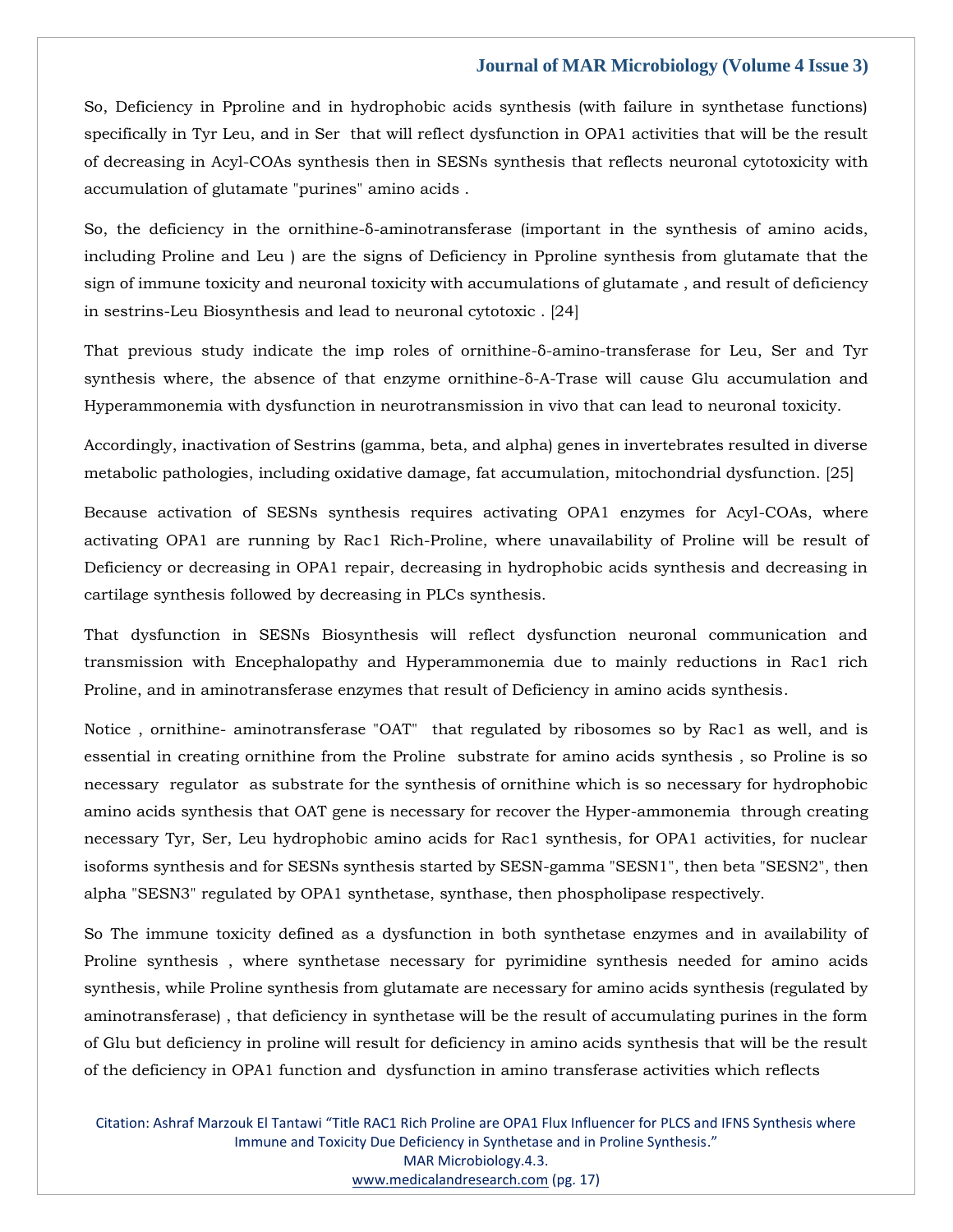#### **Hyperammonemia in vivo.**

Also immune toxicity characterized by inhibition in kynurenine pathway and in tryptophan "TGG" (due to inhibition in synthetase activity) which is essential amino acid used for building protein, also immune toxicity characterized by inhibition in PLCγ1 and PLCγ2 where both regulated by OPA1 enzymes effects that consequently will reflect Inhibition in TXA2 synthesis (which regulated by PLCγ2 functions) . Inhibition in thymine pyrimidine synthesis will be result in the inhibition in tryptophan TGG that will be result of accumulation in Thr amino acids ACC "purines" in blood and will inhibit Proline ACC synthesis (where, Proline synthesis is connected to the availability of tryptophan TGG in vivo.

Sestrin has necessary roles connected with Leu amino acid synthesis (which considered previously as regulated by Proline and then by aminotransferase) for running and functioning metabolic process for preventing reverse reactions, where absence of ornithine-δ-aminotransferase enzymes can lead to dysfunction in hydrophobic amino acids and Proline synthesis and consequently will reflect dysfunction in OPA1 stimulation and activities ,that lead to pathogenic Encephalopathy and Hyperammonemia in vivo and dysfunction in neuronal Communication and transportation .

The dysfunction in pyrimidine synthesis regulated by synthetase lead to accumulations of purines in the form of Glu amino acids in brain and deficiency in synthetase can lead to deficiency in proline that will lead to deficiency in Ornithine synthesis (regulated by amino transferase enzymes ) which formed from Proline lead to deficiency in hydrophobic amino acids synthesis, that lead to deficiency in Tyr, Ser including Leu (CTC "Leu"&TTC "Leu" ) that will reflect dysfunction in SESN2 synthesis and will be result of accumulation in Glu ("GAG" & GAA "Glu") that will be result of dysfunction in neuronal Communication (and transportation) and pathogenic Encephalopathy. factors NRF2 and NF-κB are coordinated effectors of the Rho family, GTP-binding protein RAC1 during inflammation, that RAC1 induces NRF2 signaling pathway. [26]

That, nuclear transcription factor "NTF" are basically formed due to the effects of Rac1 on inflammatory sources by producing ATPase and GTPase for analysis inflammations for producing long fatty chains that will produce nuclear fatty Acyl-COAs isoforms upon the effects of OPA1 (which activated by GTPase) that will be followed BY NTF synthesis and then will stimulate PLCs and IFNs synthesis for running anti-inflammatory responds and anti-inflammatory growth .

Remember that S6K rich Proline are the basis for Rac1 Which are necessary for activating OPA1 synthetase and other OPA1 enzymes for producing fatty Acyl-COAs "nuclear transcription factors " which coordinate analysis the inflammation molecules for finally increasing anti-inflammatory processes and growth including TXA2 synthesis regulated by PLCγ2 and BTK.

Citation: Ashraf Marzouk El Tantawi "Title RAC1 Rich Proline are OPA1 Flux Influencer for PLCS and IFNS Synthesis where Immune and Toxicity Due Deficiency in Synthetase and in Proline Synthesis." MAR Microbiology.4.3. [www.medicalandresearch.com](http://www.medicalandresearch.com/) (pg. 18)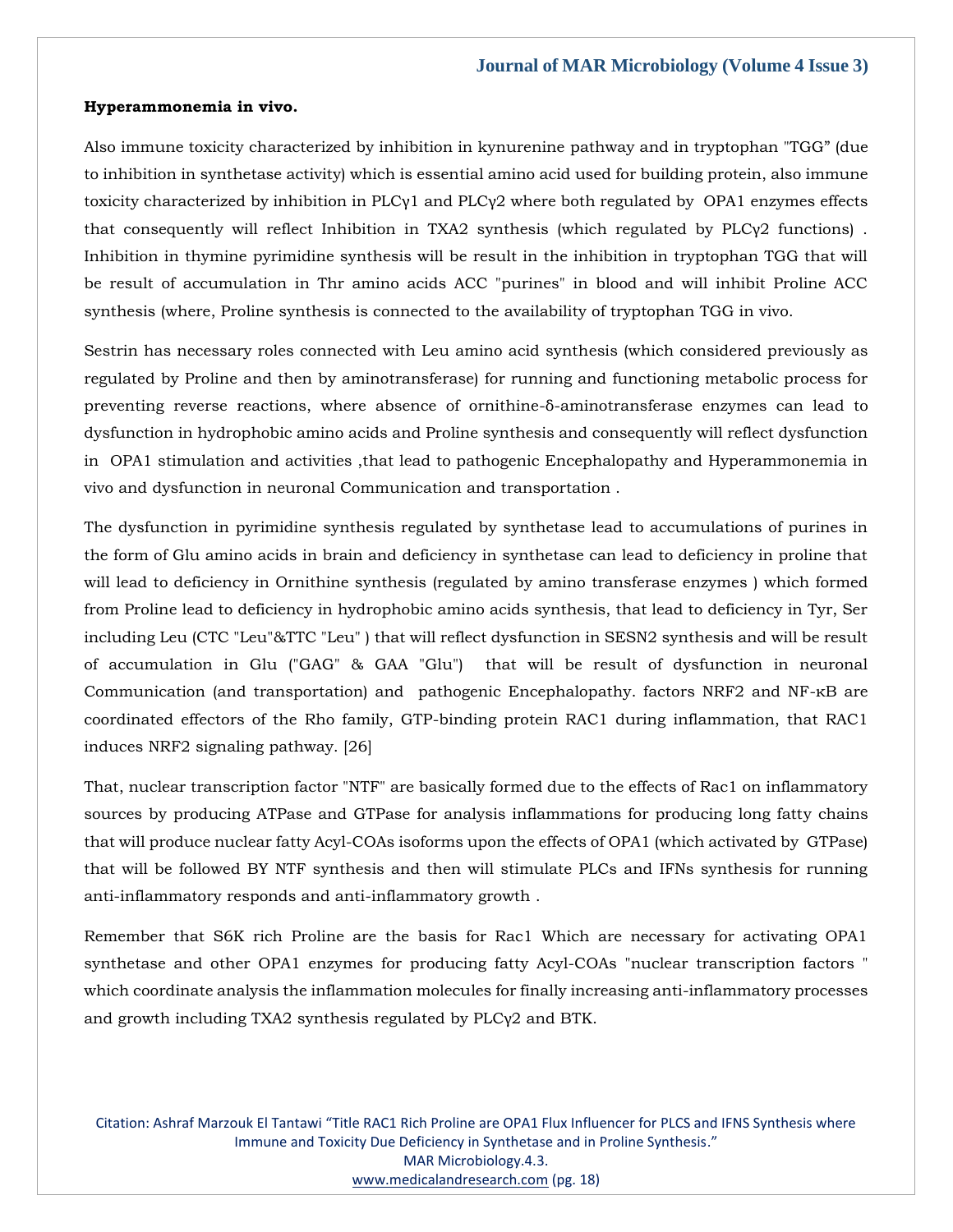Where, negative Rac1 inhibits the development of NK cell–mediated cytotoxicity by two mechanisms. There is a rapid increase in Vav tyrosine phosphorylation during the development of antibody-dependent cellular cytotoxicity and natural killing. [27]

Indicating that OPA1 oxidative phosphorylation are basis for development of antibody-dependent cellular cytotoxic

For fast running FOX regulated by OPA1 for fatty Acyl-COAs isoforms (the three G-prorein subunits Gpgamma, Gp-beta, and Gp-alpha) for running their own pathways for producing proper PLCs and IFNs for running proper anti-inflammatory activities and anti-inflammatory growth for better cellular development.

GSA aminotransferase are necessary to promote ALA synthesis in heme Biosynthesis, that the net transfer of the amino group from the 2-carbon to the 1-carbon position to form ALA. [28]

So it indicate the necessity of proline synthesis (to prevent glutamate synthesis) for regulating amino acids synthesis regulated by GSA aminotransferase which are so necessary to promote ALA synthesis in heme.

The first and rate-limiting step of heme Biosynthesis pathway is the condensation of glycine and succinyl-CoA to form 5-aminolevulinic acid (ALA) , a 5-carbon aminoketone, in the mitochondria. [29].

Where, it's important to know that the condensation of glycine and succinyl-CoA to form 5 aminolevulinic acid (ALA), a 5-carbon amino ketone are so necessary for SESN2 synthesis in availability of Leu hydrophobic acids by liver.

#### **Questions:**

Is Ser inhibition signs for RORs inhibition and neuronal toxicity through leading to glutamate?

And, Is the inhibition in GTPase synthesis which regulated by S6K-rich Proline can inhibit OPA1 activities and can lead to neuronal toxicity??

Inhibition in Ser phosphorylation are sign for only accumulation of purines kinases (due to inhibition in pyrimidine synthesis and in amino acids synthesis ), where inhibiting pyrimidine synthesis (registered by synthetase) will reflect dysfunction in OPA1 synthetase may due to dysfunction in GTPase synthesis which necessary for OPA1 repairs and reactivities that will be result of synthesis of Androgen instead of Estrogen and accumulation of purines in the form of Glu in neurons and brain tissues which are the sign of immune toxicity and neuronal toxicity .

GTPase is basic regulator for OPA1 repair and necessary for Rac1 activities for neuron fiber growth

Citation: Ashraf Marzouk El Tantawi "Title RAC1 Rich Proline are OPA1 Flux Influencer for PLCS and IFNS Synthesis where Immune and Toxicity Due Deficiency in Synthetase and in Proline Synthesis." MAR Microbiology.4.3. [www.medicalandresearch.com](http://www.medicalandresearch.com/) (pg. 19)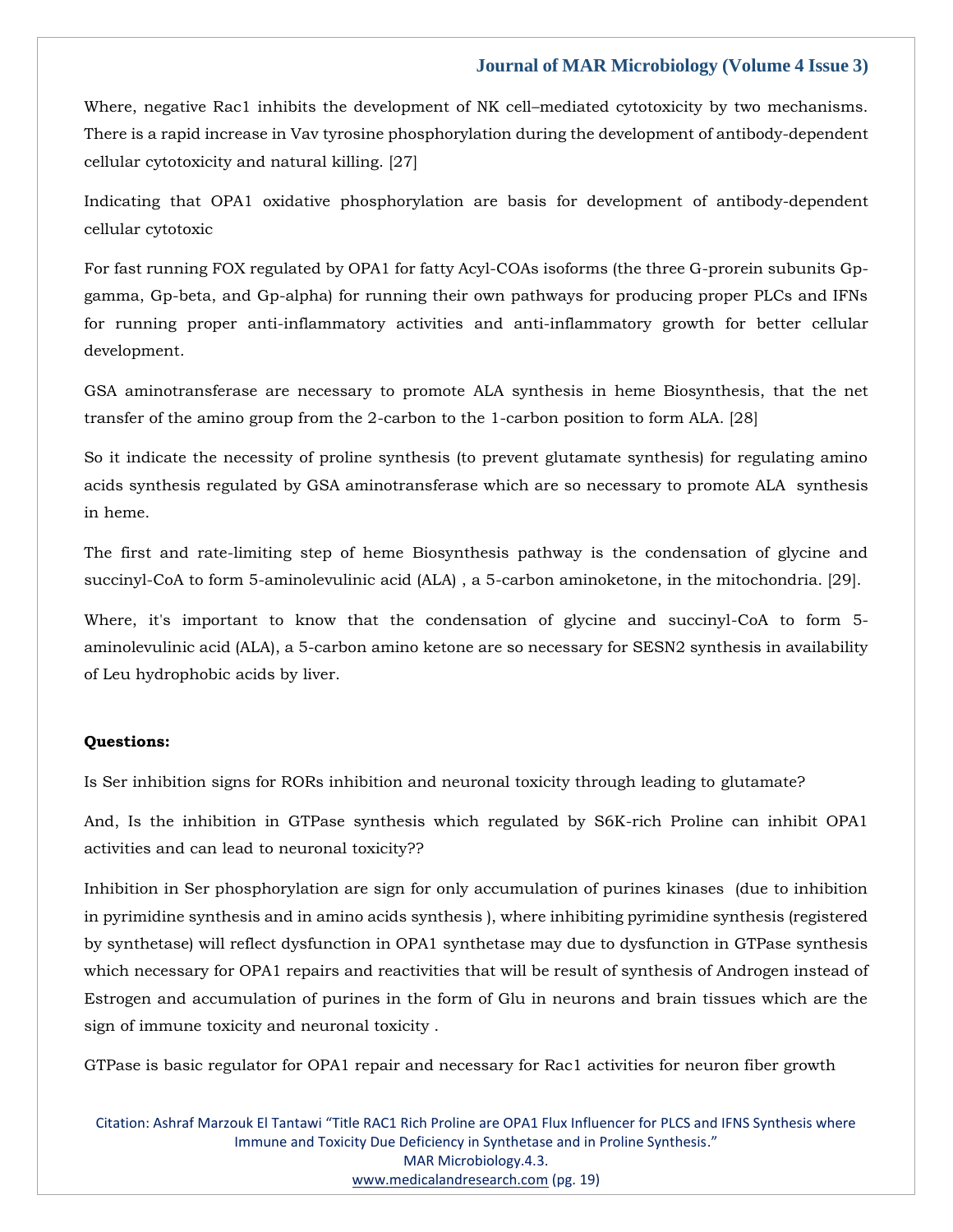That inhibition in GTPase will inhibit OPA1 repairs that will be result of synthetase dysfunction and deficiency in pyrimidine synthesis and in amino acids synthesis that will be result of accumulation of purines in the form of Glu amino acids in brain that will be results of liver failure and deficiency in SESN2 synthesis.

The S6K-rich Proline necessary for regulating ATPase and GTPase synthesis which in necessary for Gp-GTP-subunits synthesis for activating Gactin, that Rac1 necessary for catalyze lipids for producing long fatty acids chains which produce Gp-GTP-subunits "fatty Acyl-COAs synthesis" (upon OPA1 enzymes functions) dependent on Proline and hydrophobic acids synthesis for activating Rac1 functions and for activating anti-inflammatory growth upon PLCs and IFNs synthesis.

The kynurenine pathway is the primary route for tryptophan (TGG Trp which is essential amino acid used to build protein ) catabolism in the liver, but I would like to give notice that pyrimidine in tryptophan is so imp that if missed or inhibited due to dysfunction in pyrimidine synthesis (regulated by OPA1 synthetase) will be result of accumulation of purines and the codons that will be stop codon which consist of only purines eg (GAA and GAG) , that will be result of stopping various cellular activities including regulated translations and inhibition in anti-inflammatory growth, then will be beginning of Cancer mutations that it's growth is not regulated by basic ribosomal ATPase and GTPase.

Where, the availability of oxygen active linkages in Rac1 rich Proline has the ability of changing idle +ve linkages in idle molecules to new active -ve linkages by phosphorylation oxidative processes for producing ROS and long fatty chains. Dis-regulation and or over-activation of kynurenine pathway can lead to immune activation or accumulation of potentially neurotoxic compounds depending on availability of necessary Hydrophobic amino acids factors that are necessary dependents (including availability of Leu, Tyr, Ser) for running kynurenine pathway and for promoting condensation of fatty Acyl-COA which are necessary for SESNs biosynthesis.

So therapeutic development to treat inflammation done by strengthen immune effectiveness (throughout Tyr, Leu, and necessary Hydrophobic acids synthesis) that are having a fundamental ground of understanding the basis of each biological process started by S6K to PLCs and to IFNs improvement synthesis in each tissue and how proper anti-inflammatory growth can basically start and fully done in proper active pathways.

Proper active Rac1 has so necessary roles in the motor neurons empowerment through Gp-GTPsubunits productions for PLCs and IFNs synthesis:

Rac1 has the role of controlling motor neurons where, Conditional RAC1 knockout in motor neurons restores H-reflex rate-dependent depression after spinal cord injury. [30]

Citation: Ashraf Marzouk El Tantawi "Title RAC1 Rich Proline are OPA1 Flux Influencer for PLCS and IFNS Synthesis where Immune and Toxicity Due Deficiency in Synthetase and in Proline Synthesis." MAR Microbiology.4.3. [www.medicalandresearch.com](http://www.medicalandresearch.com/) (pg. 20)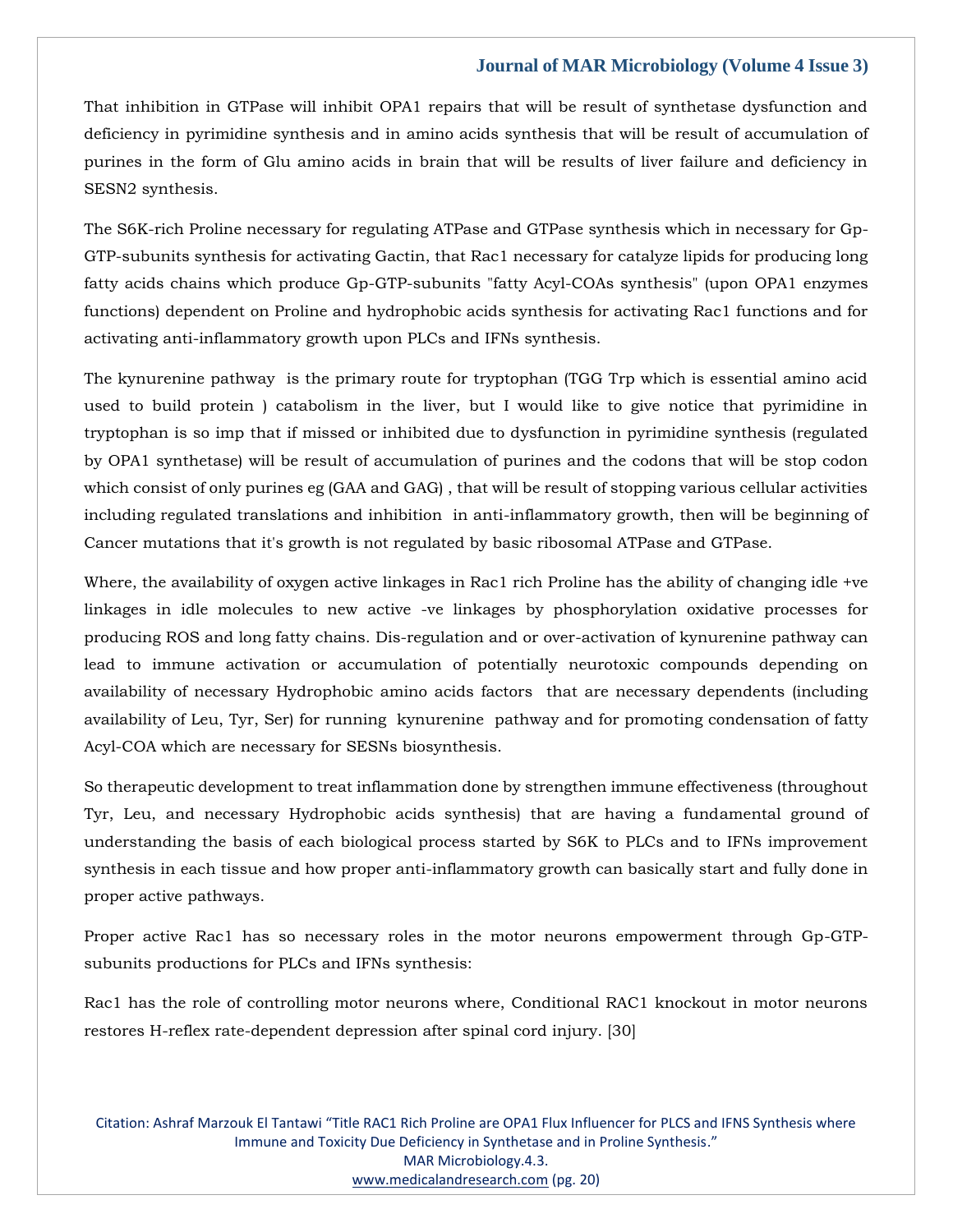Also, the proper active Rac1 has so necessary roles in the motor neurons empowerment , that Dysregulation of Rac or Rho elicits death of motor neurons and activation of these GTPases is altered in the G93A mutant hSOD1 mouse model of amyotrophic . [31]

And, Rac acts downstream of integrins and growth factors to promote neuronal survival by repressing c-Jun/Bim-mediated mitochondrial apoptosis. [32]

That repressing c-Jun Bim-mediated mitochondrial apoptosis need protected ribosomal codes to be produced for recognizing ub-normal codon protein (where ubnormal codons created by formation of stop codon in uncomplicated genes and subunits that those stop codons can be broken by Rac1 oxidative process for producing ROS and long fatty chains which will be follow the effect of OPA1 enzymes which activated by GTPase for creating the three active G-prorein subunits which are gamma, beta and alpha for running the PLCs and IFNs anti-inflammatory growth and processes) for reactivating proper pathways for re-surviving immune and neuronal activities in proper pathways according to roles ribosomal orders, and protecting tissues from the death of neurons.

Also, due to inhibition in Proline and in hydrophobic acids synthesis will be result of dysfunction in Rac1 Biosynthesis, that will be result of purines accumulation (glutamate accumulation ) and begining of the formations of the stop codons in uncompleted genes and in uncompleted subunits lead to mutated genes with stop cordons in cancer tissues then will be followed by the improvement of the hyperammonemia (due to inhibition in aminotransferase) and hepatic failure with dysfunction in aminotransferase Biosynthesis. That Immune-Driven Pathogenesis of Neurotoxicity after Exposure of Cancer.[33]

Where, toxicity start by stopping in immune development by stopping their Gp-GTP-subunits subunits development by the formation of the stops codons in their uncompleted chains then will turned tue neuronal activities to down streams till reverse catabolic pathways will begin for degradation.

That proper active Rac1 molecules are the main for preventing reverse catabolic pathways and regulate the running of proper anti-inflammatory growth in neuron and immune tissues, and in axon antiinflammatory developments. That it has been reported that Rac1 has been implicated in the control of cell proliferation, neuronal migration, and axon development. [34]

Rac1 has imp roles in neuronal migration through ROS and fatty chains production upon Rac1 effect on inflammatory source, and also Rac1 has the role of axon development through G-prorein-GTP subunits productions (upon activating OPA1 by GTPase production firstly by Rac1 for acting on long fatty chains). Also, implicated in the control of cell proliferation throughout adopting G-prorein-GTP subunits productions for PLCs and IFNs synthesis for anti-inflammatory processes and for antiinflammatory growth.

Citation: Ashraf Marzouk El Tantawi "Title RAC1 Rich Proline are OPA1 Flux Influencer for PLCS and IFNS Synthesis where Immune and Toxicity Due Deficiency in Synthetase and in Proline Synthesis." MAR Microbiology.4.3. [www.medicalandresearch.com](http://www.medicalandresearch.com/) (pg. 21)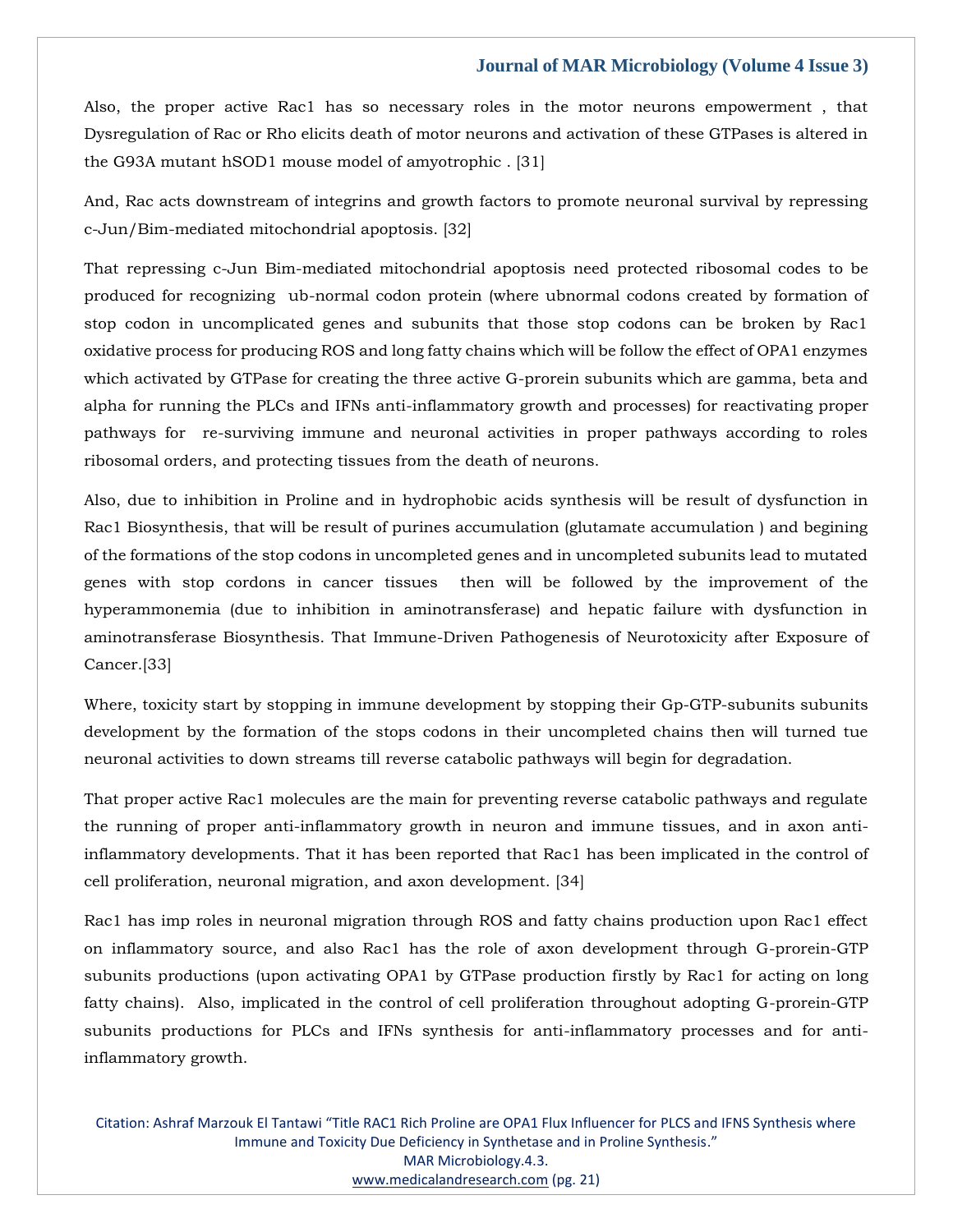That the Rac1 activities are linked by activating ATPase and GTPase productions where ATPase imp for running oxidative processes on inflammatory sources for producing long fatty chains and ROS molecules, while GTPase necessary for activating OPA1 enzymes for acting on long fatty chains for producing Gp-Gamma, then for Gp-GTP-beta, then for GTP-GTP-alpha isoforms subunits synthesis for PLCs and IFNs roductions for running necessary anti-inflammatory processes, where Gp-GTP-alpha productions for running anti-inflammatory Growth and cells proliferation .

That it has been reported that, both Rac1 and Rac3 GTPase are important for the development of the nervous system. [35]

And, Rac1 regulates self-renewal, survival, and differentiation of telencephalic neural progenitors, and that dysfunctions of Rac1 may lead to primary microcephaly. [36]

And, Cdc42Hs and Rac1 GTPases, two Rho family members, leads to the reorganization of the vimentin intermediate filament (IF) network, showing a perinuclear collapse. [37]

So, Rac1-(rich Proline)-GTPase has the roles of repairing and activating ribosomes, mitochondrial OPA1 repairs (through GTPase production), and regulate Gactin filaments growth and activities which has own functions of providing an opportune platform for cells with mechanical forces and modulate signal transduction through ATPase secretion for running Gactin functions and signal transduction.

That, Rac1 also controls the filopodia dynamics necessary to explore the environment. [38]

That any received signals from surrounding environment will be recognized by proper Rac1 which can create the responds by ROS and fatty chains synthesis +active signals that will produce G-prorein-GTP subunits necessary for creating active responds subunits as PLCs synthesis and IFNs productions (upon OPA1 enzymes effects on fatty chains)for adopting neuronal activities and immune responds toward surroundings environment .

That, as in sensory dendritic protrusions, the actin bundle serves as a flexion detector. [39]

That, G actin which basically activated by Rac1 detect flexion that improve by producing ATPase and GTPase that will reactivate Rac1-GTPs subunits productions (fatty Acyl-COA beta and alpha) which are necessary for the renewal of neuronal growth filaments and anti-inflammatory processes and growth.

Rac1 rich Proline which promote Rac1-GTPs complexed molecules (upon GTPase production to activate OPA1 effects on long fatty chains) controls various of cell signaling pathways, such as the organization of cytoskeleton, cell proliferations, and promoting anti-inflammatory cycles and growth.

Citation: Ashraf Marzouk El Tantawi "Title RAC1 Rich Proline are OPA1 Flux Influencer for PLCS and IFNS Synthesis where Immune and Toxicity Due Deficiency in Synthetase and in Proline Synthesis." MAR Microbiology.4.3. [www.medicalandresearch.com](http://www.medicalandresearch.com/) (pg. 22)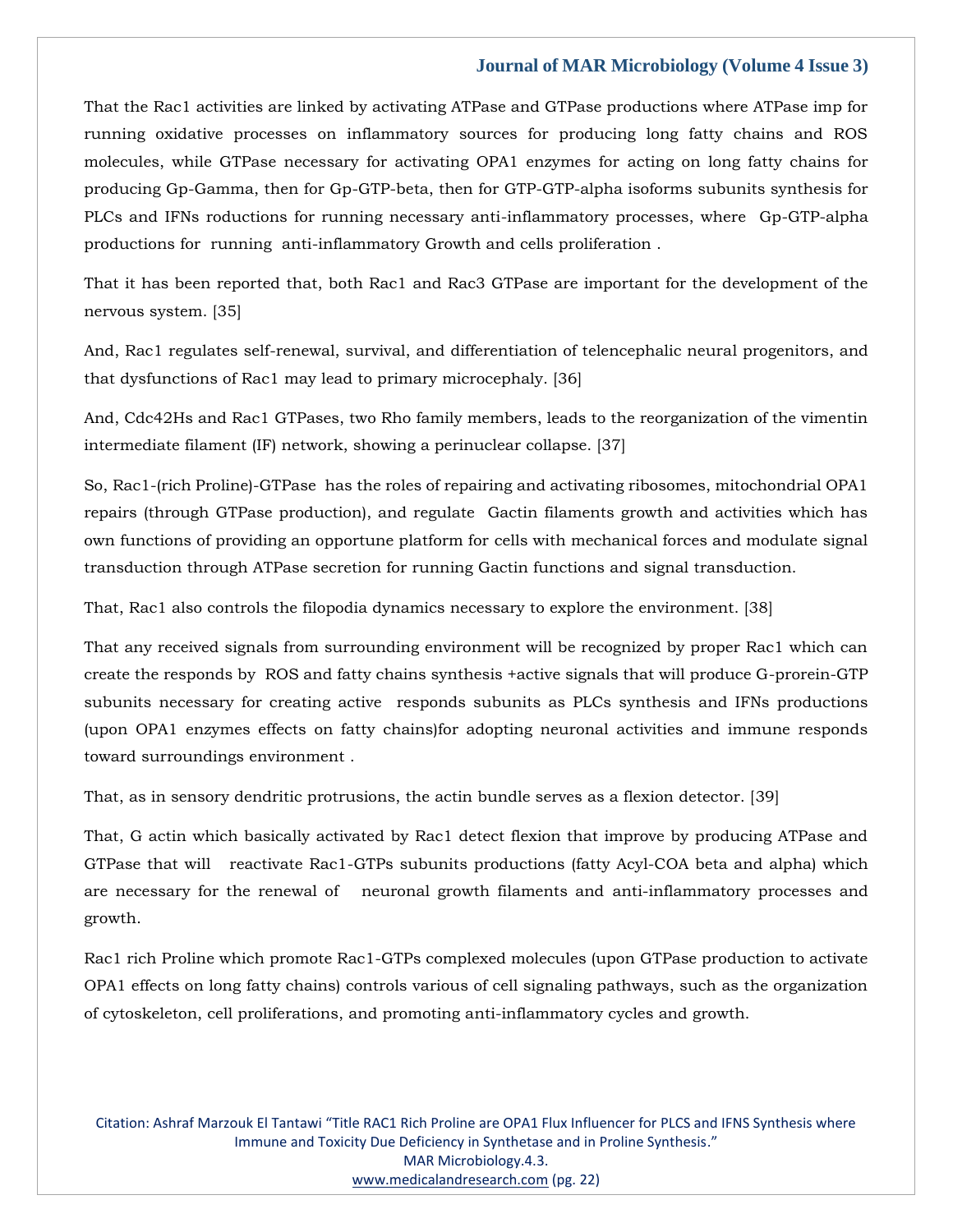The pro-neuroinflammatory reaction played in particularly by microglia (mediated by Rac1 function) exerts a protective function at early stages of the pathology that can considered as the primary ringing of inflammations due to first steps of disease in vivo .

Where, Rac1-GTPase plays a key regulatory function of both actin and microtubule cytoskeletal dynamics.

Rac1 is also a crucial regulator of NADPH-dependent membrane oxidase (NOX), a prominent source of reactive oxygen species (ROS), thus having a central role in the inflammatory response and neurotoxicity mediated by microglia. [40]

The primary functions of Rac1-rich Proline is to act on inflammatory sources to generate firstly the ROS and pro-inflammatory long fatty chains which can be considered as phorbol esters and long fatty acids chains that will be the substrate for OPA1 enzymes for producing Acyl-COA gamma upon synthetase effects, followed by fatty Acyl-COA beta upon synthase effect, then followed by fatty Acyl-COA alpha production (Gp-GTP-subunits synthesis) for cells and tissue anti-inflammatory growth. Where, The ROS generated by the Rac1-NOX2 axis are then responsible for TNFα secretion, autocrine and paracrine induction of the pro-inflammatory transcription factor NFκB in co-cultured neurons and neurotoxicity. [41]

It has been reported that Active, GTP-bound Rac1 acts both as an adaptor, to ensure correct positioning of p67Phox toward cytb558, and as a player in the electron-transfer reaction.[42]

Notice that GTPase can not play as adaptor but play as a necessary tools for OPA1 repairs for activating thé OPA1 enzymes which promote fatty Acyl-COAs isoforms (G-proreins-GTP subunits ) synthesis for improving anti-inflammatory protection and anti-inflammatory growth through PLCs and IFNs production , but that electrons transfer are upon the active Rac1-rich Proline effect on inflammatory sources for producing ROS and long fatty chains which will be the substrate for OPA1 enzymes for producing faty Acyl-COAs isoforms where each isoform will promote its own PLC subunits and its own active IFN subunits too as  $PLC\gamma1$ ,  $PLC\gamma2$ , then PLC-alpha for cells and tissue growth for strengthen antiinflammatory cycles and growth, eg Acyl-COA gamma will produce IFN-Gamma, but Acyl-COA beta will promote IFN-beta synthesis, then Acyl-COA alpha will promote IFN-alpha for anti-inflammatory cells growth.

Citation: Ashraf Marzouk El Tantawi "Title RAC1 Rich Proline are OPA1 Flux Influencer for PLCS and IFNS Synthesis where Immune and Toxicity Due Deficiency in Synthetase and in Proline Synthesis." MAR Microbiology.4.3. [www.medicalandresearch.com](http://www.medicalandresearch.com/) (pg. 23)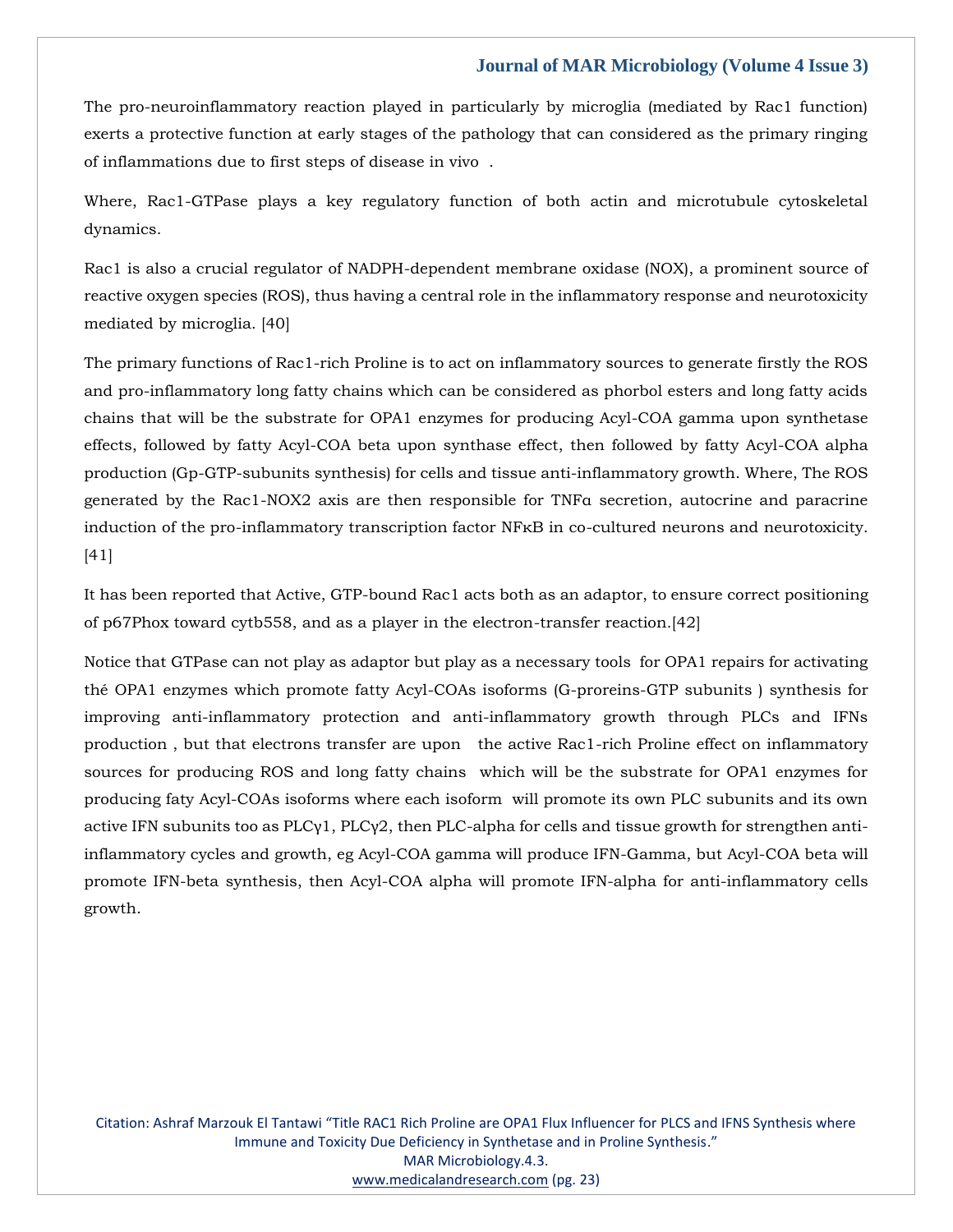## **SESNS synthesis are basically connected to Rac1 functions and both connected to diseases such as diabetes, obesity, neuropathic pain:**

The Activating transcription factor 6 (ATF6) bound to unfolded protein response elements of SESN2 promoter, transactivated SESN2, and increased SESN2 protein expression.[43]

And, the PLCγ2 activates transcriptions factor CREB-dependent transcription in PC12 cells through phosphorylation on Ser a.a. [44]

So, Rac1 which has necessary roles in regulating and control transcriptions factors through regulating PLCγ2 and IFN-beta for regulating sestrin synthesis in liver. Rac1 regulates and control the condensation of Acyl-COA beta for G-prorein alpha synthesis necessary for sestrin synthesis.

SESN2, is upregulated in cells under hypoxic conditions as well as oxidative stress, DNA damage, endoplasmic reticulum stressor function that basically SESN2 Biosynthesis regulated by Rac1 rich-Proline and availability of aminotransferase for amino acids synthesis that promote Rac1 binding to proteins phosphorylation for growth . Where due to pathogenic signals will activate Rac1 for acting on inflammatory sources for producing long fatty chains and at the same time will activate OPA1 mitochondrial membrane for acting on long fatty chains (by oxidative phosphorylation) for producing Gp-gamma, Gp-beta and Gp-alpha for creating anti-inflammatory responds molecules mediated by activating aminotransferase (regulated by Rac1) for binding with aspartate for Leu synthesis which is necessary for SESN2 activities to be migrated to brain for activating Enkephalin tissue through Leupentapeptides and Met pentapeptides synthesis which are necessary for continuing Gp beta activities for anti-inflammatory processes and then for Gp-alpha synthesis which imp for anti-inflammatory growth. that Rac1 rich Proline regulate of protein phosphorylation due to containment of S6K in Rac1 molecules so Rac1 has the roles of regulating the phosphorylations oxidative process on inflammation molecules for producing phosphorylated long fatty chains and at the same time will activate mitochondrial OPA1 membrane by GTPase synthesis for acting on the phosphorylated fatty chains for producing G-prorein gamma, Gp-beta and Gp-alpha responsible for positive regulation of actin filament polymerization, and neuron maturation for anti-inflammatory growth.

That in other pathway, the Rac1 receives the signals coming from the tissues due to the occurrence of a specific disease problem , that will translates those signals into acting on inflammations by Rac1 for producing long fatty molecules and will migrate to liver for activate aminotransferase to combine with aspartate for leucine synthesis which will activate SESN2 synthesis with Leu for migrating to brain for activating Enkephalin Leu-pentapeptides which is important for brain activity for completing antiinflammatory processes for activating anti-inflammatory growth.

Citation: Ashraf Marzouk El Tantawi "Title RAC1 Rich Proline are OPA1 Flux Influencer for PLCS and IFNS Synthesis where Immune and Toxicity Due Deficiency in Synthetase and in Proline Synthesis." MAR Microbiology.4.3. [www.medicalandresearch.com](http://www.medicalandresearch.com/) (pg. 24)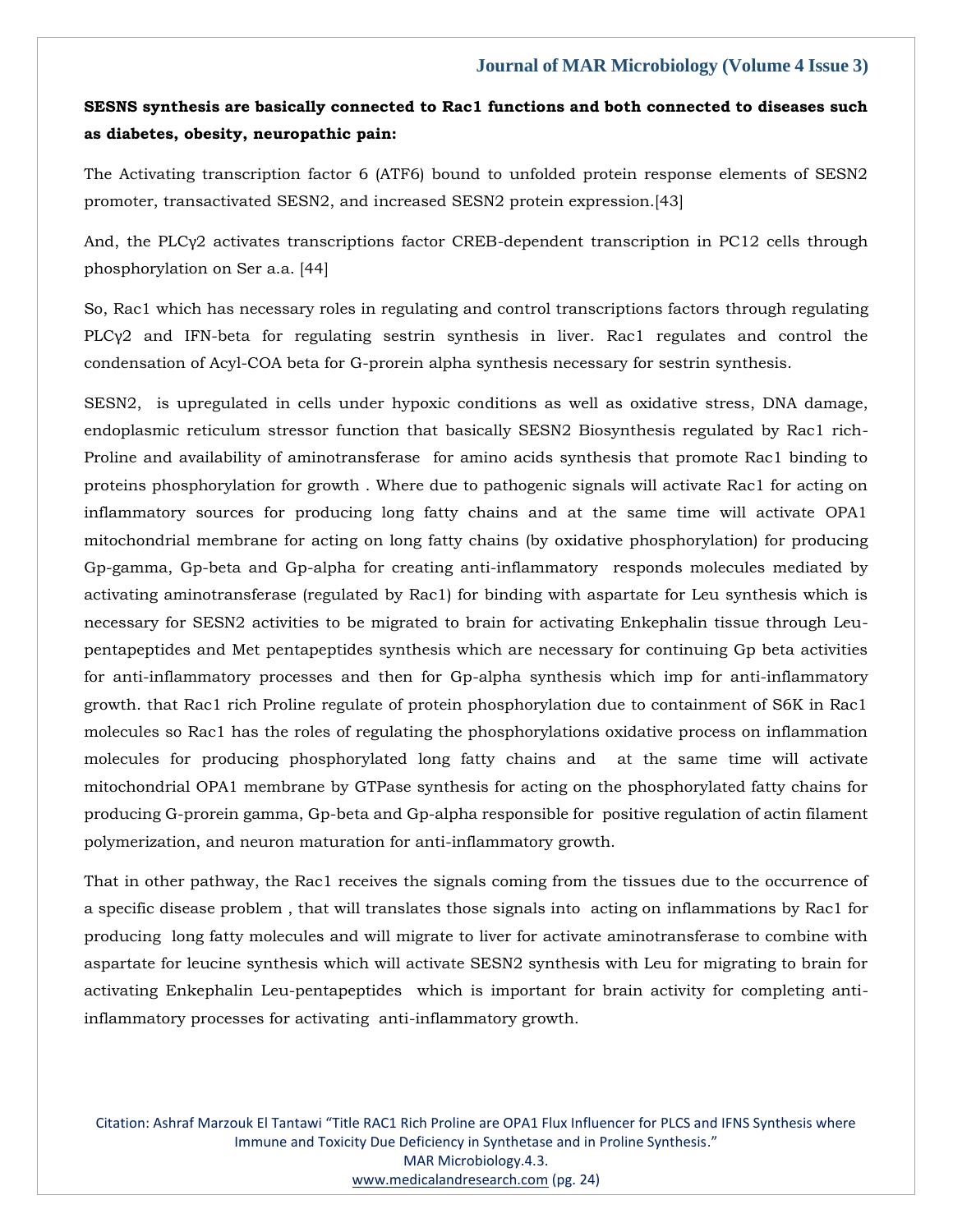That, it has been reported that SESN2 known as hypoxia-inducible gene 95, is upregulated in cells under hypoxic conditions as well as oxidative stress, DNA damage, endoplasmic reticulum stressor.

SESNS are connected with diseases such as diabetes, obesity, neuropathic pain, epilepsy, and Osteoarthritis .[45]

That, means SESN2 synthesis dependent on Rac1 Biosynthesis and functions, that in case of deficiency in pyrimidine kinases production (from mTOR phosphorylation signaling pathways) will be result of Deficiency in Rac1 proper structure and activities (that will have deficiency in Proline and hydrophobic acids ) that will reflect decreasing in OPA1 repair and activity that will be result of decreasing in Gproreins subunits productions (fatty Acyl-COAs isoforms ) that will affect on liver throughout reductions in SESN2 synthesis lead to reduction in brain activities due to reducing in Leu-pentapeptides and Metpentapeptides synthesis in the enkephalin tissue that will be result in reduction in the restored memories and reductions in fatty acids chains metabolic pathways that will reflects reduction in hormones synthesis due to reduction in pyrimidine synthesis (which has the sign of Androgen synthesis instead of Estrogen) that will lead to decreasing in the activities of thyroid synthesis (which regulated and activated by estrogen production ).

Hydrophobic Amino acids synthesis and Availability in genes and in active subunits are playing important roles in the targeting specific cells tissue that each Rac1 with specific Molecular structure with specific percentage of specific amino acids are having specific functions for promoting their own tissue functions and activities.

Why dysfunction in thyroid are connected to dysfunction in Rac1 and to dysfunction in proline and in hydrophobic acids synthesis?:

## **Rac1 and p38 mitogen basically regulate thyroid synthesis, while Thyroid-stimulating hormone and cyclic AMP activate p38 mitogen-activated protein kinase cascade :**

Rac1 has the functions of repairing ribosomes and mitochondrial OPA1 repair, and has the function of phosphorylation through binding to protein through running anti-inflammatory growth, that Rac1 has the roles of these pfoducing ATPase for acting on inflammatory source for producing ROS and long fatty chains which upon OPA1 enzymes will produce G-prorein gamma, Gp beta and alpha nuclear molecules where Gp gamma and beta will migrate dependent on their composition of amino acids to thyroid glands for thyroid synthesis that it's primary composition depends on Gp gamma and synthetase functions that give the characters to thyroid of Inflammation and oxidative stress (OS) are closely related processes to thyroid activities.

Citation: Ashraf Marzouk El Tantawi "Title RAC1 Rich Proline are OPA1 Flux Influencer for PLCS and IFNS Synthesis where Immune and Toxicity Due Deficiency in Synthetase and in Proline Synthesis." MAR Microbiology.4.3. [www.medicalandresearch.com](http://www.medicalandresearch.com/) (pg. 25)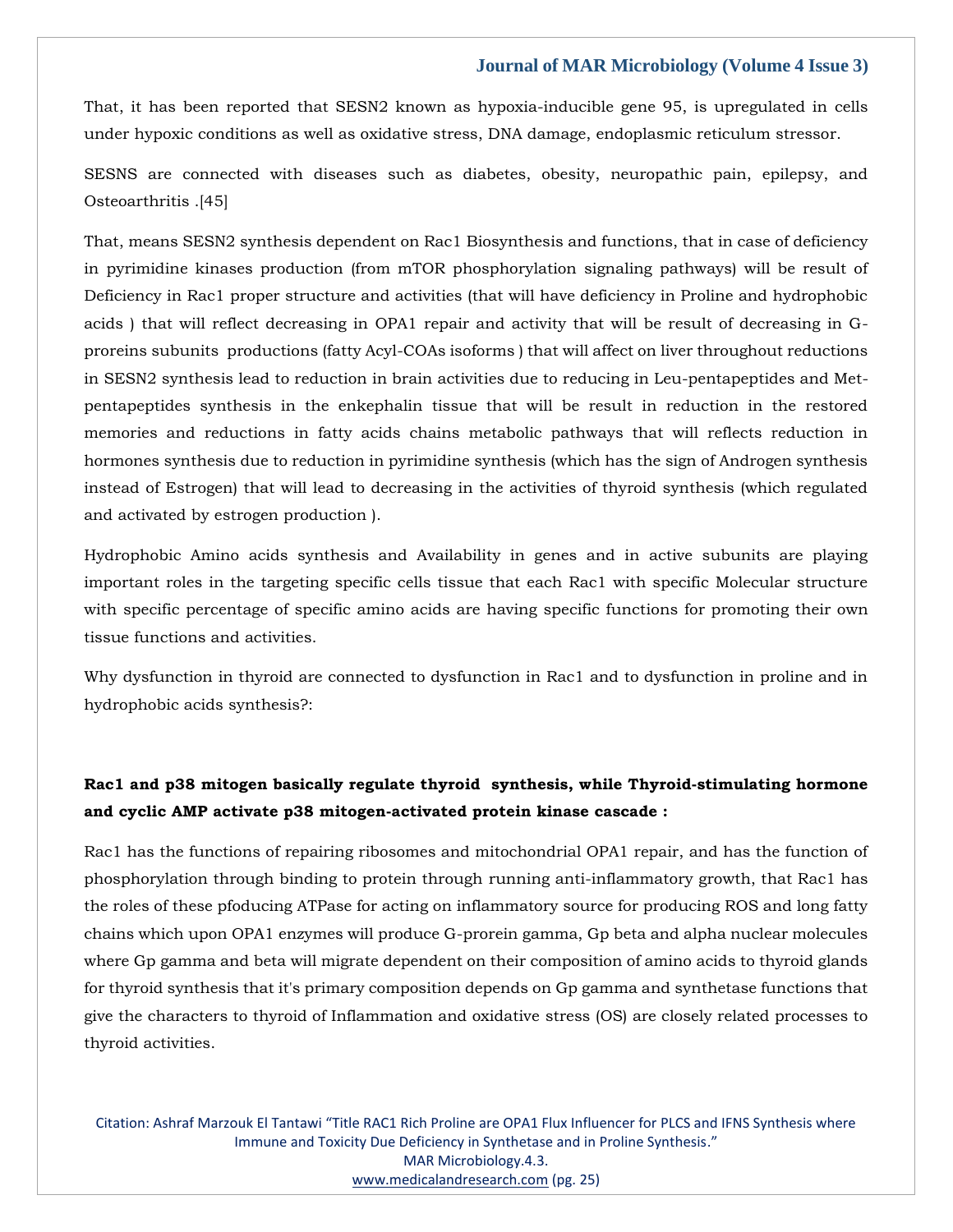Also, estrogen has the roles of activating thyroid hormones but will decrease that function in the deficiency of estrogen synthesis due to deficiency in the pyrimidine kinases production upon deficiency in Ser phosphorylation process that will produce androgen instead of estrogen synthesis where, androgyne depends on purines kinases synthesis from Thr phosphorylation pathway.

Deficiency in Ser, will result of decreasing in cholesterol synthesis which is the substrate for the ROR genes Biosynthesis and the G protein gamma subunits synthesis "regulated by Rac1 effect on inflammations and on repairing OPA1 membrane". So deficiency in pyrimidine kinases will reduce proper production of Rac1 and will decrease the production of G-prorein gamma and beta which necessary for activating thyroid hormones. That, in deficiency in proline will not produce Rac1 which will be a regular S6K without proper Proline that will not give help to thyroid to the conversion of thyroxine (T4) to triiodothyronine (T3) due to full deficiency in Proline and in active oxygen linkages which respond to stress and signals received from other tissues, that thyroid function will reflect reduction in thyroid function and activities and will not has the Inflammation and oxidative stress related functions.

Thyroid-stimulating hormone and cyclic AMP activate p38 mitogen-activated protein kinase cascade. Involvement of protein kinase A, rac1, and reactive oxygen species. [46]

p38 mitogen-activated protein kinases (p38-MAPKs) are activated by cytokines, cellular stresses, growth factors, and hormones. We show here that p38-MAPKs are activated upon stimulation by thyroidstimulating hormone (TSH) or cAMP. TSH caused the phosphorylation of p38-MAPK. [47]

The two thyroid hormones, thyroxine (3,5,3′,5′-tetraiodothyronine) and 3,5,3′-triiodothyronine, are formed by the addition of iodine to an amino acid (tyrosine) component of a glycoprotein which is Gpbeta (not Gp alpha) where binding of iodine with Gp alpha will increase the thyroid growth and size.

Thyroid cancer characterized by decreasing or Deficiency in proline in Rac1 will activate more Gp alpha than Gp gmma 1 (which promoted by synthetase ) and Gp beta (which promoted by synthase) that will characterize more growth in gland but with decreasing in anti-inflammatory responds compared to Gpalpha which promoted by phospholipase.

Thyroid hormones (TH) which is Gp-beta can modulate growth, development and differentiation and metabolic processes through activating their receptors upon OPA1 synthase and phospholipase for modulating other functions as promoting Plcγ2 and alpha for restore calcium during bone growth .Thyroid hormone are Regulated by Rac1 and Gp gamma where increasing in stress will activate the producing of Gp gamma with more energy that will activate Gp beta production upon synthase effect then Gp alpha productions for growth.

Decreasing in proline will decrease in stimulating OPA1 activity that will tend the gland to be as other regular tissue increases in size and in alpha genes transcription.

Citation: Ashraf Marzouk El Tantawi "Title RAC1 Rich Proline are OPA1 Flux Influencer for PLCS and IFNS Synthesis where Immune and Toxicity Due Deficiency in Synthetase and in Proline Synthesis." MAR Microbiology.4.3. [www.medicalandresearch.com](http://www.medicalandresearch.com/) (pg. 26)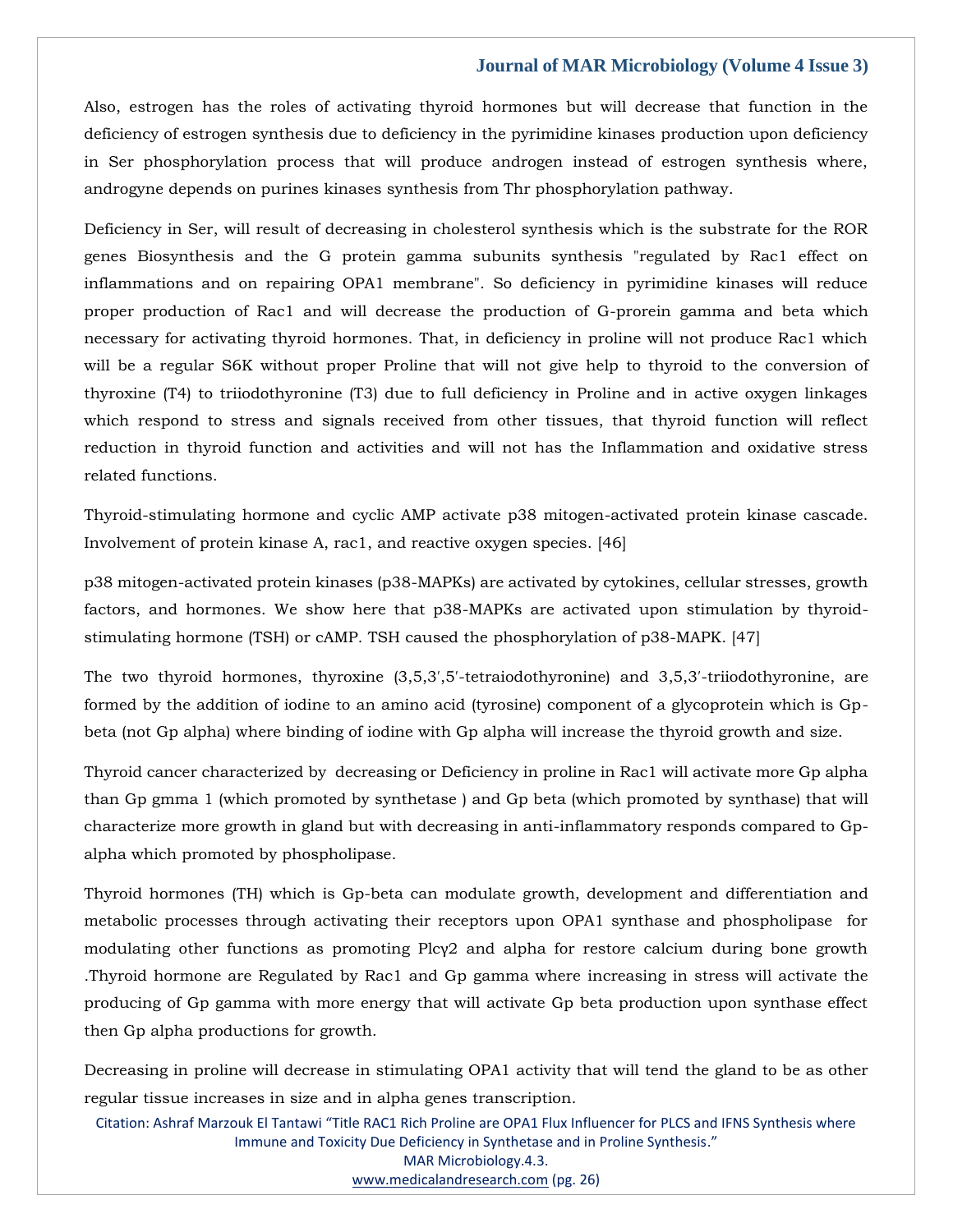

**Figure (1)** Rac 1 Synthesis from S6K rich Proline. Amd mechanism of Rac 1 effect on Inflammatory sources to release ROS and long fatty acids chains. Where inhibition in proline synthesis and in Be result of glutamate accumulation.

Citation: Ashraf Marzouk El Tantawi "Title RAC1 Rich Proline are OPA1 Flux Influencer for PLCS and IFNS Synthesis where Immune and Toxicity Due Deficiency in Synthetase and in Proline Synthesis." MAR Microbiology.4.3. [www.medicalandresearch.com](http://www.medicalandresearch.com/) (pg. 27)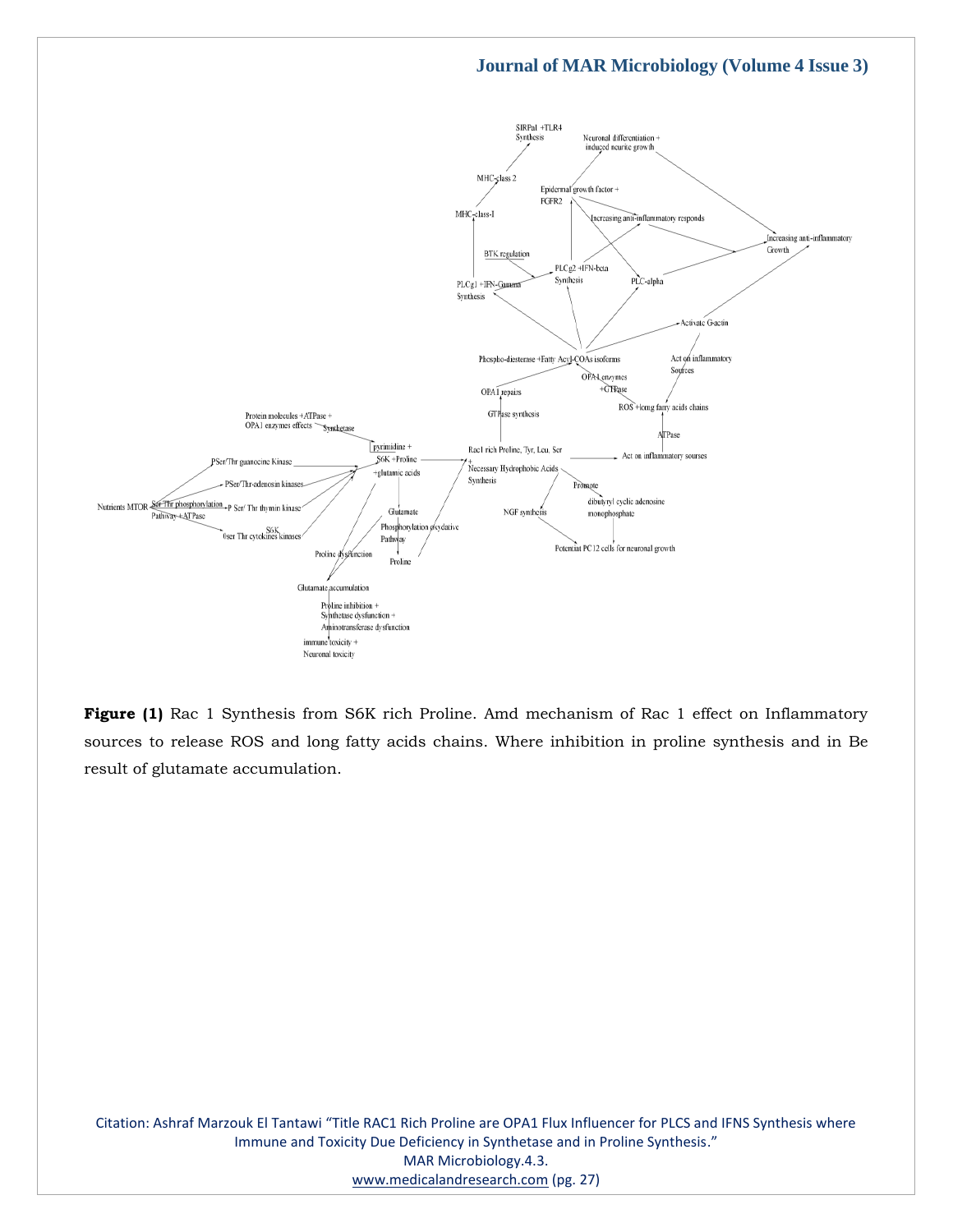

**Figure 02**

Citation: Ashraf Marzouk El Tantawi "Title RAC1 Rich Proline are OPA1 Flux Influencer for PLCS and IFNS Synthesis where Immune and Toxicity Due Deficiency in Synthetase and in Proline Synthesis." MAR Microbiology.4.3. [www.medicalandresearch.com](http://www.medicalandresearch.com/) (pg. 28)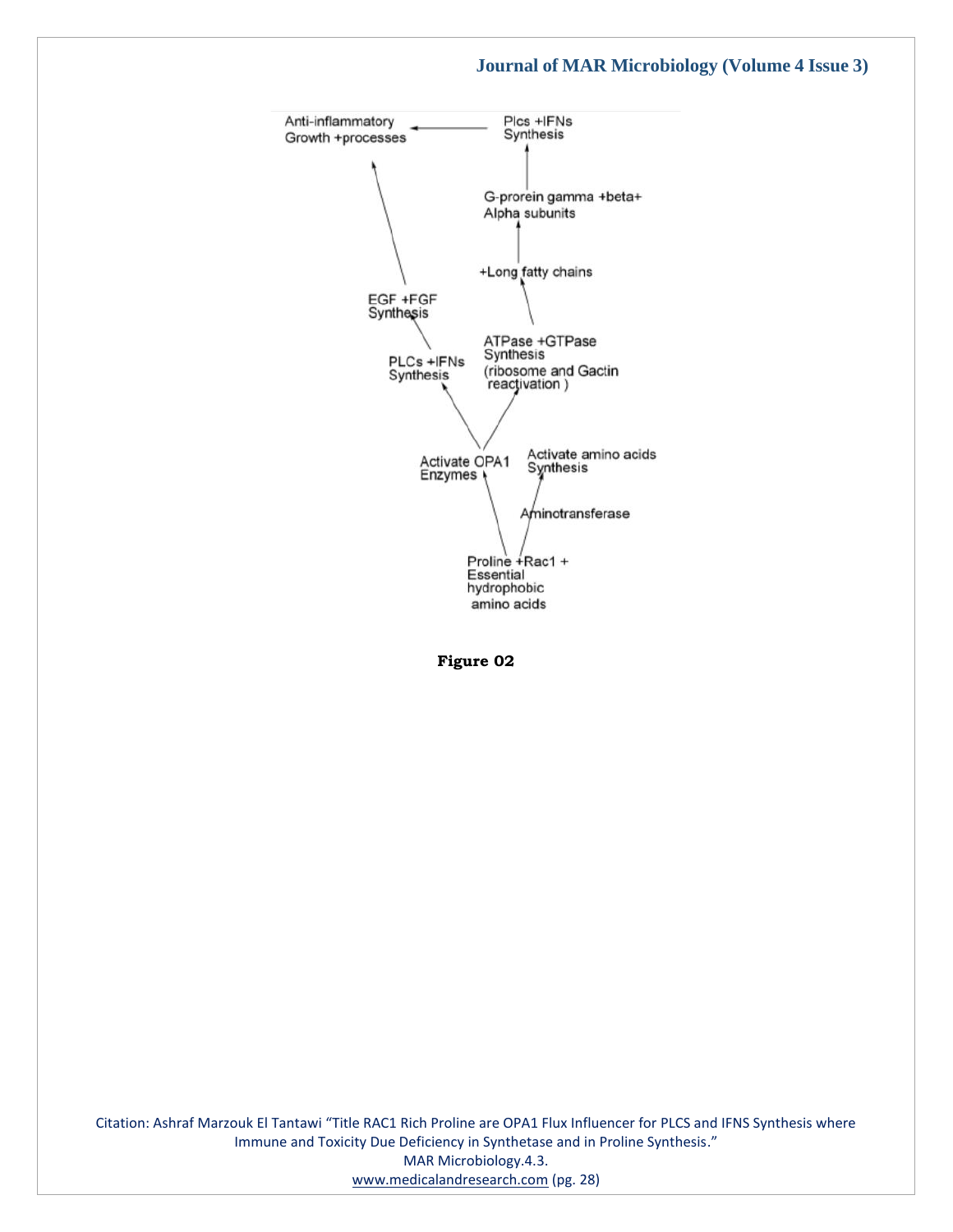

**Figure 03** Importance of proline & hydrophobic amino acids for increasing proper functions of Rac1 Where inhibitions in proline synthesis lead to inhibition in amino acids synthesis and lead to neuronal toxicity & immune toxicity including Osteoporosis

Citation: Ashraf Marzouk El Tantawi "Title RAC1 Rich Proline are OPA1 Flux Influencer for PLCS and IFNS Synthesis where Immune and Toxicity Due Deficiency in Synthetase and in Proline Synthesis." MAR Microbiology.4.3. [www.medicalandresearch.com](http://www.medicalandresearch.com/) (pg. 29)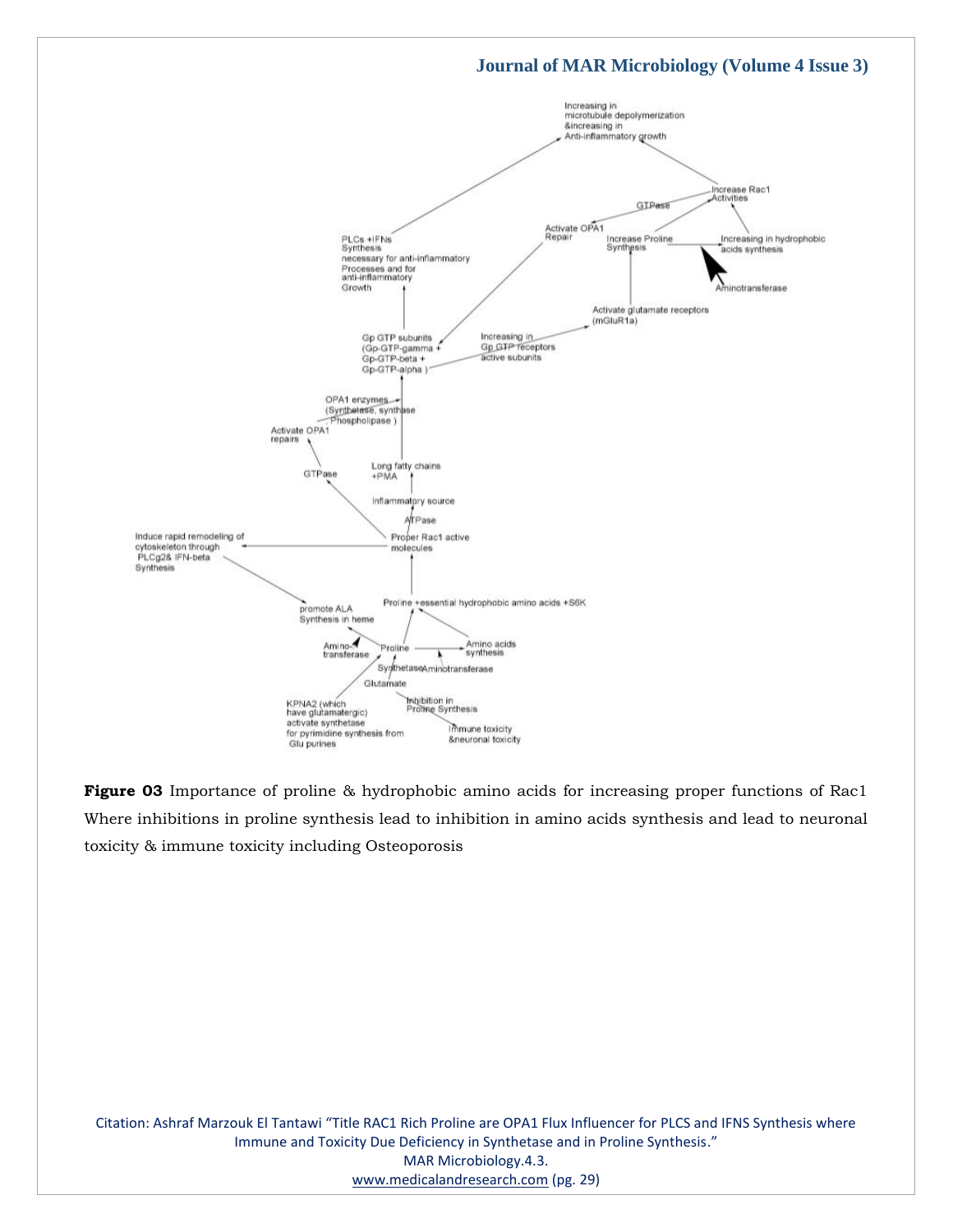#### **Conclusion**

#### **In brief:**

Rac1 (as considered as S6K rich Proline) are the basis "as mentioned before" necessary for reactivation of ribosomes, and for G-actin reactivation that necessary for neuronal growth. Why Rac1 is considered as S6K molecules it prefère to contains this preferred type of active rich Proline amino acids??

Is it because Proline is able to activate the ROS and ATPase synthesis (that ATPase need to be activated by purines kinases contained in S6K1 molecules) during acting on inflammatory sources for producing pro-inflammatory molecules which considered as long fatty acids chains , then will produce GTPase which will activate OPA1 repairs for activating the fatty Acyl-COAs isoforms (upon the effect of OPA1 enzymes on long fatty acids chains) that will start for regulating the formation of both Plcγ2 and IFNs isoforms that will activate the anti-inflammatory processes (for defeating the microbe producing active subunits and improving anti-inflammatory growth ), and activating inflammatory processes for regrowth stationary tissues on the new conditions of anti-inflammatory conditions for resists the source of inflammations which previously damaged tissues, that can be discussed as anti-inflammatory growth for cells protection and resistance which firstly regulated by Rac1 with rich specified active Proline amino acids and with specified necessary hydrophobic amino acids that will have the roles of activating G-actin filaments and ribosomes repair for producing own ATPase and GTPase upon their Activities, where GTPase required for Rac1 activities and for OPA1 repair for running their own proper functions that are necessary for promoting fatty Acyl-COA isoforms synthesis which are responsible for regulating each of PLCs isoforms and IFNs isoforms productions for improving the growth of anti-inflammatory molecules for the growth of new cells and new tissues .

So Rac1 as rich of Proline as are having the most important responsibilities for immune and for neuronal improvement for improving their anti-inflammatory status and growth through promoting both PLCs and IFNs isoforms synthesis for tissues resistance and protection, as inhibition in Rac1 rich Proline proper synthesis will be the main reasons for immune and neuronal toxicity. Also, the Rac1 can activate G-actin bundle for acts as a flexor reagent through promoting and activating fatty Acyl-COAs isoforms synthesis for new neuronal flexible growth eg for cartilage synthesis which regulated by Proline availability.

We need more Studies that improve the raising of the efficiency of the Rac1 by increasing Proline whether by increasing effective hydrophobic acids including Proline or by availability of vitamin D which increases the efficiency of Rac1 by increasing Proline activities. Increasing Rac1 effectiveness can delete and eliminates neurotoxicity and immune toxicity by increasing effeceincy of Gactin and neuron growth and at the same time helps the increasing of PLCs and TXA2 synthesis.

Citation: Ashraf Marzouk El Tantawi "Title RAC1 Rich Proline are OPA1 Flux Influencer for PLCS and IFNS Synthesis where Immune and Toxicity Due Deficiency in Synthetase and in Proline Synthesis." MAR Microbiology.4.3. [www.medicalandresearch.com](http://www.medicalandresearch.com/) (pg. 30)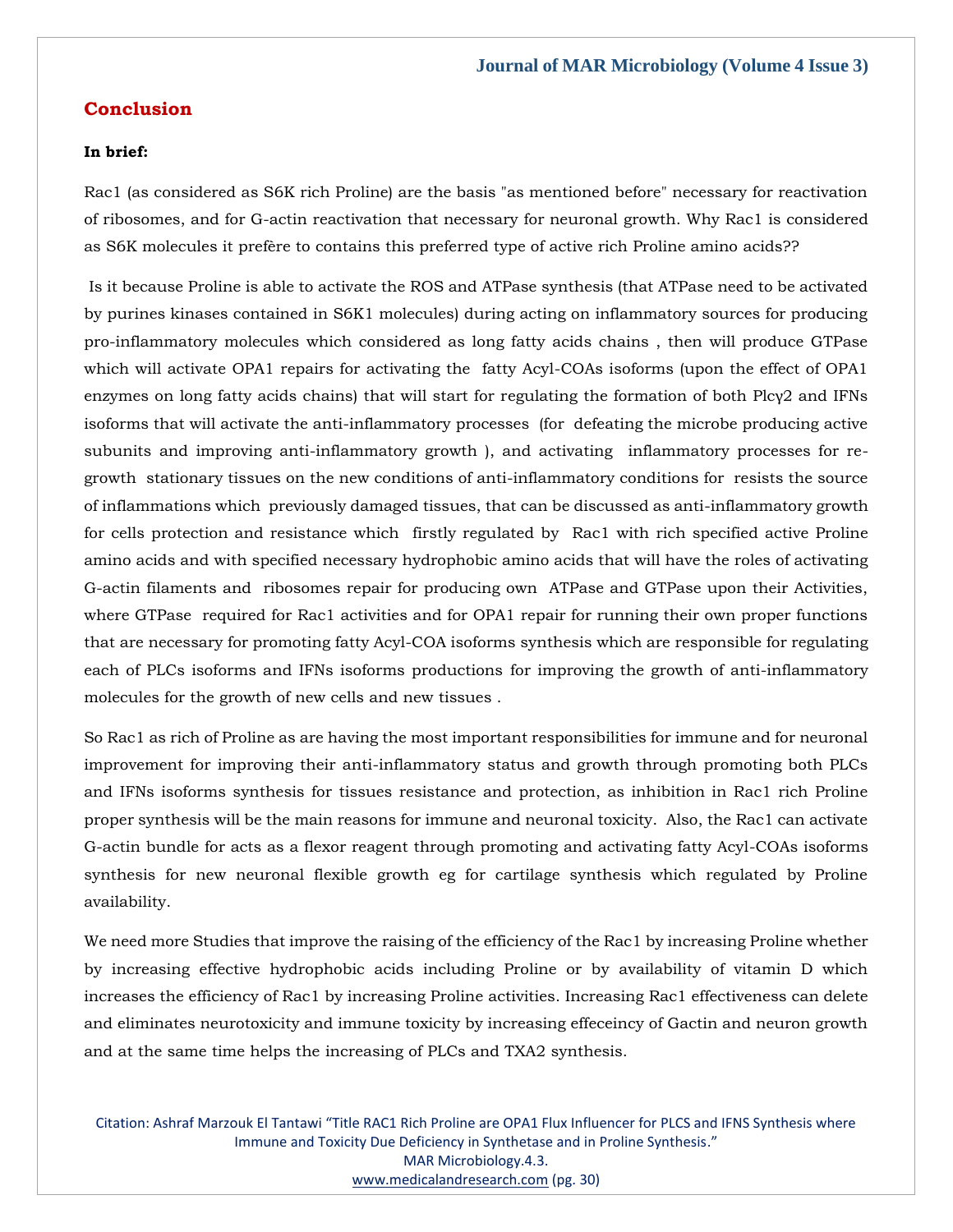## **Reference**

1. PLC-γ1 and Rac1 Coregulate EGF[-Induced Cytoskeleton Remodeling and Cell Migration](file:///C:/Users/Arief%20Mahimudh/Desktop/April/10.1210/me.2008-0368) Siwei Li, Qian Wang, [...], and Zhixiang Wang [Mol Endocrinol. June 1, 2009; 23\(6\): 901](file:///C:/Users/Arief%20Mahimudh/Desktop/April/10.1210/me.2008-0368)–913. doi: 10.1210/me.2008- 0368 [PMCID: PMC5419285](file:///C:/Users/Arief%20Mahimudh/Desktop/April/10.1210/me.2008-0368) PMID: 19264842

2. [[Evolution of proline biosynthesis: enzymology, bioinformatics, genetics, and transcriptional regulation Yosef Fichman et al. Biol Rev Camb Philos Soc. 2015]]

[3. Rac1 promotes intestinal epithelial restitution by increasing Ca2+ influx through interaction with](file:///C:/Users/Arief%20Mahimudh/Desktop/April/10.1152/ajpcell.00232.2008)  phospholipase C- 1 after wounding [November 2008AJP Cell Physiology 295\(6\):C1499-509](file:///C:/Users/Arief%20Mahimudh/Desktop/April/10.1152/ajpcell.00232.2008) [DOI:10.1152/ajpcell.00232.2008](file:///C:/Users/Arief%20Mahimudh/Desktop/April/10.1152/ajpcell.00232.2008) Source PubMed

[4. Elizabeth Hong-Geller, David Holowka, Reuben P. Siraganian, +1 , Barbara Baird, and Richard A.](file:///C:/Users/Arief%20Mahimudh/Desktop/April/4.%20Elizabeth%20Hong-Geller,%20David%20Holowka,%20Reuben%20P.%20Siraganian,%20+1%20,%20Barbara%20Baird,%20and%20Richard%20A.%20CerioneJanuary%2030,%202001%20|%2098%20(3)%20|%20https:/doi.org/10.1073/pnas.98.3.1154)  [CerioneJanuary 30, 2001 | 98 \(3\) | https://doi.org/10.1073/pnas.98.3.1154](file:///C:/Users/Arief%20Mahimudh/Desktop/April/4.%20Elizabeth%20Hong-Geller,%20David%20Holowka,%20Reuben%20P.%20Siraganian,%20+1%20,%20Barbara%20Baird,%20and%20Richard%20A.%20CerioneJanuary%2030,%202001%20|%2098%20(3)%20|%20https:/doi.org/10.1073/pnas.98.3.1154)

[5. \[\[Rac1 Signaling Modulates BCL-6-Mediated Repression of Gene Transcription](file:///C:/Users/Arief%20Mahimudh/Desktop/April/5.%20%5b%5bRac1%20Signaling%20Modulates%20BCL-6-Mediated%20Repression%20of%20Gene%20Transcription%20Authors:%20Patrícia%20Barros,%20Peter%20Jordan%20peter.jordan@insa.min-saude.pt,%20Paulo%20MatosAUTHORS%20INFO%20&%20AFFILIATIONS%20DOI%20:https:/doi.org/10.1128/MCB.01813-08) Authors: Patrícia [Barros, Peter Jordan peter.jordan@insa.min-saude.pt, Paulo MatosAUTHORS INFO & AFFILIATIONS](file:///C:/Users/Arief%20Mahimudh/Desktop/April/5.%20%5b%5bRac1%20Signaling%20Modulates%20BCL-6-Mediated%20Repression%20of%20Gene%20Transcription%20Authors:%20Patrícia%20Barros,%20Peter%20Jordan%20peter.jordan@insa.min-saude.pt,%20Paulo%20MatosAUTHORS%20INFO%20&%20AFFILIATIONS%20DOI%20:https:/doi.org/10.1128/MCB.01813-08) DOI [:https://doi.org/10.1128/MCB.01813-08](file:///C:/Users/Arief%20Mahimudh/Desktop/April/5.%20%5b%5bRac1%20Signaling%20Modulates%20BCL-6-Mediated%20Repression%20of%20Gene%20Transcription%20Authors:%20Patrícia%20Barros,%20Peter%20Jordan%20peter.jordan@insa.min-saude.pt,%20Paulo%20MatosAUTHORS%20INFO%20&%20AFFILIATIONS%20DOI%20:https:/doi.org/10.1128/MCB.01813-08)

[6. \[\[Stress Induced Glial Changes in Neurological Disorders Volume 2020 |Article ID 8894372 |](file:///C:/Users/Arief%20Mahimudh/Desktop/April/6.%20%5b%5bStress%20Induced%20Glial%20Changes%20in%20Neurological%20Disorders%20Volume%202020%20|Article%20ID%208894372%20|%20https:/doi.org/10.1155/2020/8894372%20Stress-Sensitive%20Protein%20Rac1%20and%20Its%20Involvement%20in%20Neurodevelopmental%20Disorders%20Xiaohui%20Wang%20,1%20Dongbin%20Liu%20,%5b...%5d%20and%20Lei%20Zhang)  [https://doi.org/10.1155/2020/8894372 Stress-Sensitive Protein Rac1 and Its Involvement in](file:///C:/Users/Arief%20Mahimudh/Desktop/April/6.%20%5b%5bStress%20Induced%20Glial%20Changes%20in%20Neurological%20Disorders%20Volume%202020%20|Article%20ID%208894372%20|%20https:/doi.org/10.1155/2020/8894372%20Stress-Sensitive%20Protein%20Rac1%20and%20Its%20Involvement%20in%20Neurodevelopmental%20Disorders%20Xiaohui%20Wang%20,1%20Dongbin%20Liu%20,%5b...%5d%20and%20Lei%20Zhang)  [Neurodevelopmental Disorders Xiaohui Wang ,1 Dongbin Liu ,\[...\] and Lei Zhang](file:///C:/Users/Arief%20Mahimudh/Desktop/April/6.%20%5b%5bStress%20Induced%20Glial%20Changes%20in%20Neurological%20Disorders%20Volume%202020%20|Article%20ID%208894372%20|%20https:/doi.org/10.1155/2020/8894372%20Stress-Sensitive%20Protein%20Rac1%20and%20Its%20Involvement%20in%20Neurodevelopmental%20Disorders%20Xiaohui%20Wang%20,1%20Dongbin%20Liu%20,%5b...%5d%20and%20Lei%20Zhang)

[7. Journal of Cell Biology](file:///C:/Users/Arief%20Mahimudh/Desktop/April/7.%20Journal%20of%20Cell%20Biology%20Toggle%20Menu%20Skip%20Nav%20Destination%20Article|January%2010%202011%20BMP%20promotes%20motility%20and%20represses%20growth%20of%20smooth%20muscle%20cells%20by%20activation%20of%20tandem%20Wnt%20pathways%20Vinicio%20A.%20de%20Jesus%20Perez,%5b....%5d%20Shoukat%20Dedhar,%20Marlene%20Rabinovitch%20J%20Cell%20Biol%20(2011)%20192%20(1):%20171–188.%20https:/doi.org/10.1083/jcb.201008060) Toggle Menu Skip Nav Destination Article|January 10 2011 BMP promotes [motility and represses growth of smooth muscle cells by activation of tandem Wnt pathways](file:///C:/Users/Arief%20Mahimudh/Desktop/April/7.%20Journal%20of%20Cell%20Biology%20Toggle%20Menu%20Skip%20Nav%20Destination%20Article|January%2010%202011%20BMP%20promotes%20motility%20and%20represses%20growth%20of%20smooth%20muscle%20cells%20by%20activation%20of%20tandem%20Wnt%20pathways%20Vinicio%20A.%20de%20Jesus%20Perez,%5b....%5d%20Shoukat%20Dedhar,%20Marlene%20Rabinovitch%20J%20Cell%20Biol%20(2011)%20192%20(1):%20171–188.%20https:/doi.org/10.1083/jcb.201008060) Vinicio A. [de Jesus Perez,\[....\] Shoukat Dedhar, Marlene Rabinovitch](file:///C:/Users/Arief%20Mahimudh/Desktop/April/7.%20Journal%20of%20Cell%20Biology%20Toggle%20Menu%20Skip%20Nav%20Destination%20Article|January%2010%202011%20BMP%20promotes%20motility%20and%20represses%20growth%20of%20smooth%20muscle%20cells%20by%20activation%20of%20tandem%20Wnt%20pathways%20Vinicio%20A.%20de%20Jesus%20Perez,%5b....%5d%20Shoukat%20Dedhar,%20Marlene%20Rabinovitch%20J%20Cell%20Biol%20(2011)%20192%20(1):%20171–188.%20https:/doi.org/10.1083/jcb.201008060) J Cell Biol (2011) 192 (1): 171–188. [https://doi.org/10.1083/jcb.201008060](file:///C:/Users/Arief%20Mahimudh/Desktop/April/7.%20Journal%20of%20Cell%20Biology%20Toggle%20Menu%20Skip%20Nav%20Destination%20Article|January%2010%202011%20BMP%20promotes%20motility%20and%20represses%20growth%20of%20smooth%20muscle%20cells%20by%20activation%20of%20tandem%20Wnt%20pathways%20Vinicio%20A.%20de%20Jesus%20Perez,%5b....%5d%20Shoukat%20Dedhar,%20Marlene%20Rabinovitch%20J%20Cell%20Biol%20(2011)%20192%20(1):%20171–188.%20https:/doi.org/10.1083/jcb.201008060)

[8. Zhang B, Gao Y, Moon SY, Zhang Y, Zheng Y. Oligomerization of Rac1 gtpase mediated by the](file:///C:/Users/Arief%20Mahimudh/Desktop/April/10.1074/jbc.M008720200)  [carboxyl-terminal polybasic domain. J Biol Chem. 2001 Mar 23;276\(12\):8958-67. doi:](file:///C:/Users/Arief%20Mahimudh/Desktop/April/10.1074/jbc.M008720200)  [10.1074/jbc.M008720200. Epub 2000 Dec 27. PMID: 11134022.](file:///C:/Users/Arief%20Mahimudh/Desktop/April/10.1074/jbc.M008720200)

9. Mechanisms of Signal Transduction [Hyaluronan-CD44 Interaction with Rac1-dependent Protein](file:///C:/Users/Arief%20Mahimudh/Desktop/April/9.%20Mechanisms%20of%20Signal%20Transduction%20Hyaluronan-CD44%20Interaction%20with%20Rac1-dependent%20Protein%20Kinase%20N-γ%20Promotes%20Phospholipase%20Cγ1%20Activation,%20Ca2+%20Signaling,%20and%20Cortactin-Cytoskeleton%20Function%20Leading%20to%20Keratinocyte%20Adhesion%20and%20Differentiation*%20Author%20links%20open%20overlay%20panelLilly%20Y.W.BourguignonFalkoDiedrich%20https:/doi.org/10.1074/jbc.M403608200)  Kinase N-[γ Promotes Phospholipase Cγ1 Activation, Ca2+ Signaling, and Cortactin](file:///C:/Users/Arief%20Mahimudh/Desktop/April/9.%20Mechanisms%20of%20Signal%20Transduction%20Hyaluronan-CD44%20Interaction%20with%20Rac1-dependent%20Protein%20Kinase%20N-γ%20Promotes%20Phospholipase%20Cγ1%20Activation,%20Ca2+%20Signaling,%20and%20Cortactin-Cytoskeleton%20Function%20Leading%20to%20Keratinocyte%20Adhesion%20and%20Differentiation*%20Author%20links%20open%20overlay%20panelLilly%20Y.W.BourguignonFalkoDiedrich%20https:/doi.org/10.1074/jbc.M403608200)-Cytoskeleton [Function Leading to Keratinocyte Adhesion and Differentiation\\*](file:///C:/Users/Arief%20Mahimudh/Desktop/April/9.%20Mechanisms%20of%20Signal%20Transduction%20Hyaluronan-CD44%20Interaction%20with%20Rac1-dependent%20Protein%20Kinase%20N-γ%20Promotes%20Phospholipase%20Cγ1%20Activation,%20Ca2+%20Signaling,%20and%20Cortactin-Cytoskeleton%20Function%20Leading%20to%20Keratinocyte%20Adhesion%20and%20Differentiation*%20Author%20links%20open%20overlay%20panelLilly%20Y.W.BourguignonFalkoDiedrich%20https:/doi.org/10.1074/jbc.M403608200) Author links open overlay panelLilly Y.W.BourguignonFalkoDiedrich [https://doi.org/10.1074/jbc.M403608200](file:///C:/Users/Arief%20Mahimudh/Desktop/April/9.%20Mechanisms%20of%20Signal%20Transduction%20Hyaluronan-CD44%20Interaction%20with%20Rac1-dependent%20Protein%20Kinase%20N-γ%20Promotes%20Phospholipase%20Cγ1%20Activation,%20Ca2+%20Signaling,%20and%20Cortactin-Cytoskeleton%20Function%20Leading%20to%20Keratinocyte%20Adhesion%20and%20Differentiation*%20Author%20links%20open%20overlay%20panelLilly%20Y.W.BourguignonFalkoDiedrich%20https:/doi.org/10.1074/jbc.M403608200)

[10. Nuclear Rac1 regulates the bFGF-induced neurite outgrowth in PC12 cells Kim, Eung-Gook](file:///C:/Users/Arief%20Mahimudh/Desktop/April/10.%20Nuclear%20Rac1%20regulates%20the%20bFGF-induced%20neurite%20outgrowth%20in%20%20PC12%20cells%20%20Kim,%20Eung-Gook%20(Department%20of%20Biochemistry,%20,%20)%20;%20%20https:/doi.org/10.5483/BMBRep.2013.46.12.114)  [\(Department of Biochemistry, , \) ; https://doi.org/10.5483/BMBRep.2013.46.12.114](file:///C:/Users/Arief%20Mahimudh/Desktop/April/10.%20Nuclear%20Rac1%20regulates%20the%20bFGF-induced%20neurite%20outgrowth%20in%20%20PC12%20cells%20%20Kim,%20Eung-Gook%20(Department%20of%20Biochemistry,%20,%20)%20;%20%20https:/doi.org/10.5483/BMBRep.2013.46.12.114)

[11. Bikle DD. Vitamin D: Production, Metabolism and Mechanisms of Action. \[Updated 2021 Dec 31\].](http://creativecommons.org/licenses/by-nc-nd/2.0/)  [In: Feingold KR, Anawalt B, Boyce A, et al., editors. Endotext \[Internet\]. South Dartmouth \(MA\):](http://creativecommons.org/licenses/by-nc-nd/2.0/) 

Citation: Ashraf Marzouk El Tantawi "Title RAC1 Rich Proline are OPA1 Flux Influencer for PLCS and IFNS Synthesis where Immune and Toxicity Due Deficiency in Synthetase and in Proline Synthesis." MAR Microbiology.4.3.

[www.medicalandresearch.com](http://www.medicalandresearch.com/) (pg. 31)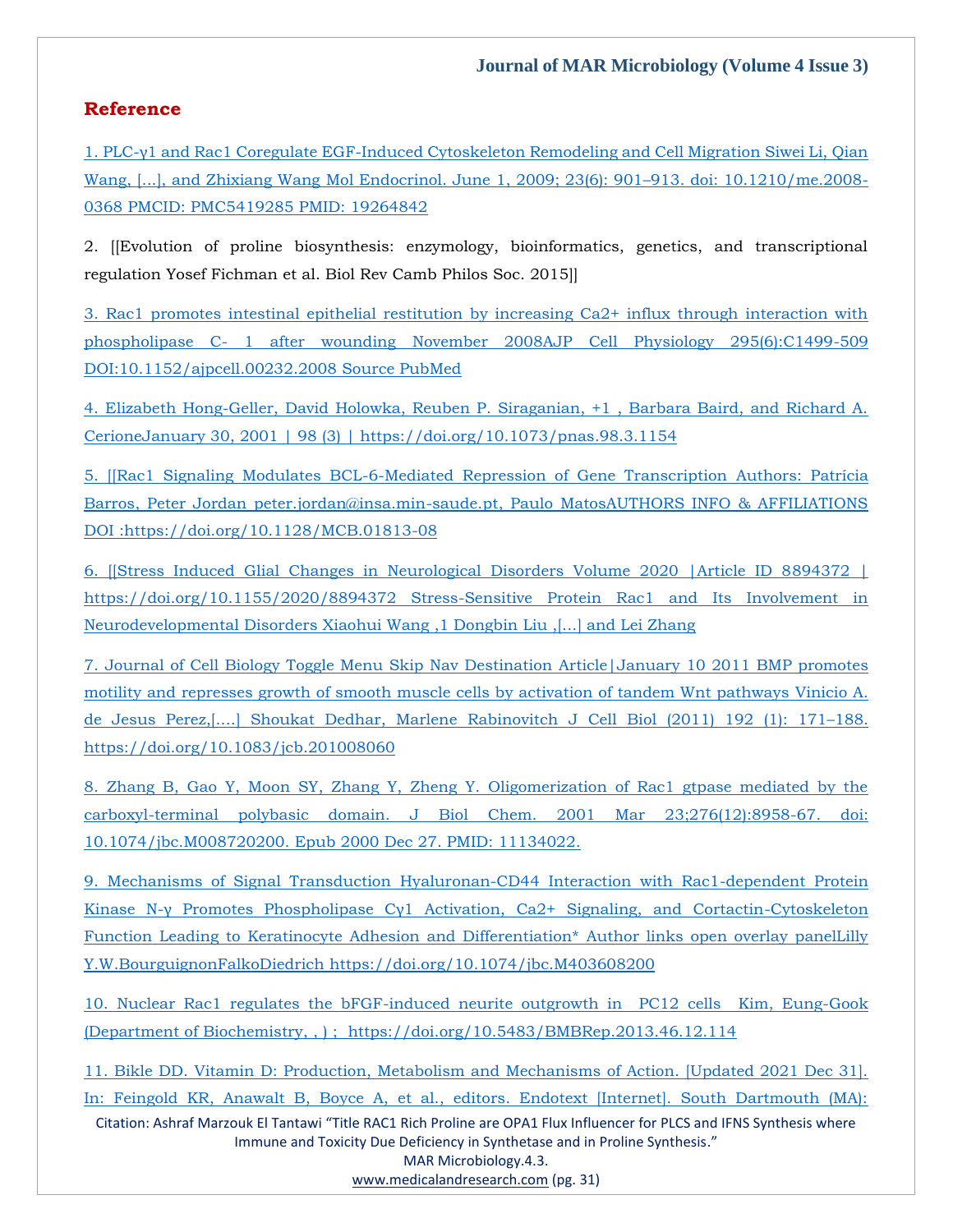[MDText.com, Inc.; 2000 http://creativecommons.org/licenses/by-nc-nd/2.0/.](http://creativecommons.org/licenses/by-nc-nd/2.0/) Publisher MDText.com, [Inc., South Dartmouth \(MA\)](http://creativecommons.org/licenses/by-nc-nd/2.0/)

12. Rac1 Regulates Neuronal Polarization through the WAVE Complex Sabina Tahirovic, Farida Hellal, [...], and Frank Bradke J. Neurosci. 2010 May 19; 30(20): 6930–6943. doi: 10.1523/JNEUROSCI.5395-09.2010 PMCID: PMC6632643 PMID: 20484635

13. [1α,25\(OH\)2D3 Induces Actin Depolymerization in Endometrial Carcinoma Cel](file:///C:/Users/Arief%20Mahimudh/Desktop/April/13.%201α,25(OH)2D3%20Induces%20Actin%20Depolymerization%20in%20Endometrial%20Carcinoma%20Cells%20by%20Targeting%20RAC1%20and%20PAK1%20Zeng%20N.a,%20b%20·%20Salker%20M.S.b%20·%20Zhang%20S.b%20·%20Singh%20Y.b%20·%20Shi%20B.a%20·%20Stournaras%20C.c%20·%20Lang%20F.b,d%20https:/doi.org/10.1159/000453197)ls by Targeting RAC1 and PAK1 Zeng N.a, b · Salker M.S.b · Zhang S.b · Singh Y.b · Shi B.a · Stournaras C.c · Lang F.b,d [https://doi.org/10.1159/000453197](file:///C:/Users/Arief%20Mahimudh/Desktop/April/13.%201α,25(OH)2D3%20Induces%20Actin%20Depolymerization%20in%20Endometrial%20Carcinoma%20Cells%20by%20Targeting%20RAC1%20and%20PAK1%20Zeng%20N.a,%20b%20·%20Salker%20M.S.b%20·%20Zhang%20S.b%20·%20Singh%20Y.b%20·%20Shi%20B.a%20·%20Stournaras%20C.c%20·%20Lang%20F.b,d%20https:/doi.org/10.1159/000453197)

14. Ho PL, Raw I. Cyclic AMP potentiates bFGF-induced neurite outgrowth in PC12 cells. J Cell Physiol. 1992 Mar;150(3):647-56. doi: 10.1002/jcp.1041500326. PMID: 1311333.

15. [Gβγ Mediates the Interplay between Tubulin Dimers and Microtubules in the Modulation of Gq](file:///C:/Users/Arief%20Mahimudh/Desktop/April/15.%20Gβγ%20Mediates%20the%20Interplay%20between%20Tubulin%20Dimers%20and%20Microtubules%20in%20the%20Modulation%20of%20Gq%20Signaling*%20Author%20links%20open%20overlay%20panelJuliana%20S.Popova‡Mark%20M.Rasenick‡§%20https:/doi.org/10.1074/jbc.M301748200)  Signaling\* Author [links open overlay panelJuliana S.Popova‡Mark M.Rasenick‡§](file:///C:/Users/Arief%20Mahimudh/Desktop/April/15.%20Gβγ%20Mediates%20the%20Interplay%20between%20Tubulin%20Dimers%20and%20Microtubules%20in%20the%20Modulation%20of%20Gq%20Signaling*%20Author%20links%20open%20overlay%20panelJuliana%20S.Popova‡Mark%20M.Rasenick‡§%20https:/doi.org/10.1074/jbc.M301748200) [https://doi.org/10.1074/jbc.M301748200](file:///C:/Users/Arief%20Mahimudh/Desktop/April/15.%20Gβγ%20Mediates%20the%20Interplay%20between%20Tubulin%20Dimers%20and%20Microtubules%20in%20the%20Modulation%20of%20Gq%20Signaling*%20Author%20links%20open%20overlay%20panelJuliana%20S.Popova‡Mark%20M.Rasenick‡§%20https:/doi.org/10.1074/jbc.M301748200)

[16. Tubulin, actin and heterotrimeric G proteins: Coordination of signaling and structure](file:///C:/Users/Arief%20Mahimudh/Desktop/April/10.1016/j.bbamem.2013.08.026) Jeffrey M. [Schappi, Aleksandar Krbanjevic, and Mark M. Rasenick available in PMC 2015 Feb 1.](file:///C:/Users/Arief%20Mahimudh/Desktop/April/10.1016/j.bbamem.2013.08.026) Published in final edited form as: [Biochim Biophys Acta. 2014 Feb; 1838\(2\): 10.1016/j.bbamem.2013.08.026.](file:///C:/Users/Arief%20Mahimudh/Desktop/April/10.1016/j.bbamem.2013.08.026) Published [online 2013 Sep 23. doi: 10.1016/j.bbamem.2013.08.026](file:///C:/Users/Arief%20Mahimudh/Desktop/April/10.1016/j.bbamem.2013.08.026) PMCID: PMC3877202 NIHMSID: [NIHMS533412](file:///C:/Users/Arief%20Mahimudh/Desktop/April/10.1016/j.bbamem.2013.08.026)

[17. Submembraneous microtubule cytoskeleton: regulation of microtubule assembly by heterotrimeric](file:///C:/Users/Arief%20Mahimudh/Desktop/April/10.1111/j.1742-4658)  G proteins [Sukla Roychowdhury and Mark. M Rasenick](file:///C:/Users/Arief%20Mahimudh/Desktop/April/10.1111/j.1742-4658) FEBS J. Published in final edited form as: FEBS J. 2008 Oct; 275(19): 4654–4663. [2008 Aug 27. doi: 10.1111/j.1742-4658.2008.06614.x](file:///C:/Users/Arief%20Mahimudh/Desktop/April/10.1111/j.1742-4658) PMCID: PMC2782913 [NIHMSID: NIHMS127964](file:///C:/Users/Arief%20Mahimudh/Desktop/April/10.1111/j.1742-4658) PMID: 18754776

18. [Gβγ Mediates the Interplay between Tubulin Dimers and Microtubules in the Modulation of Gq](https://doi.org/10.1074/jbc.M301748200)  Signaling\* [Author links open overlay panelJuliana S.Popova‡Mark](https://doi.org/10.1074/jbc.M301748200)  [M.Rasenick‡§https://doi.org/10.1074/jbc.M3](https://doi.org/10.1074/jbc.M301748200)01748200

19. Microtubules and signal transduction [Author links open overlay panelGregg GGundersenTiffani](file:///C:/Users/Arief%20Mahimudh/Desktop/April/19.%20Microtubules%20and%20signal%20transduction%20Author%20links%20open%20overlay%20panelGregg%20GGundersenTiffani%20ACook%20https:/doi.org/10.1016/S0955-0674(99)80010-6)  ACook [https://doi.org/10.1016/S0955-0674\(99\)80010-6](file:///C:/Users/Arief%20Mahimudh/Desktop/April/19.%20Microtubules%20and%20signal%20transduction%20Author%20links%20open%20overlay%20panelGregg%20GGundersenTiffani%20ACook%20https:/doi.org/10.1016/S0955-0674(99)80010-6)

20. Rac1 augments Wnt signaling by stimulating β-catenin–lymphoid enhancer factor-1 complex assembly independent of β-catenin nuclear import Cara Jamieson, Christina Lui, [...], and Beric R. Henderson J Cell Sci. 2015 Nov 1; 128(21): 3933–3946. doi: 10.1242/jcs.167742 PMCID: PMC4657330 PMID: 26403202

Citation: Ashraf Marzouk El Tantawi "Title RAC1 Rich Proline are OPA1 Flux Influencer for PLCS and IFNS Synthesis where Immune and Toxicity Due Deficiency in Synthetase and in Proline Synthesis." MAR Microbiology.4.3. [www.medicalandresearch.com](http://www.medicalandresearch.com/) (pg. 32)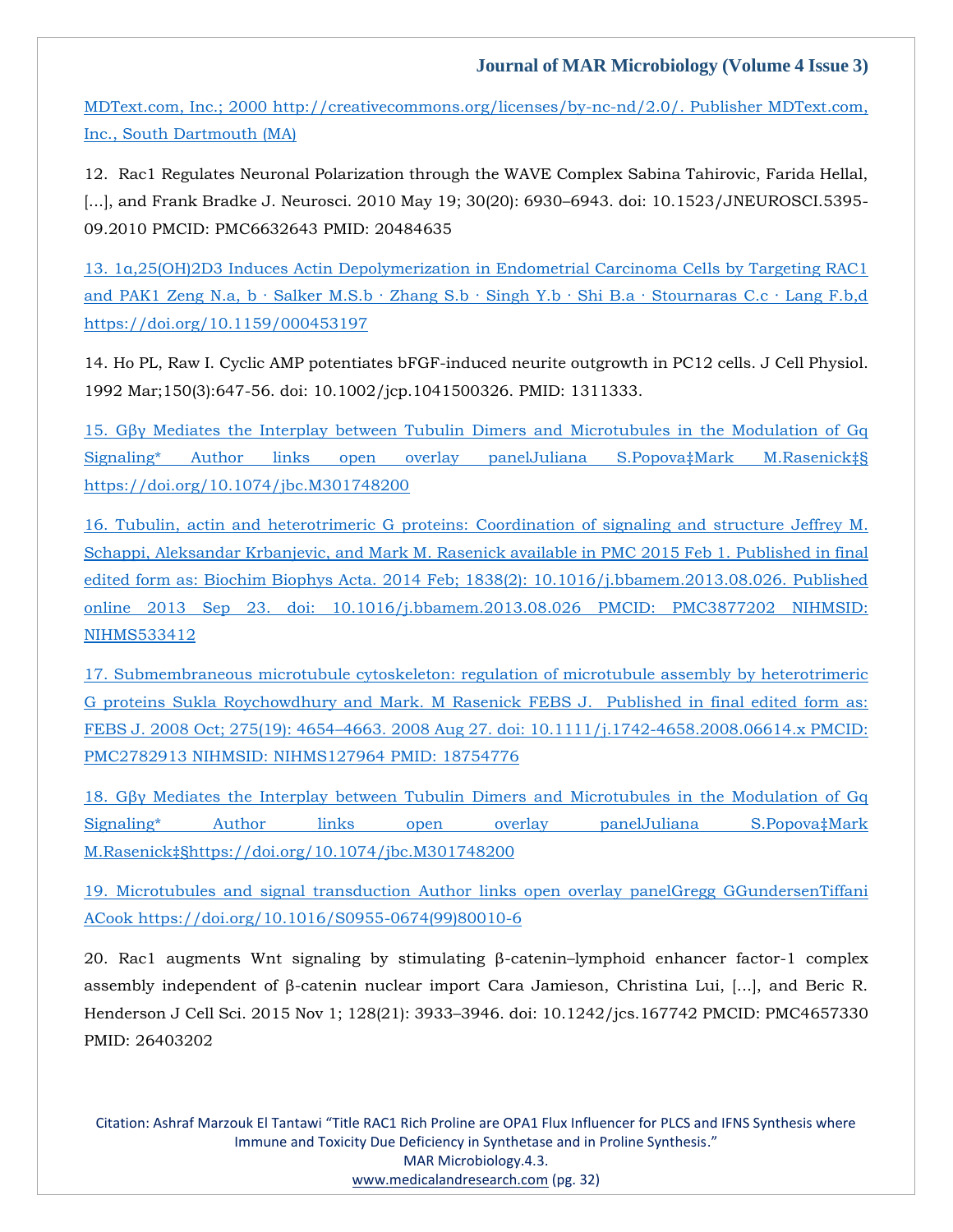21. Burry RW. PKC activators (phorbol ester or bryostatin) stimulate outgrowth of NGF-dependent neurites in a subline of PC12 cells. J Neurosci Res. 1998 Jul 15;53(2):214-22. doi: 10.1002/(SICI)1097- 4547(19980715)53:2<214::AID-JNR10>3.0.CO;2-6. PMID: 9671978.

22. Oxytocin improves ischemic stroke by reducing expression of excitatory amino acid transporter 3 in rat MCAO model Article Full-text available Mar 2021 Parinaz Barahimi Mohammad Karimian Majid Nejati[...] Mohammad Ali Atlasi

[23. Front. Neurosci., 27 January 2021 | https://doi.org/10.3389/fnins.2021.578922 Disturbance of](https://doi.org/10.3389/fnins.2021.578922)  [the Glutamate-Glutamine Cycle, Secondary to Hepatic Damage, Compromises Memory Function](https://doi.org/10.3389/fnins.2021.578922) [Ilhuicamina Daniel Limón1 \[...\] and Aleidy Patricio-Martínez](https://doi.org/10.3389/fnins.2021.578922)

24. Proline Mechanisms of Stress Survival Antioxid Redox Signal. 2013 Sep 20; 19(9): 998–1011. doi: 10.1089/ars.2012.5074 PMCID: PMC3763223 PMID: 23581681 Xinwen Liang, Lu Zhang, Sathish Kumar

25. Sestrins orchestrate cellular metabolism to attenuate aging Jun Hee Lee, Andrei V. Budanov, and Michael Karin 10.1016/j.cmet.2013.08.018. Published online 2013 Sep 19. doi: 10.1016/j.cmet.2013.08.018 PMCID: PMC3858445

26. Cuadrado A, Martín-Moldes Z, Ye J, Lastres-Becker I. Transcription factors NRF2 and NF-κB are coordinated effectors of the Rho family, GTP-binding protein RAC1 during inflammation. J Biol Chem. 2014 May 30;289(22):15244-58. doi: 10.1074/jbc.M113.540633. Epub 2014 Apr 22. PMID: 24759106; PMCID: PMC4140883.

27. The Vav–[Rac1 Pathway in Cytotoxic Lymphocytes Regulates the Generation of Cell-mediated killing](file:///C:/Users/Arief%20Mahimudh/Desktop/April/27.%20The%20Vav–Rac1%20Pathway%20in%20Cytotoxic%20Lymphocytes%20Regulates%20the%20Generation%20of%20Cell-mediated%20killing%20https:/doi.org/10.1084/jem.188.3.549) [https://doi.org/10.1084/jem.188.3.549](file:///C:/Users/Arief%20Mahimudh/Desktop/April/27.%20The%20Vav–Rac1%20Pathway%20in%20Cytotoxic%20Lymphocytes%20Regulates%20the%20Generation%20of%20Cell-mediated%20killing%20https:/doi.org/10.1084/jem.188.3.549)

28. Heme Biosynthesis M.R. O'Brian, in Encyclopedia of Microbiology (Third Edition), 2009

[29. https://doi.org/10.1155/2015/278536 Biology of Heme in Mammalian Erythroid Cells and Related](https://doi.org/10.1155/2015/278536)  **[Disorders](https://doi.org/10.1155/2015/278536)** 

[30. Benson, C.A., Olson, KL., Patwa, S. et al. Conditional RAC1 knockout in motor neurons restores H](file:///C:/Users/Arief%20Mahimudh/Desktop/April/30.%20Benson,%20C.A.,%20Olson,%20KL.,%20Patwa,%20S.%20et%20al.%20Conditional%20RAC1%20knockout%20in%20motor%20neurons%20restores%20H-reflex%20rate-dependent%20depression%20after%20spinal%20cord%20injury.%20Sci%20Rep%2011,%207838%20(2021).%20https:/doi.org/10.1038/s41598-021-87476-5)[reflex rate-dependent depression after spinal cord injury. Sci Rep 11, 7838 \(2021\).](file:///C:/Users/Arief%20Mahimudh/Desktop/April/30.%20Benson,%20C.A.,%20Olson,%20KL.,%20Patwa,%20S.%20et%20al.%20Conditional%20RAC1%20knockout%20in%20motor%20neurons%20restores%20H-reflex%20rate-dependent%20depression%20after%20spinal%20cord%20injury.%20Sci%20Rep%2011,%207838%20(2021).%20https:/doi.org/10.1038/s41598-021-87476-5)  [https://doi.org/10.1038/s41598-021-87476-5](file:///C:/Users/Arief%20Mahimudh/Desktop/April/30.%20Benson,%20C.A.,%20Olson,%20KL.,%20Patwa,%20S.%20et%20al.%20Conditional%20RAC1%20knockout%20in%20motor%20neurons%20restores%20H-reflex%20rate-dependent%20depression%20after%20spinal%20cord%20injury.%20Sci%20Rep%2011,%207838%20(2021).%20https:/doi.org/10.1038/s41598-021-87476-5)

[31. \[\[Dysregulation of Rac or Rho elicits death of motor neurons and activation of these GTPases is](file:///C:/Users/Arief%20Mahimudh/Desktop/April/31.%20%5b%5bDysregulation%20of%20Rac%20or%20Rho%20elicits%20death%20of%20motor%20neurons%20and%20activation%20of%20these%20GTPases%20is%20altered%20in%20the%20G93A%20mutant%20hSOD1%20mouse%20model%20of%20amyotrophic%20lateral%20sclerosis%20panelTrisha%20R.StankiewiczaDaniel%20A.Linsemanc%20https:/doi.org/10.1016/j.nbd.2020.104743)  [altered in the G93A mutant hSOD1 mouse model of amyotrophic lateral sclerosis](file:///C:/Users/Arief%20Mahimudh/Desktop/April/31.%20%5b%5bDysregulation%20of%20Rac%20or%20Rho%20elicits%20death%20of%20motor%20neurons%20and%20activation%20of%20these%20GTPases%20is%20altered%20in%20the%20G93A%20mutant%20hSOD1%20mouse%20model%20of%20amyotrophic%20lateral%20sclerosis%20panelTrisha%20R.StankiewiczaDaniel%20A.Linsemanc%20https:/doi.org/10.1016/j.nbd.2020.104743) panelTrisha R.StankiewiczaDaniel A.Linsemanc [https://doi.org/10.1016/j.nbd.2020.104743](file:///C:/Users/Arief%20Mahimudh/Desktop/April/31.%20%5b%5bDysregulation%20of%20Rac%20or%20Rho%20elicits%20death%20of%20motor%20neurons%20and%20activation%20of%20these%20GTPases%20is%20altered%20in%20the%20G93A%20mutant%20hSOD1%20mouse%20model%20of%20amyotrophic%20lateral%20sclerosis%20panelTrisha%20R.StankiewiczaDaniel%20A.Linsemanc%20https:/doi.org/10.1016/j.nbd.2020.104743)

Citation: Ashraf Marzouk El Tantawi "Title RAC1 Rich Proline are OPA1 Flux Influencer for PLCS and IFNS Synthesis where Immune and Toxicity Due Deficiency in Synthetase and in Proline Synthesis." MAR Microbiology.4.3. [www.medicalandresearch.com](http://www.medicalandresearch.com/) (pg. 33)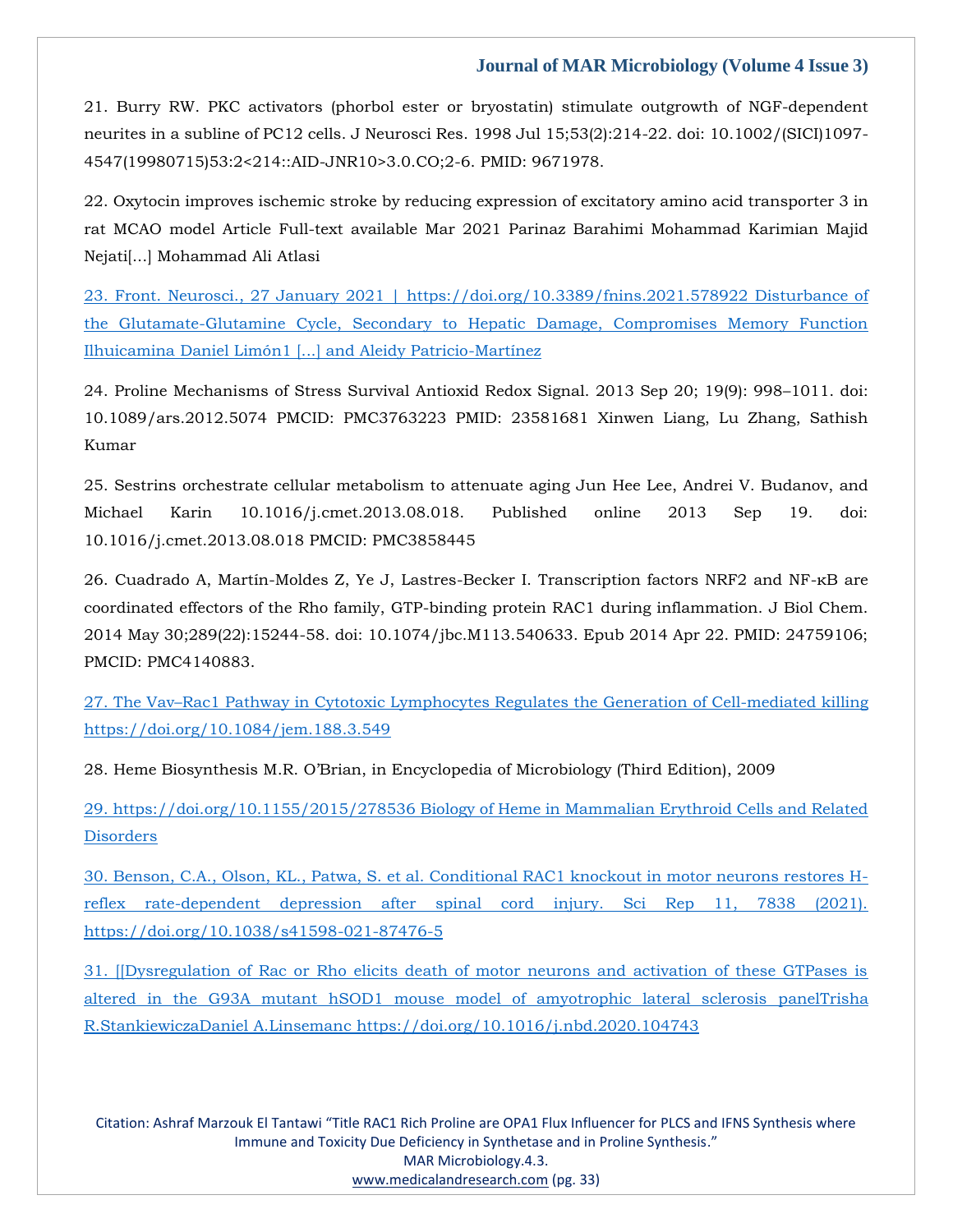32. J Neurochem. Author manuscript; available in PMC 2008 May 5. Published in final edited form as: J Neurochem. 2005 Aug; 94(4): 1025–1039. doi: 10.1111/j.1471-4159.2005.03252.x PMCID: PMC2366110 NIHMSID: NIHMS45088 PMID: 16092944

33. Immune-Driven Pathogenesis of Neurotoxicity after Exposure of Cancer Int J Mol Sci. 2020 Aug; 21(16): 5774. Published online 2020 Aug 11. doi: 10.3390/ijms21165774 PMCID: PMC7461114 PMID: 32796758

34. Hua, Z.L., Emiliani, F.E. & Nathans, J. Rac1 plays an essential role in axon growth and guidance and in neuronal survival in the central and peripheral nervous systems. Neural Dev 10, 21 (2015). https://doi.org/10.1186/s13064-015-0049-3

35. Corbetta S, Gualdoni S, Ciceri G, Monari M, Zuccaro E, Tybulewicz VL, de Curtis I. Essential role of Rac1 and Rac3 GTPases in neuronal development. FASEB J. 2009 May;23(5):1347-57. doi: 10.1096/fj.08-121574. Epub 2009 Jan 6. PMID: 19126596

[36. Rac1 deficiency in the forebrain results in neural progenitor reduction and microcephalyAuthor :](file:///C:/Users/Arief%20Mahimudh/Desktop/April/36.%20Rac1%20deficiency%20in%20the%20forebrain%20results%20in%20neural%20progenitor%20reduction%20and%20microcephalyAuthor%20:%20panel%20LeiChen%20ac%20YiZheng%20https:/doi.org/10.1016/j.ydbio.2008.10.023)  [panel LeiChen ac YiZheng https://doi.org/10.1016/j.ydbio.2008.10.023](file:///C:/Users/Arief%20Mahimudh/Desktop/April/36.%20Rac1%20deficiency%20in%20the%20forebrain%20results%20in%20neural%20progenitor%20reduction%20and%20microcephalyAuthor%20:%20panel%20LeiChen%20ac%20YiZheng%20https:/doi.org/10.1016/j.ydbio.2008.10.023)

37. Meriane M, Mary S, Comunale F, Vignal E, Fort P, Gauthier-Rouviére C. Cdc42Hs and Rac1 GTPases induce the collapse of the vimentin intermediate filament network. J Biol Chem. 2000 Oct 20;275(42):33046-52. doi: 10.1074/jbc.M001566200. PMID: 10900195

38. Sayyad WA, Fabris P, Torre V (2016) The Role of Rac1 in the Growth Cone Dynamics and Force Generation of DRG Neurons. PLoS ONE 11(1): e0146842. doi:10.1371/journal.pone.0146842

[39. Filopodia as sensors Author C.A.Heckmanab H.K. PlummerIIIb](file:///C:/Users/Arief%20Mahimudh/Desktop/April/39.%20Filopodia%20as%20sensors%20Author%20C.A.Heckmanab%20H.K.%20PlummerIIIb%20https:/doi.org/10.1016/j.cellsig.2013.07.006)  [https://doi.org/10.1016/j.cellsig.2013.07.006](file:///C:/Users/Arief%20Mahimudh/Desktop/April/39.%20Filopodia%20as%20sensors%20Author%20C.A.Heckmanab%20H.K.%20PlummerIIIb%20https:/doi.org/10.1016/j.cellsig.2013.07.006)

40. Rac1 at the crossroad of actin dynamics and neuroinflammation in Amyotrophic Lateral Sclerosis Nadia D'Ambrosi, Simona Rossi, [...], and Mauro Cozzolino Cell Neurosci. 2014; 8: 279. Published online 2014 Sep 8. doi: 10.3389/fncel.2014.00279 PMCID: PMC4157560 PMID: 25249940

[41. Rac1 at the crossroad of actin dynamics and neuroinflammation in Amyotrophic Lateral Sclerosis](file:///C:/Users/Arief%20Mahimudh/Desktop/April/41.%20Rac1%20at%20the%20crossroad%20of%20actin%20dynamics%20and%20neuroinflammation%20in%20Amyotrophic%20Lateral%20Sclerosis%20Nadia%20D’Ambrosi,%20Simona%20Rossi,%20Valeria%20Gerbino,%20and%20Mauro%20Cozzolino%20Article%20Front.%20Cell.%20Neurosci.,%2008%20September%202014%20|%20https:/doi.org/10.3389/fncel.2014.00279) Nadia D'Ambrosi[, Simona Rossi, Valeria Gerbino, and Mauro Cozzolino](file:///C:/Users/Arief%20Mahimudh/Desktop/April/41.%20Rac1%20at%20the%20crossroad%20of%20actin%20dynamics%20and%20neuroinflammation%20in%20Amyotrophic%20Lateral%20Sclerosis%20Nadia%20D’Ambrosi,%20Simona%20Rossi,%20Valeria%20Gerbino,%20and%20Mauro%20Cozzolino%20Article%20Front.%20Cell.%20Neurosci.,%2008%20September%202014%20|%20https:/doi.org/10.3389/fncel.2014.00279) Article Front. Cell. Neurosci., 08 [September 2014 | https://doi.org/10.3389/fncel.2014.00279](file:///C:/Users/Arief%20Mahimudh/Desktop/April/41.%20Rac1%20at%20the%20crossroad%20of%20actin%20dynamics%20and%20neuroinflammation%20in%20Amyotrophic%20Lateral%20Sclerosis%20Nadia%20D’Ambrosi,%20Simona%20Rossi,%20Valeria%20Gerbino,%20and%20Mauro%20Cozzolino%20Article%20Front.%20Cell.%20Neurosci.,%2008%20September%202014%20|%20https:/doi.org/10.3389/fncel.2014.00279)

42. Bedard, K., and Krause, K. H. (2007). The NOX family of ROS-generating NADPH oxidases: physiology and pathophysiology. Physiol. Rev. 87, 245–313. doi: 10.1152/physrev.00044.2005

[43. Activating transcription factor 6-dependent sestrin 2 induction ameliorates ER stress-mediated liver](file:///C:/Users/Arief%20Mahimudh/Desktop/April/43.%20Activating%20transcription%20factor%206-dependent%20sestrin%202%20induction%20ameliorates%20ER%20stress-mediated%20liver%20injury%20Kyung%20HwanJegala1Il%20JeChoa%20https:/doi.org/10.1016/j.bbamcr.2017.04.010)  [injury Kyung HwanJegala1Il JeChoa https://doi.org/10.1016/j.bbamcr.2017.04.010](file:///C:/Users/Arief%20Mahimudh/Desktop/April/43.%20Activating%20transcription%20factor%206-dependent%20sestrin%202%20induction%20ameliorates%20ER%20stress-mediated%20liver%20injury%20Kyung%20HwanJegala1Il%20JeChoa%20https:/doi.org/10.1016/j.bbamcr.2017.04.010)

Citation: Ashraf Marzouk El Tantawi "Title RAC1 Rich Proline are OPA1 Flux Influencer for PLCS and IFNS Synthesis where Immune and Toxicity Due Deficiency in Synthetase and in Proline Synthesis." MAR Microbiology.4.3. [www.medicalandresearch.com](http://www.medicalandresearch.com/) (pg. 34)